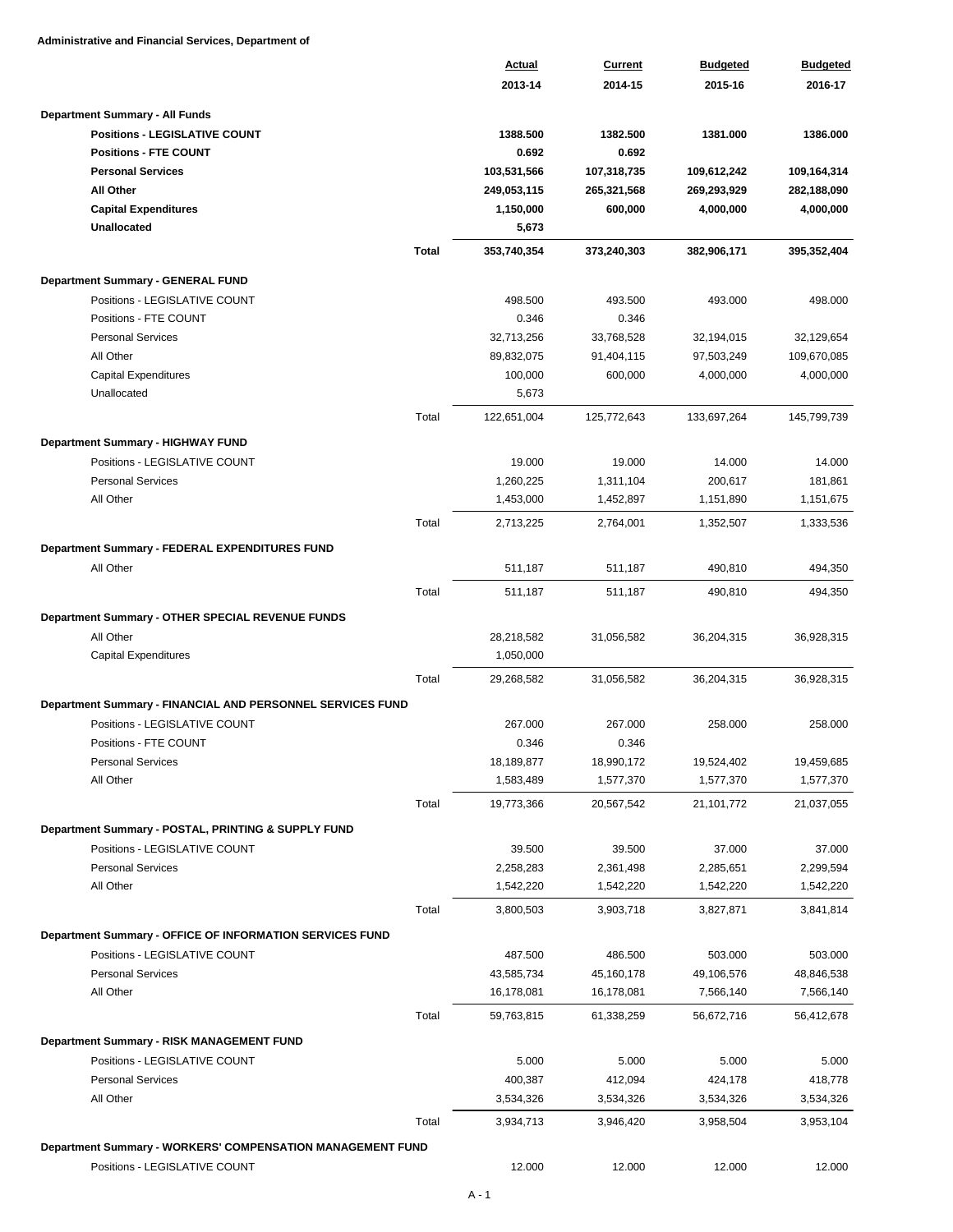### **Department Summary - WORKERS' COMPENSATION MANAGEMENT FUND**

| <b>Personal Services</b>                                                         |       | 1,160,758   | 1,196,497  | 1,519,580  | 1,512,311  |
|----------------------------------------------------------------------------------|-------|-------------|------------|------------|------------|
| All Other                                                                        |       | 18,155,846  | 18,155,846 | 18,155,846 | 18,155,846 |
|                                                                                  | Total | 19,316,604  | 19,352,343 | 19,675,426 | 19,668,157 |
| Department Summary - CENTRAL MOTOR POOL                                          |       |             |            |            |            |
| Positions - LEGISLATIVE COUNT                                                    |       | 17.000      | 17.000     | 17.000     | 17.000     |
| <b>Personal Services</b>                                                         |       | 999,702     | 1,036,462  | 1,114,266  | 1,102,785  |
| All Other                                                                        |       | 8,587,982   | 8,921,645  | 8,921,645  | 8,921,645  |
|                                                                                  | Total | 9.587.684   | 9,958,107  | 10,035,911 | 10,024,430 |
| Department Summary - REAL PROPERTY LEASE INTERNAL SERVICE FUND                   |       |             |            |            |            |
| Positions - LEGISLATIVE COUNT                                                    |       | 3.000       | 3.000      | 3.000      | 3.000      |
| <b>Personal Services</b>                                                         |       | 271,477     | 283,200    | 312,488    | 308,304    |
| All Other                                                                        |       | 25,593,167  | 25,590,339 | 25,590,339 | 25,590,339 |
|                                                                                  | Total | 25,864,644  | 25,873,539 | 25,902,827 | 25,898,643 |
| Department Summary - BUREAU OF REVENUE SERVICES FUND                             |       |             |            |            |            |
| All Other                                                                        |       | 151,720     | 151,720    | 151,720    | 151,720    |
|                                                                                  | Total | 151,720     | 151,720    | 151,720    | 151,720    |
| Department Summary - RETIREE HEALTH INSURANCE FUND                               |       |             |            |            |            |
| All Other                                                                        |       | 48,400,235  | 48,400,235 | 48,400,235 | 48,400,235 |
|                                                                                  | Total | 48,400,235  | 48,400,235 | 48,400,235 | 48,400,235 |
| Department Summary - ACCIDENT, SICKNESS & HEALTH INSURANCE INTERNAL SERVICE FUND |       |             |            |            |            |
| Positions - LEGISLATIVE COUNT                                                    |       | 13.000      | 13.000     | 12.000     | 12.000     |
| <b>Personal Services</b>                                                         |       | 876,380     | 916,422    | 928,419    | 923,657    |
| All Other                                                                        |       | 895,354     | 895,354    | 895,354    | 895,354    |
|                                                                                  | Total | 1,771,734   | 1,811,776  | 1,823,773  | 1,819,011  |
| Department Summary - ALCOHOLIC BEVERAGE FUND                                     |       |             |            |            |            |
| Positions - LEGISLATIVE COUNT                                                    |       |             | 1.000      | 1.000      | 1.000      |
| <b>Personal Services</b>                                                         |       |             | 210,462    | 225,301    | 220,370    |
| All Other                                                                        |       |             | 11,533,800 | 11,533,800 | 11,533,800 |
|                                                                                  | Total | $\mathbf 0$ | 11,744,262 | 11,759,101 | 11,754,170 |
| Department Summary - STATE ADMINISTERED FUND                                     |       |             |            |            |            |
| All Other                                                                        |       | 2,042,515   | 2,042,515  | 2,042,515  | 2,042,515  |
|                                                                                  | Total | 2,042,515   | 2,042,515  | 2,042,515  | 2,042,515  |
| Department Summary - STATE LOTTERY FUND                                          |       |             |            |            |            |
| Positions - LEGISLATIVE COUNT                                                    |       | 26.000      | 25.000     | 25.000     | 25.000     |
| <b>Personal Services</b>                                                         |       | 1,754,288   | 1,607,787  | 1,708,676  | 1,693,880  |
| All Other                                                                        |       | 2,319,536   | 2,319,536  | 2,319,536  | 2,319,536  |
|                                                                                  | Total | 4,073,824   | 3,927,323  | 4,028,212  | 4,013,416  |
| Department Summary - FIREFIGHTERS AND LAW ENFORCEMENT HEALTH INSURANCE PROG FUND |       |             |            |            |            |
| Positions - LEGISLATIVE COUNT                                                    |       | 1.000       | 1.000      | 1.000      | 1.000      |
| <b>Personal Services</b>                                                         |       | 61,199      | 64,331     | 68,073     | 66,897     |
| All Other                                                                        |       | 53,800      | 53,800     | 1,712,619  | 1,712,619  |
|                                                                                  | Total | 114,999     | 118,131    | 1,780,692  | 1,779,516  |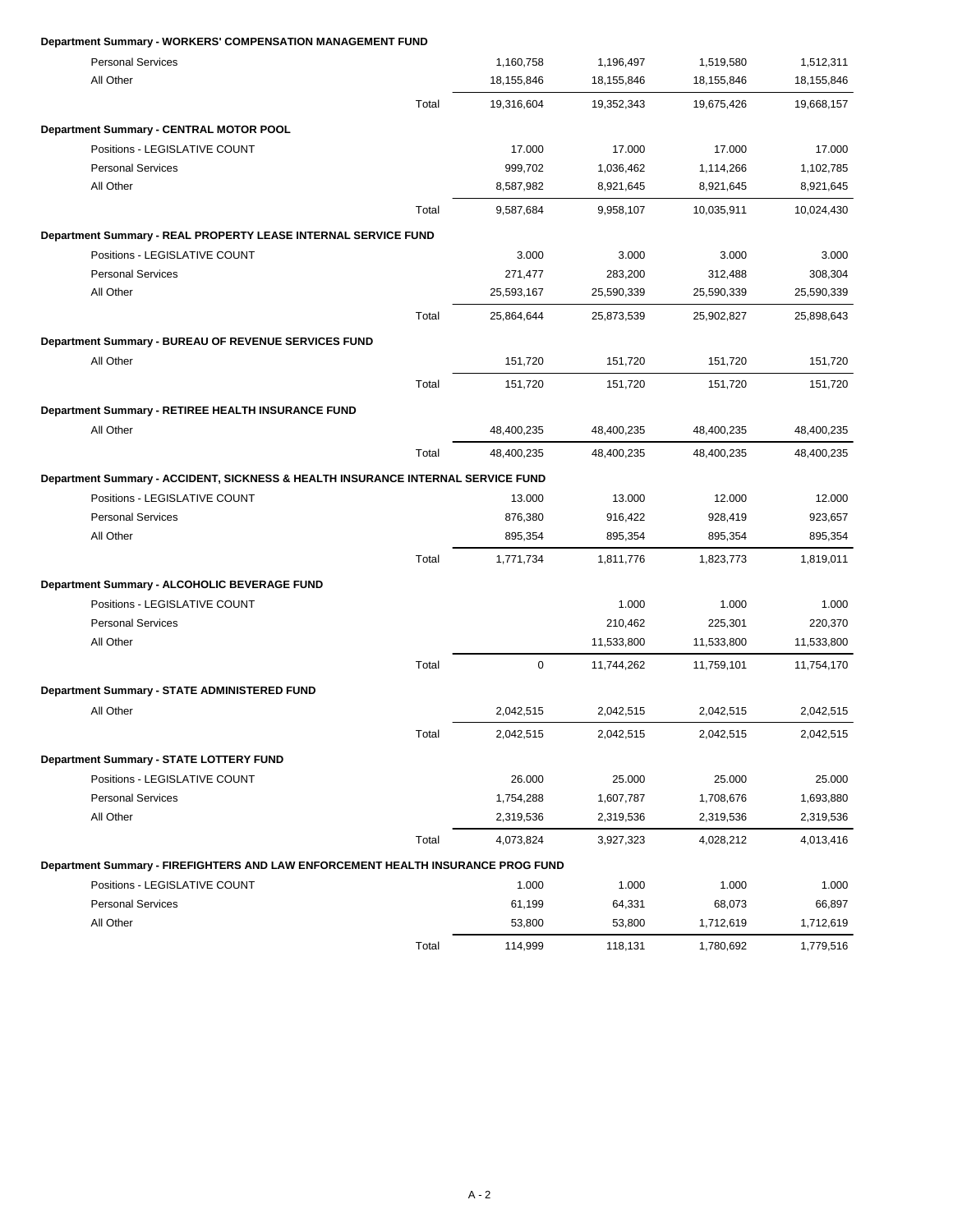## **BUDGET - BUREAU OF THE 0055**

### **What the Budget purchases:**

The Bureau of the Budget provides budget and position planning, analysis and control in support of gubernatorial objectives and legislative intent. This role represents a balanced<br>approach for carrying out the program init

|                                                        |       | <b>Actual</b> | <b>Current</b> | <b>Budgeted</b> | <b>Budgeted</b> |
|--------------------------------------------------------|-------|---------------|----------------|-----------------|-----------------|
|                                                        |       | 2013-14       | 2014-15        | 2015-16         | 2016-17         |
| Program Summary - GENERAL FUND - Informational         |       |               |                |                 |                 |
| Positions - LEGISLATIVE COUNT                          |       | 12.000        | 12.000         | 12.000          | 12.000          |
| <b>Personal Services</b>                               |       | 1,150,327     | 1,169,628      | 1,299,533       | 1,283,494       |
| All Other                                              |       | 62,683        | 62,683         | 62,683          | 62,683          |
|                                                        | Total | 1,213,010     | 1,232,311      | 1,362,216       | 1,346,177       |
| Program Summary - HIGHWAY FUND                         |       |               |                |                 |                 |
| Positions - LEGISLATIVE COUNT                          |       | 1.000         | 1.000          | 1.000           | 1.000           |
| <b>Personal Services</b>                               |       | 98,363        | 101,112        | 111,612         | 109,447         |
| All Other                                              |       | 8,893         | 8,893          | 8,893           | 8,893           |
|                                                        | Total | 107,256       | 110,005        | 120,505         | 118,340         |
| Initiative:<br><b>NONE</b>                             |       |               |                | 2015-16         | 2016-17         |
|                                                        |       | Actual        | <b>Current</b> | <b>Budgeted</b> | <b>Budgeted</b> |
|                                                        |       | 2013-14       | 2014-15        | 2015-16         | 2016-17         |
| Revised Program Summary - GENERAL FUND - Informational |       |               |                |                 |                 |
| Positions - LEGISLATIVE COUNT                          |       | 12.000        | 12.000         | 12.000          | 12.000          |
| <b>Personal Services</b>                               |       | 1,150,327     | 1,169,628      | 1,299,533       | 1,283,494       |
| All Other                                              |       | 62,683        | 62,683         | 62,683          | 62,683          |
|                                                        | Total | 1,213,010     | 1,232,311      | 1,362,216       | 1,346,177       |
| Revised Program Summary - HIGHWAY FUND                 |       |               |                |                 |                 |
| Positions - LEGISLATIVE COUNT                          |       | 1.000         | 1.000          | 1.000           | 1.000           |
| <b>Personal Services</b>                               |       | 98,363        | 101,112        | 111,612         | 109,447         |
| All Other                                              |       | 8,893         | 8,893          | 8,893           | 8,893           |
|                                                        | Total | 107,256       | 110,005        | 120,505         | 118,340         |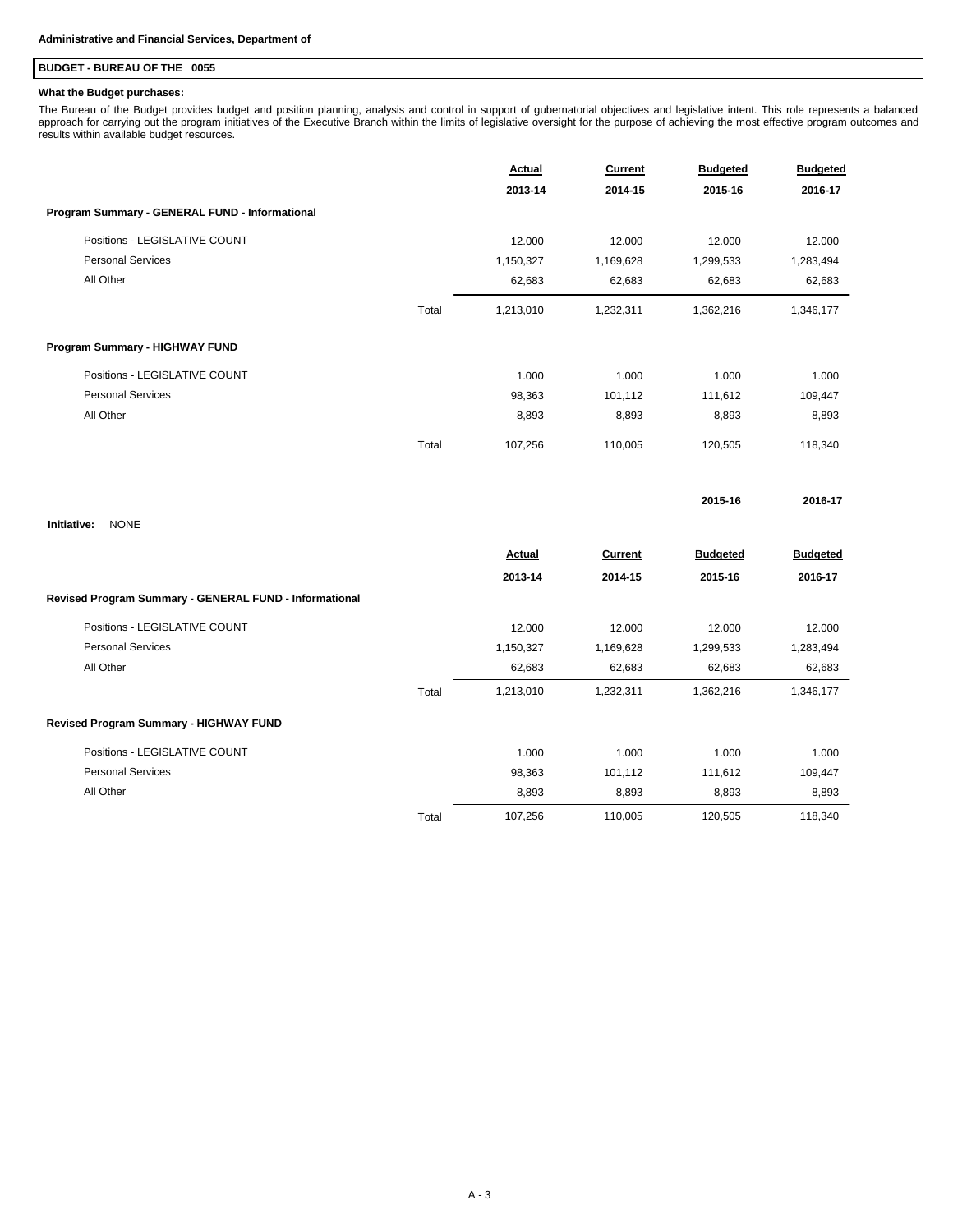### **BUILDINGS & GROUNDS OPERATIONS 0080**

#### **What the Budget purchases:**

The Buildings and Grounds Operations division of the Bureau of General Services provides for the proper and safe operation of all state-owned buildings in multiple complexes. The<br>division is charged with providing grounds environmental control and security systems services. The division is also responsible for estimating construction and renovation costs, executing contracts for services, evaluating divisional programs and initiating projects.

|                                                                                                                                                                                                                                                                                |       | <b>Actual</b><br>2013-14 | <b>Current</b><br>2014-15 | <b>Budgeted</b><br>2015-16 | <b>Budgeted</b><br>2016-17 |
|--------------------------------------------------------------------------------------------------------------------------------------------------------------------------------------------------------------------------------------------------------------------------------|-------|--------------------------|---------------------------|----------------------------|----------------------------|
| Program Summary - GENERAL FUND - Informational                                                                                                                                                                                                                                 |       |                          |                           |                            |                            |
| Positions - LEGISLATIVE COUNT                                                                                                                                                                                                                                                  |       | 100.000                  | 100.000                   | 100.000                    | 100.000                    |
| <b>Personal Services</b>                                                                                                                                                                                                                                                       |       | 5,253,918                | 5,374,342                 | 5,844,489                  | 5,816,128                  |
| All Other                                                                                                                                                                                                                                                                      |       | 6,819,753                | 6,296,050                 | 6,296,050                  | 6,296,050                  |
|                                                                                                                                                                                                                                                                                | Total | 12,073,671               | 11,670,392                | 12,140,539                 | 12,112,178                 |
| Program Summary - HIGHWAY FUND                                                                                                                                                                                                                                                 |       |                          |                           |                            |                            |
| Positions - LEGISLATIVE COUNT                                                                                                                                                                                                                                                  |       | 16.000                   | 16.000                    | 16.000                     | 16.000                     |
| <b>Personal Services</b>                                                                                                                                                                                                                                                       |       | 654,505                  | 684,437                   | 738,367                    | 739,187                    |
| All Other                                                                                                                                                                                                                                                                      |       | 1,383,729                | 1,383,729                 | 1,383,729                  | 1,383,729                  |
|                                                                                                                                                                                                                                                                                | Total | 2,038,234                | 2,068,166                 | 2,122,096                  | 2,122,916                  |
| Program Summary - OTHER SPECIAL REVENUE FUNDS - Informational                                                                                                                                                                                                                  |       |                          |                           |                            |                            |
| All Other                                                                                                                                                                                                                                                                      |       | 464,900                  | 464,900                   | 464,900                    | 464,900                    |
|                                                                                                                                                                                                                                                                                | Total | 464,900                  | 464,900                   | 464,900                    | 464,900                    |
| Program Summary - REAL PROPERTY LEASE INTERNAL SERVICE FUND - Informational                                                                                                                                                                                                    |       |                          |                           |                            |                            |
| Positions - LEGISLATIVE COUNT                                                                                                                                                                                                                                                  |       | 3.000                    | 3.000                     | 3.000                      | 3.000                      |
| <b>Personal Services</b>                                                                                                                                                                                                                                                       |       | 271,477                  | 283,200                   | 312,488                    | 308,304                    |
| All Other                                                                                                                                                                                                                                                                      |       | 25,593,167               | 25,590,339                | 25,590,339                 | 25,590,339                 |
|                                                                                                                                                                                                                                                                                | Total | 25,864,644               | 25,873,539                | 25,902,827                 | 25,898,643                 |
|                                                                                                                                                                                                                                                                                |       |                          |                           | 2015-16                    | 2016-17                    |
| Initiative:<br>Eliminates one Housekeeper II position and 4 Institutional Custodial Worker positions within the BPI Building<br>Operations Highway Fund program with the transfer of janitorial services for the Child Street facility to the<br>Department of Transportation. |       |                          |                           |                            |                            |
| <b>HIGHWAY FUND</b>                                                                                                                                                                                                                                                            |       |                          |                           |                            |                            |
| Positions - LEGISLATIVE COUNT                                                                                                                                                                                                                                                  |       |                          |                           | $-5.000$                   | $-5.000$                   |
| <b>Personal Services</b>                                                                                                                                                                                                                                                       |       |                          |                           | (230, 573)                 | (233, 512)                 |
|                                                                                                                                                                                                                                                                                |       |                          | Total                     | (230, 573)                 | (233, 512)                 |
|                                                                                                                                                                                                                                                                                |       |                          |                           | 2015-16                    | 2016-17                    |
| Initiative:<br>Reduces funding as a result of savings achieved through the transfer of Child Street facility operations from<br>the Department of Administrative and Financial Services to the Department of Transportation.                                                   |       |                          |                           |                            |                            |
| <b>HIGHWAY FUND</b>                                                                                                                                                                                                                                                            |       |                          |                           |                            |                            |
| All Other                                                                                                                                                                                                                                                                      |       |                          |                           | (290, 800)                 | (290, 800)                 |
|                                                                                                                                                                                                                                                                                |       |                          | Total                     | (290, 800)                 | (290, 800)                 |
|                                                                                                                                                                                                                                                                                |       | <b>Actual</b>            | Current                   | <b>Budgeted</b>            | <b>Budgeted</b>            |
|                                                                                                                                                                                                                                                                                |       | 2013-14                  | 2014-15                   | 2015-16                    | 2016-17                    |
| Revised Program Summary - GENERAL FUND - Informational                                                                                                                                                                                                                         |       |                          |                           |                            |                            |
| Positions - LEGISLATIVE COUNT                                                                                                                                                                                                                                                  |       | 100.000                  | 100.000                   | 100.000                    | 100.000                    |

Personal Services 5,253,918 5,374,342 5,844,489 5,816,128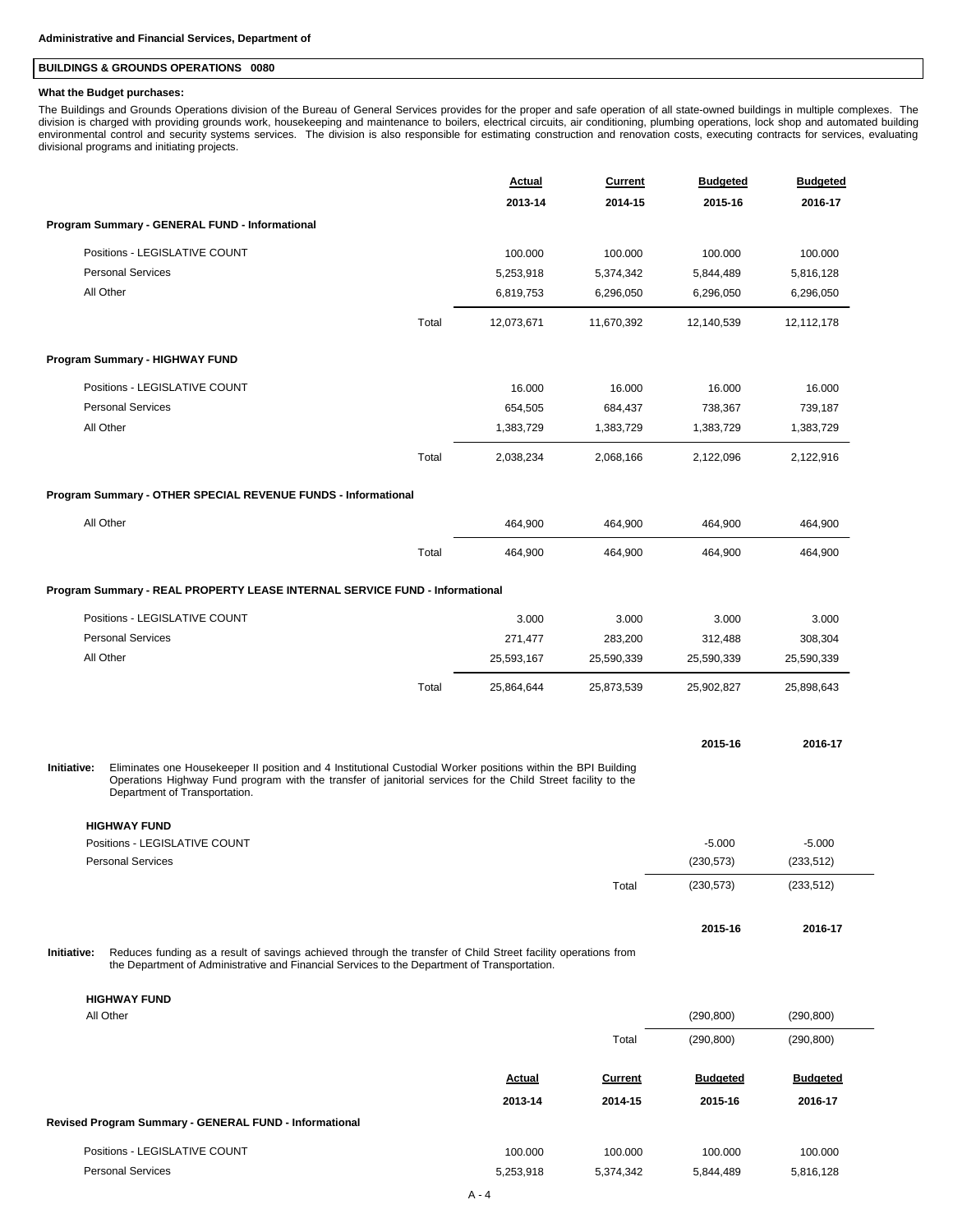### **Administrative and Financial Services, Department of**

|                                                                                     |       | Actual     | Current    | <b>Budgeted</b> | <b>Budgeted</b> |
|-------------------------------------------------------------------------------------|-------|------------|------------|-----------------|-----------------|
|                                                                                     |       | 2013-14    | 2014-15    | 2015-16         | 2016-17         |
| Revised Program Summary - GENERAL FUND - Informational                              |       |            |            |                 |                 |
| All Other                                                                           |       | 6,819,753  | 6,296,050  | 6,296,050       | 6,296,050       |
|                                                                                     | Total | 12,073,671 | 11,670,392 | 12,140,539      | 12,112,178      |
| Revised Program Summary - HIGHWAY FUND                                              |       |            |            |                 |                 |
| Positions - LEGISLATIVE COUNT                                                       |       | 16.000     | 16.000     | 11.000          | 11.000          |
| <b>Personal Services</b>                                                            |       | 654,505    | 684,437    | 507,794         | 505,675         |
| All Other                                                                           |       | 1,383,729  | 1,383,729  | 1,092,929       | 1,092,929       |
|                                                                                     | Total | 2,038,234  | 2,068,166  | 1,600,723       | 1,598,604       |
| Revised Program Summary - OTHER SPECIAL REVENUE FUNDS - Informational               |       |            |            |                 |                 |
| All Other                                                                           |       | 464,900    | 464,900    | 464,900         | 464,900         |
|                                                                                     | Total | 464,900    | 464,900    | 464,900         | 464,900         |
| Revised Program Summary - REAL PROPERTY LEASE INTERNAL SERVICE FUND - Informational |       |            |            |                 |                 |
| Positions - LEGISLATIVE COUNT                                                       |       | 3.000      | 3.000      | 3.000           | 3.000           |
| <b>Personal Services</b>                                                            |       | 271,477    | 283,200    | 312,488         | 308,304         |
| All Other                                                                           |       | 25,593,167 | 25,590,339 | 25,590,339      | 25,590,339      |
|                                                                                     |       |            |            |                 |                 |

# **CLAIMS BOARD 0097**

### **What the Budget purchases:**

The State Claims Commission was established to assure the rights of property owners and interested parties are protected and just compensation is awarded in highway condemnations<br>of real property acquired by the State; to

**2015-16 2016-17**

|                                |       | <b>Actual</b> | Current | <b>Budgeted</b> | <b>Budgeted</b> |
|--------------------------------|-------|---------------|---------|-----------------|-----------------|
|                                |       | 2013-14       | 2014-15 | 2015-16         | 2016-17         |
| Program Summary - HIGHWAY FUND |       |               |         |                 |                 |
| Positions - LEGISLATIVE COUNT  |       | 1.000         | 1.000   | 1.000           | 1.000           |
| <b>Personal Services</b>       |       | 62,327        | 64,568  | 66.204          | 64,822          |
| All Other                      |       | 17.861        | 17.758  | 17.758          | 17,758          |
|                                | Total | 80.188        | 82,326  | 83.962          | 82,580          |

| <b>NONE</b> |
|-------------|
|             |

|                                        |       | Actual  | Current | <b>Budgeted</b> | <b>Budgeted</b> |
|----------------------------------------|-------|---------|---------|-----------------|-----------------|
|                                        |       | 2013-14 | 2014-15 | 2015-16         | 2016-17         |
| Revised Program Summary - HIGHWAY FUND |       |         |         |                 |                 |
| Positions - LEGISLATIVE COUNT          |       | 1.000   | 1.000   | 1.000           | 1.000           |
| <b>Personal Services</b>               |       | 62,327  | 64,568  | 66,204          | 64,822          |
| All Other                              |       | 17.861  | 17.758  | 17.758          | 17,758          |
|                                        | Total | 80,188  | 82,326  | 83,962          | 82,580          |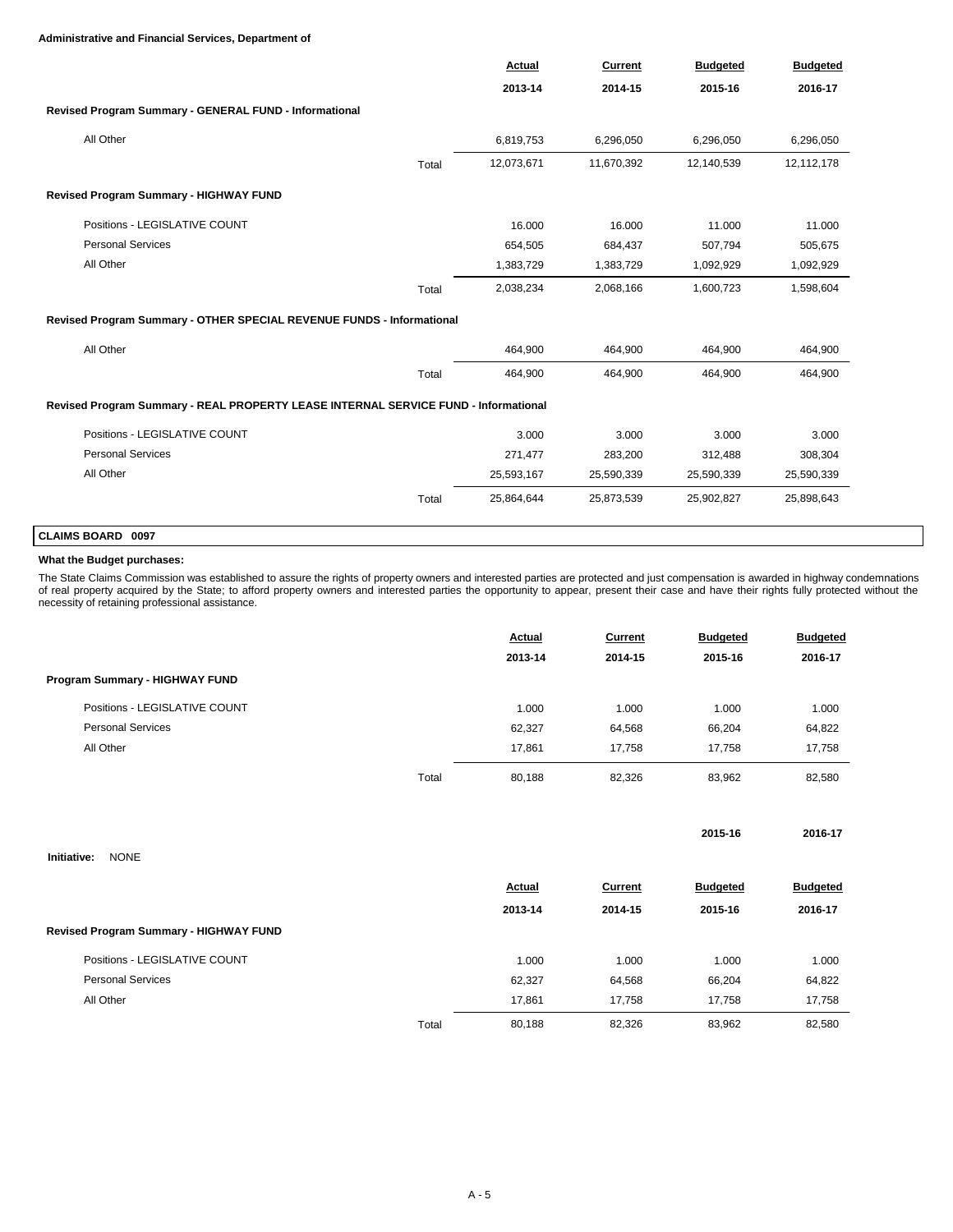## **DEPARTMENTS AND AGENCIES-STATEWIDE 0016**

### **What the Budget purchases:**

This program serves as a placeholder to record funding adjustments that are subsequently reallocated to the appropriate programs.

| <b>Program Summary</b> |                                                                                                                                                           | Actual<br>2013-14 | Current<br>2014-15 | <b>Budgeted</b><br>2015-16 | <b>Budgeted</b><br>2016-17 |
|------------------------|-----------------------------------------------------------------------------------------------------------------------------------------------------------|-------------------|--------------------|----------------------------|----------------------------|
|                        |                                                                                                                                                           | 0                 | $\mathbf 0$        | 0                          | $\Omega$                   |
|                        | Total                                                                                                                                                     | 0                 | 0                  | 0                          | $\Omega$                   |
|                        |                                                                                                                                                           |                   |                    | 2015-16                    | 2016-17                    |
| Initiative:            | Reduces funding to reflect projected savings to the State from an increase in the attrition rate from 1.6% to 3%<br>for fiscal years 2015-16 and 2016-17. |                   |                    |                            |                            |

### **HIGHWAY FUND**

| <b>Personal Services</b>               |       |               |                | (995, 397)      | (1,000,071)     |
|----------------------------------------|-------|---------------|----------------|-----------------|-----------------|
|                                        |       |               | Total          | (995, 397)      | (1,000,071)     |
|                                        |       | <b>Actual</b> | <b>Current</b> | <b>Budgeted</b> | <b>Budgeted</b> |
|                                        |       | 2013-14       | 2014-15        | 2015-16         | 2016-17         |
| Revised Program Summary - HIGHWAY FUND |       |               |                |                 |                 |
| <b>Personal Services</b>               |       |               |                | (995, 397)      | (1,000,071)     |
|                                        | Total | 0             | 0              | (995, 397)      | (1,000,071)     |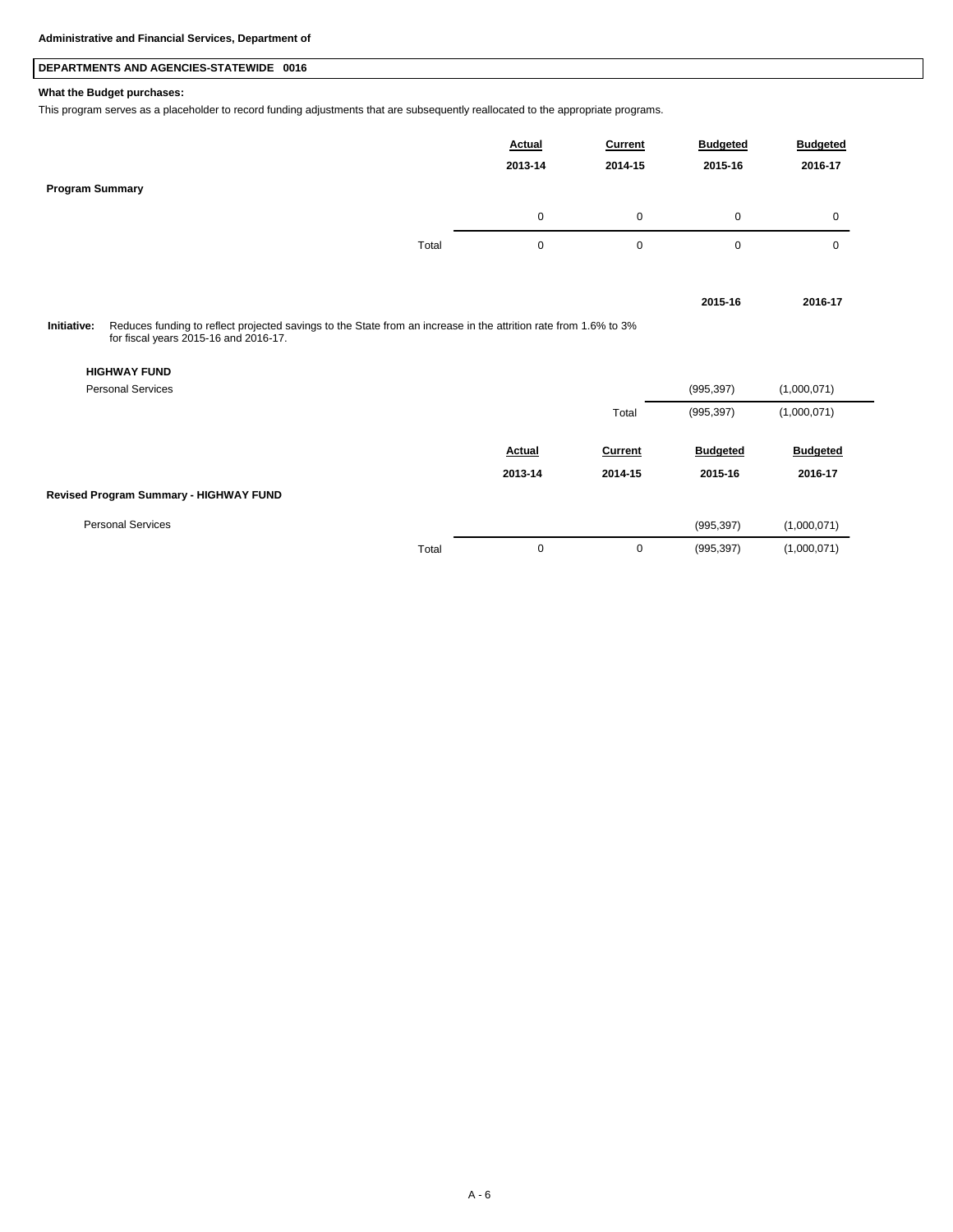## **REVENUE SERVICES - BUREAU OF 0002**

### **What the Budget purchases:**

Maine Revenue Services (MRS) exists primarily to collect tax revenues necessary to support Maine State Government. To achieve this end, the bureau must responsibly administer<br>state tax law. Subsidiary responsibilities of M State; and (2) operation of various tax relief programs to provide tax relief to taxpayers pursuant to Maine law.

|                                                                            | <b>Actual</b> | <b>Current</b> | <b>Budgeted</b> | <b>Budgeted</b> |
|----------------------------------------------------------------------------|---------------|----------------|-----------------|-----------------|
|                                                                            | 2013-14       | 2014-15        | 2015-16         | 2016-17         |
| Program Summary - GENERAL FUND - Informational                             |               |                |                 |                 |
| Positions - LEGISLATIVE COUNT                                              | 301.500       | 296.500        | 292.000         | 292.000         |
| Positions - FTE COUNT                                                      | 0.346         | 0.346          |                 |                 |
| <b>Personal Services</b>                                                   | 19,306,715    | 20,102,056     | 22,123,176      | 22,002,609      |
| All Other                                                                  | 13,086,570    | 13,275,067     | 13,119,737      | 13,119,737      |
| Total                                                                      | 32,393,285    | 33,377,123     | 35,242,913      | 35,122,346      |
| Program Summary - HIGHWAY FUND                                             |               |                |                 |                 |
| Positions - LEGISLATIVE COUNT                                              | 1.000         | 1.000          | 1.000           | 1.000           |
| <b>Personal Services</b>                                                   | 445,030       | 460,987        | 510,404         | 501,988         |
| All Other                                                                  | 42,517        | 42,517         | 42,517          | 42,517          |
| Total                                                                      | 487,547       | 503,504        | 552,921         | 544,505         |
| Program Summary - FEDERAL EXPENDITURES FUND - Informational                |               |                |                 |                 |
| All Other                                                                  | 5,000         | 5,000          | 5,000           | 5,000           |
| Total                                                                      | 5,000         | 5,000          | 5,000           | 5,000           |
| Program Summary - OTHER SPECIAL REVENUE FUNDS - Informational              |               |                |                 |                 |
| All Other                                                                  | 8,318,348     | 10,568,348     | 11,418,348      | 11,418,348      |
| Total                                                                      | 8,318,348     | 10,568,348     | 11,418,348      | 11,418,348      |
|                                                                            |               |                | 2015-16         | 2016-17         |
| Initiative:<br>Reduces funding to more accurately reflect actual activity. |               |                |                 |                 |
| <b>HIGHWAY FUND</b>                                                        |               |                |                 |                 |
| All Other                                                                  |               |                | (10, 207)       | (10, 422)       |
|                                                                            |               | Total          | (10, 207)       | (10, 422)       |
|                                                                            | Actual        | Current        | <b>Budgeted</b> | <b>Budgeted</b> |
|                                                                            | 2013-14       | 2014-15        | 2015-16         | 2016-17         |
| Revised Program Summary - GENERAL FUND - Informational                     |               |                |                 |                 |
| Positions - LEGISLATIVE COUNT                                              | 301.500       | 296.500        | 292.000         | 292.000         |
| Positions - FTE COUNT                                                      | 0.346         | 0.346          |                 |                 |
| <b>Personal Services</b>                                                   | 19,306,715    | 20,102,056     | 22,123,176      | 22,002,609      |
| All Other                                                                  | 13,086,570    | 13,275,067     | 13,119,737      | 13,119,737      |
| Total                                                                      | 32,393,285    | 33,377,123     | 35,242,913      | 35,122,346      |
| Revised Program Summary - HIGHWAY FUND                                     |               |                |                 |                 |
| Positions - LEGISLATIVE COUNT                                              | 1.000         | 1.000          | 1.000           | 1.000           |
| <b>Personal Services</b>                                                   | 445,030       | 460,987        | 510,404         | 501,988         |
| All Other                                                                  | 42,517        | 42,517         | 32,310          | 32,095          |

Total 487,547 503,504 542,714 534,083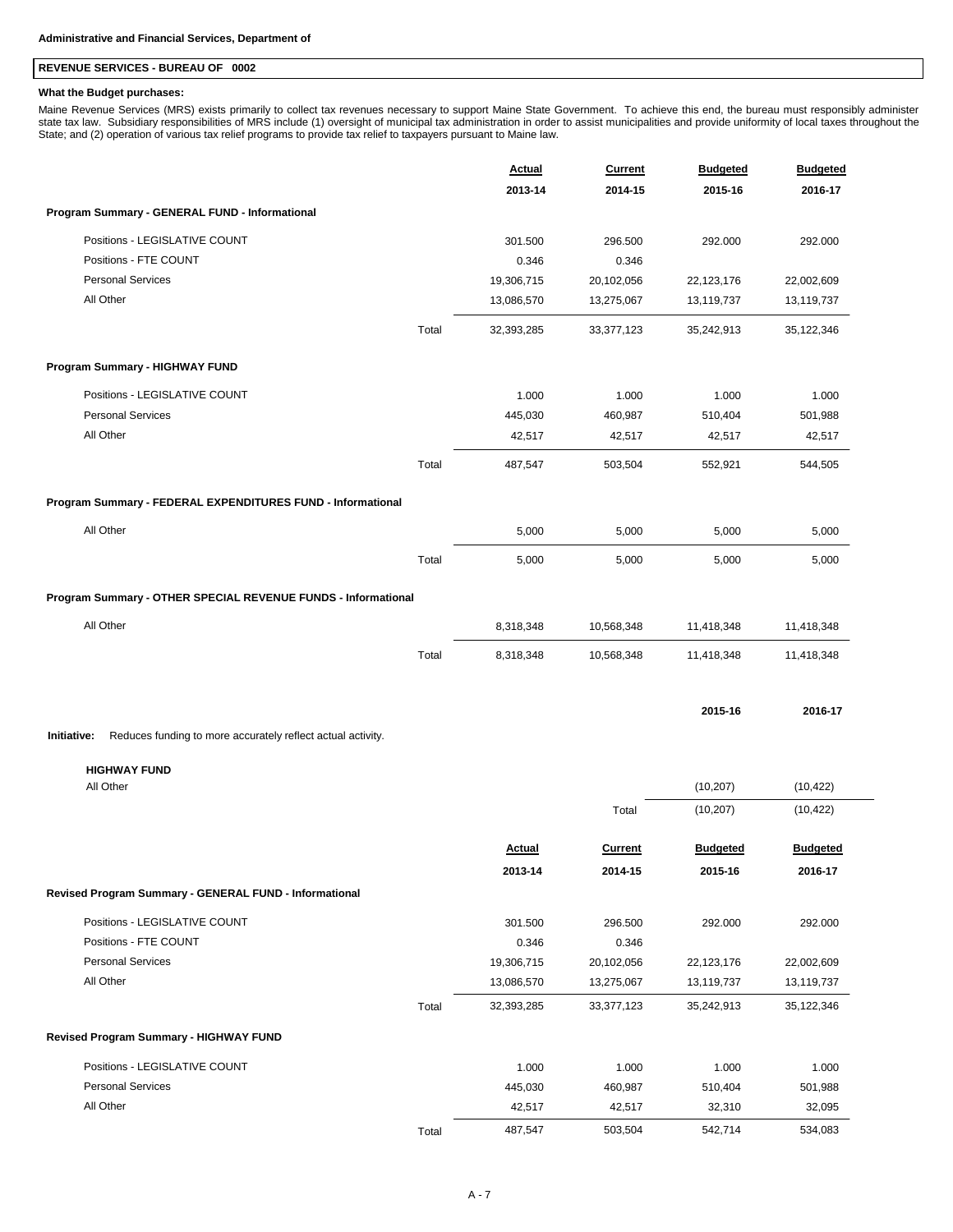### **Administrative and Financial Services, Department of**

|                                                                       | Actual    | Current    | <b>Budgeted</b> | <b>Budgeted</b> |
|-----------------------------------------------------------------------|-----------|------------|-----------------|-----------------|
|                                                                       | 2013-14   | 2014-15    | 2015-16         | 2016-17         |
| Revised Program Summary - FEDERAL EXPENDITURES FUND - Informational   |           |            |                 |                 |
| All Other                                                             | 5,000     | 5.000      | 5,000           | 5,000           |
| Total                                                                 | 5,000     | 5.000      | 5,000           | 5,000           |
| Revised Program Summary - OTHER SPECIAL REVENUE FUNDS - Informational |           |            |                 |                 |
| All Other                                                             | 8.318.348 | 10.568.348 | 11.418.348      | 11,418,348      |
| Total                                                                 | 8,318,348 | 10.568.348 | 11.418.348      | 11.418.348      |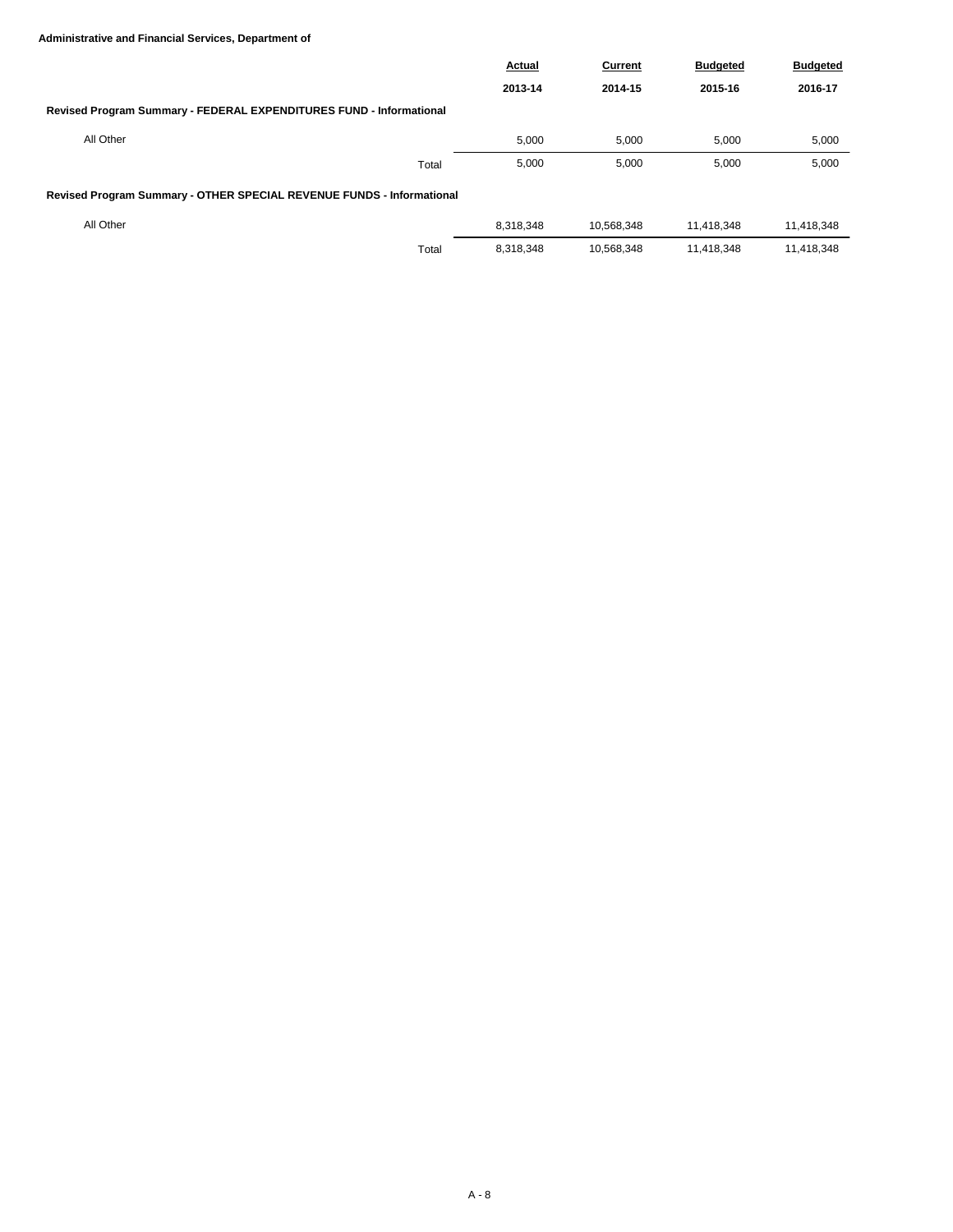**Environmental Protection, Department of**

|                                                  |              | Actual     | Current    | <b>Budgeted</b> | <b>Budgeted</b> |
|--------------------------------------------------|--------------|------------|------------|-----------------|-----------------|
|                                                  |              | 2013-14    | 2014-15    | 2015-16         | 2016-17         |
| Department Summary - All Funds                   |              |            |            |                 |                 |
| <b>Positions - LEGISLATIVE COUNT</b>             |              | 391.500    | 391.500    | 373.000         | 373.000         |
| <b>Positions - FTE COUNT</b>                     |              | 3.462      | 3.462      | 1.666           | 1.666           |
| <b>Personal Services</b>                         |              | 32,392,376 | 33,532,583 | 33,848,146      | 33,477,677      |
| <b>All Other</b>                                 |              | 34,967,821 | 36,936,176 | 40,723,166      | 40,723,254      |
| <b>Capital Expenditures</b>                      |              | 524,200    | 527,500    | 399,500         | 344,000         |
|                                                  | <b>Total</b> | 67,884,397 | 70,996,259 | 74,970,812      | 74,544,931      |
| Department Summary - GENERAL FUND                |              |            |            |                 |                 |
| Positions - LEGISLATIVE COUNT                    |              | 71.000     | 71.000     | 72.500          | 72.500          |
| <b>Personal Services</b>                         |              | 5,161,552  | 5,346,417  | 6,157,908       | 6,126,038       |
| All Other                                        |              | 1,197,219  | 1,696,553  | 1,500,754       | 1,500,754       |
| <b>Capital Expenditures</b>                      |              |            |            |                 | 30,000          |
|                                                  | Total        | 6,358,771  | 7,042,970  | 7,658,662       | 7,656,792       |
| Department Summary - HIGHWAY FUND                |              |            |            |                 |                 |
| All Other                                        |              | 33,054     | 33,054     | 33,054          | 33,054          |
|                                                  | Total        | 33,054     | 33,054     | 33,054          | 33,054          |
| Department Summary - FEDERAL EXPENDITURES FUND   |              |            |            |                 |                 |
| Positions - LEGISLATIVE COUNT                    |              | 103.500    | 103.500    | 99.500          | 99.500          |
| Positions - FTE COUNT                            |              | 1.000      | 1.000      | 0.596           | 0.596           |
| <b>Personal Services</b>                         |              | 8,536,321  | 8,821,987  | 8,745,335       | 8,639,245       |
| All Other                                        |              | 9,010,080  | 8,992,301  | 8,994,560       | 8,994,592       |
| <b>Capital Expenditures</b>                      |              |            |            | 25,000          | 25,000          |
|                                                  | Total        | 17,546,401 | 17,814,288 | 17,764,895      | 17,658,837      |
| Department Summary - OTHER SPECIAL REVENUE FUNDS |              |            |            |                 |                 |
| Positions - LEGISLATIVE COUNT                    |              | 217.000    | 217.000    | 201.000         | 201.000         |
| Positions - FTE COUNT                            |              | 2.462      | 2.462      | 1.070           | 1.070           |
| <b>Personal Services</b>                         |              | 18,694,503 | 19,364,179 | 18,944,903      | 18,712,394      |
| All Other                                        |              | 24,727,468 | 26,214,268 | 30,194,798      | 30,194,854      |
| <b>Capital Expenditures</b>                      |              | 524,200    | 527,500    | 374,500         | 289,000         |
|                                                  | Total        | 43,946,171 | 46,105,947 | 49,514,201      | 49,196,248      |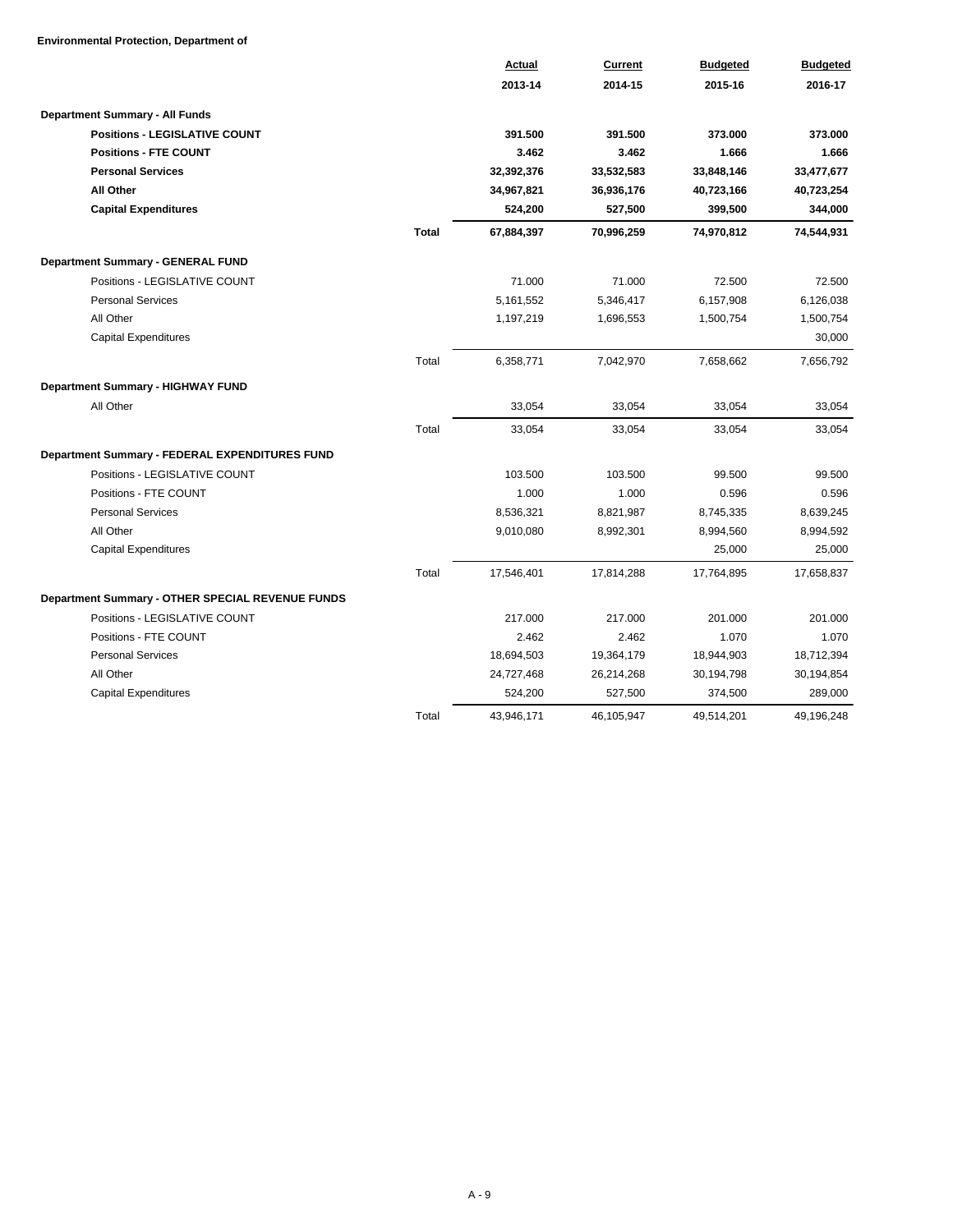## **AIR QUALITY 0250**

### **What the Budget purchases:**

Air emissions licensing, monitoring and compliance, outreach and educational activities, and meteorological research and analysis, to protect and improve outdoor air quality.

|                                                                     |       | Actual        | <b>Current</b> | <b>Budgeted</b> | <b>Budgeted</b> |
|---------------------------------------------------------------------|-------|---------------|----------------|-----------------|-----------------|
|                                                                     |       | 2013-14       | 2014-15        | 2015-16         | 2016-17         |
| Program Summary - GENERAL FUND - Informational                      |       |               |                |                 |                 |
| Positions - LEGISLATIVE COUNT                                       |       | 14.000        | 14.000         | 14.000          | 14.000          |
| <b>Personal Services</b>                                            |       | 927,434       | 997,128        | 1,111,828       | 1,104,714       |
| All Other                                                           |       | 59,562        | 57,159         | 57,159          | 57,159          |
|                                                                     | Total | 986,996       | 1,054,287      | 1,168,987       | 1,161,873       |
| Program Summary - HIGHWAY FUND                                      |       |               |                |                 |                 |
| All Other                                                           |       | 33,054        | 33,054         | 33,054          | 33,054          |
|                                                                     | Total | 33,054        | 33,054         | 33,054          | 33,054          |
|                                                                     |       |               |                |                 |                 |
| Program Summary - FEDERAL EXPENDITURES FUND - Informational         |       |               |                |                 |                 |
| Positions - LEGISLATIVE COUNT                                       |       | 4.000         | 4.000          | 4.000           | 4.000           |
| <b>Personal Services</b>                                            |       | 282,124       | 289,045        | 300,903         | 300,087         |
| All Other                                                           |       | 2,685,774     | 2,685,774      | 2,685,774       | 2,685,774       |
|                                                                     | Total | 2,967,898     | 2,974,819      | 2,986,677       | 2,985,861       |
| Program Summary - OTHER SPECIAL REVENUE FUNDS - Informational       |       |               |                |                 |                 |
| All Other                                                           |       | 450,000       | 450,000        | 450,000         | 450,000         |
|                                                                     | Total | 450,000       | 450,000        | 450,000         | 450,000         |
|                                                                     |       |               |                |                 |                 |
|                                                                     |       |               |                | 2015-16         | 2016-17         |
| <b>NONE</b><br>Initiative:                                          |       |               |                |                 |                 |
|                                                                     |       | <b>Actual</b> | <b>Current</b> | <b>Budgeted</b> | <b>Budgeted</b> |
|                                                                     |       | 2013-14       | 2014-15        | 2015-16         | 2016-17         |
| Revised Program Summary - GENERAL FUND - Informational              |       |               |                |                 |                 |
| Positions - LEGISLATIVE COUNT                                       |       | 14.000        | 14.000         | 14.000          | 14.000          |
| <b>Personal Services</b>                                            |       | 927,434       | 997,128        | 1,111,828       | 1,104,714       |
| All Other                                                           |       | 59,562        | 57,159         | 57,159          | 57,159          |
|                                                                     | Total | 986,996       | 1,054,287      | 1,168,987       | 1,161,873       |
| Revised Program Summary - HIGHWAY FUND                              |       |               |                |                 |                 |
| All Other                                                           |       | 33,054        | 33,054         | 33,054          | 33,054          |
|                                                                     | Total | 33,054        | 33,054         | 33,054          | 33,054          |
| Revised Program Summary - FEDERAL EXPENDITURES FUND - Informational |       |               |                |                 |                 |
| Positions - LEGISLATIVE COUNT                                       |       | 4.000         | 4.000          | 4.000           | 4.000           |
| <b>Personal Services</b>                                            |       | 282,124       | 289,045        | 300,903         | 300,087         |
| All Other                                                           |       | 2,685,774     | 2,685,774      | 2,685,774       | 2,685,774       |
|                                                                     | Total | 2,967,898     | 2,974,819      | 2,986,677       | 2,985,861       |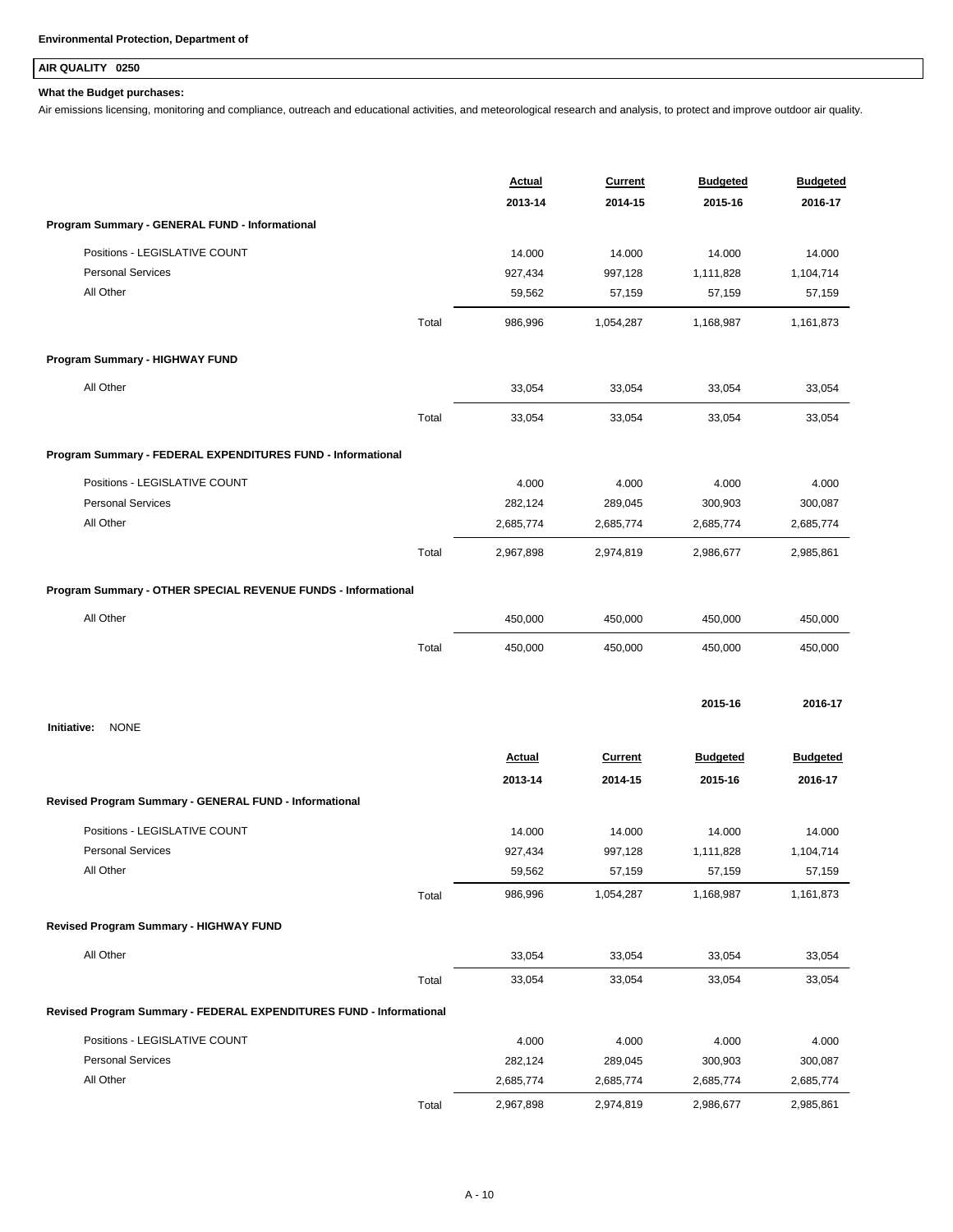|                                                                       | <b>Actual</b> | Current | <b>Budgeted</b> | <b>Budgeted</b> |
|-----------------------------------------------------------------------|---------------|---------|-----------------|-----------------|
|                                                                       | 2013-14       | 2014-15 | 2015-16         | 2016-17         |
| Revised Program Summary - OTHER SPECIAL REVENUE FUNDS - Informational |               |         |                 |                 |
| All Other                                                             | 450.000       | 450.000 | 450.000         | 450.000         |
| Total                                                                 | 450.000       | 450.000 | 450.000         | 450.000         |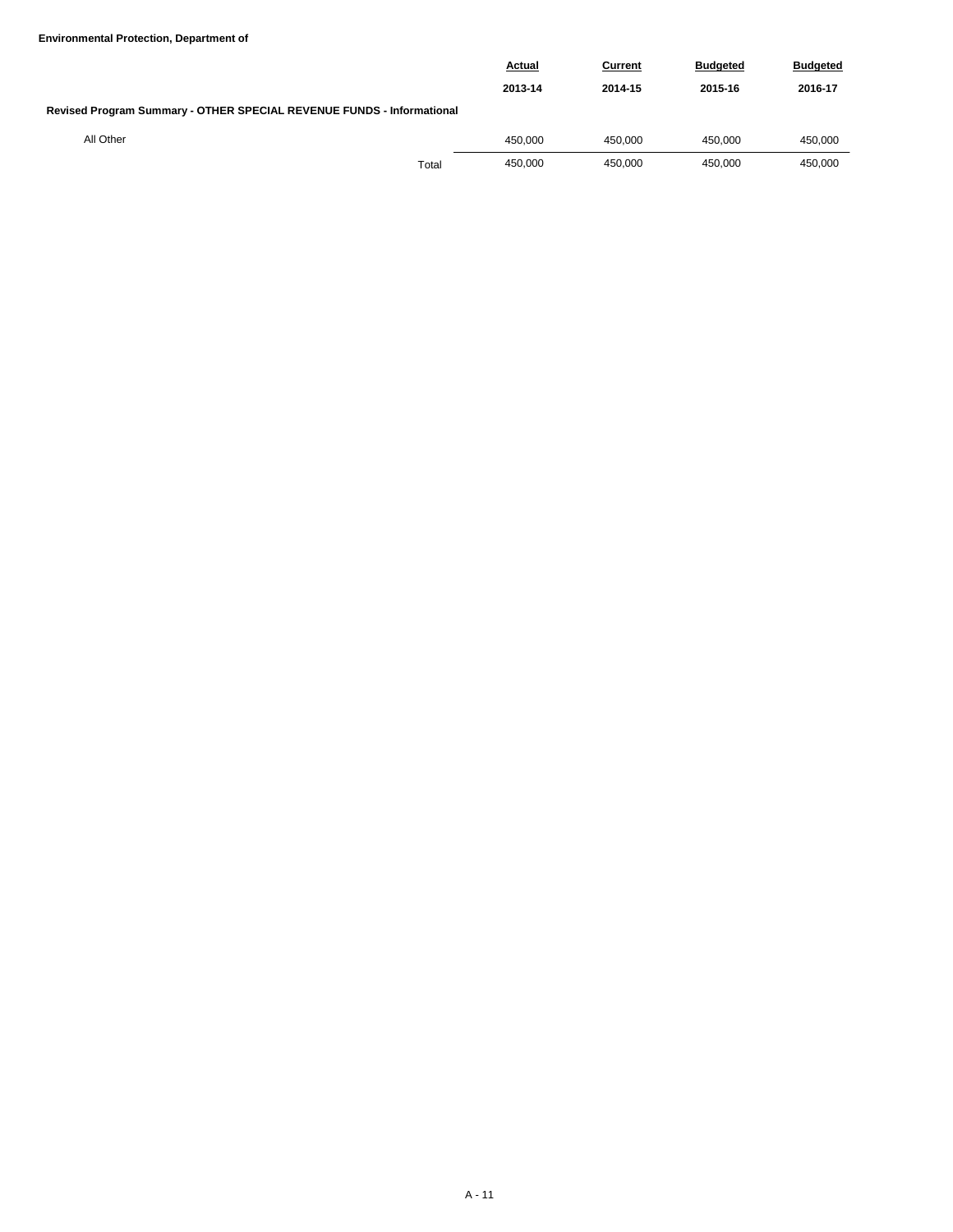|                                                  |              | <b>Actual</b> | Current    | <b>Budgeted</b> | <b>Budgeted</b> |
|--------------------------------------------------|--------------|---------------|------------|-----------------|-----------------|
|                                                  |              | 2013-14       | 2014-15    | 2015-16         | 2016-17         |
| <b>Department Summary - All Funds</b>            |              |               |            |                 |                 |
| <b>Positions - LEGISLATIVE COUNT</b>             |              | 146.500       | 146.500    | 146.500         | 146.500         |
| <b>Positions - FTE COUNT</b>                     |              | 35.698        | 35.698     | 35.698          | 35.698          |
| <b>Personal Services</b>                         |              | 19,390,651    | 21,017,456 | 20,064,929      | 21,368,775      |
| <b>All Other</b>                                 |              | 4,547,904     | 5,049,608  | 4,546,674       | 4,893,708       |
|                                                  | <b>Total</b> | 23,938,555    | 26,067,064 | 24,611,603      | 26,262,483      |
| Department Summary - GENERAL FUND                |              |               |            |                 |                 |
| Positions - LEGISLATIVE COUNT                    |              | 146.500       | 146.500    | 146.500         | 146.500         |
| Positions - FTE COUNT                            |              | 35.698        | 35.698     | 35.698          | 35.698          |
| <b>Personal Services</b>                         |              | 19,384,161    | 21,010,031 | 20,059,209      | 21,365,200      |
| All Other                                        |              | 4,537,894     | 5,037,658  | 4,537,894       | 4,887,658       |
|                                                  | Total        | 23,922,055    | 26,047,689 | 24,597,103      | 26,252,858      |
| Department Summary - HIGHWAY FUND                |              |               |            |                 |                 |
| <b>Personal Services</b>                         |              | 5,720         | 3,575      | 5,720           | 3,575           |
| All Other                                        |              | 7,280         | 4,550      | 7,280           | 4,550           |
|                                                  | Total        | 13,000        | 8,125      | 13,000          | 8,125           |
| Department Summary - OTHER SPECIAL REVENUE FUNDS |              |               |            |                 |                 |
| <b>Personal Services</b>                         |              | 770           | 3,850      |                 |                 |
| All Other                                        |              | 2,730         | 7,400      | 1,500           | 1,500           |
|                                                  | Total        | 3,500         | 11.250     | 1.500           | 1,500           |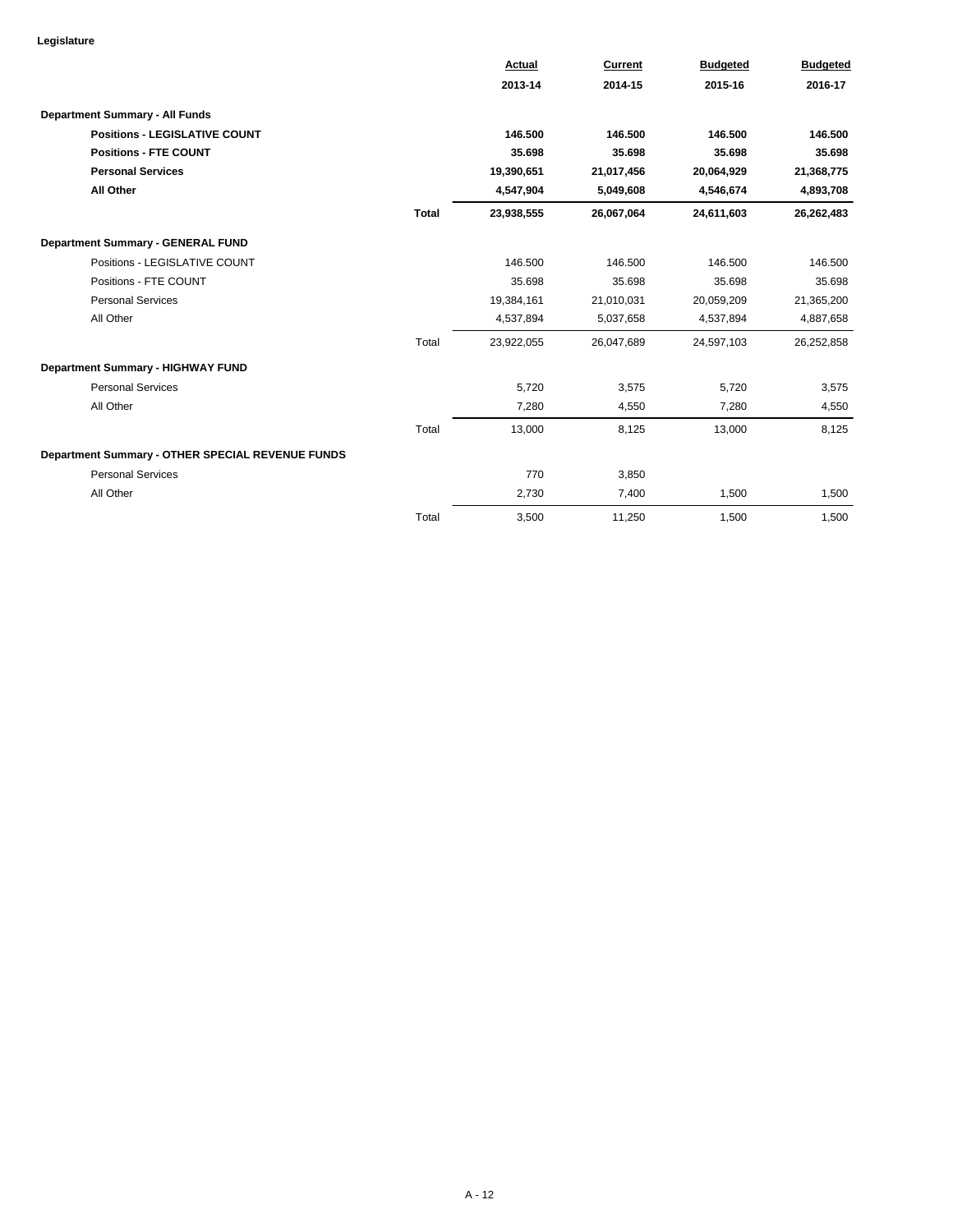## **LEGISLATURE 0081**

### **What the Budget purchases:**

The organization of the Legislature is determined by the Constitution of Maine, by Maine Statutes, and by legislative rules. This program funds the operational costs of the Legislature.

|                                                                       |       | <b>Actual</b><br>2013-14 | Current<br>2014-15 | <b>Budgeted</b><br>2015-16 | <b>Budgeted</b><br>2016-17 |
|-----------------------------------------------------------------------|-------|--------------------------|--------------------|----------------------------|----------------------------|
| Program Summary - GENERAL FUND - Informational                        |       |                          |                    |                            |                            |
| Positions - LEGISLATIVE COUNT                                         |       | 146.500                  | 146.500            | 146.500                    | 146.500                    |
| Positions - FTE COUNT                                                 |       | 35.698                   | 35.698             | 35.698                     | 35.698                     |
| <b>Personal Services</b>                                              |       | 19,379,116               | 21,004,986         | 20,054,164                 | 21,360,155                 |
| All Other                                                             |       | 4,207,928                | 4,717,692          | 4,207,928                  | 4,567,692                  |
|                                                                       | Total | 23,587,044               | 25,722,678         | 24,262,092                 | 25,927,847                 |
| Program Summary - HIGHWAY FUND                                        |       |                          |                    |                            |                            |
| <b>Personal Services</b>                                              |       | 5,720                    | 3,575              | 5,720                      | 3,575                      |
| All Other                                                             |       | 7,280                    | 4,550              | 7,280                      | 4,550                      |
|                                                                       | Total | 13,000                   | 8,125              | 13,000                     | 8,125                      |
| Program Summary - OTHER SPECIAL REVENUE FUNDS - Informational         |       |                          |                    |                            |                            |
| All Other                                                             |       | 500                      | 500                | 500                        | 500                        |
|                                                                       | Total | 500                      | 500                | 500                        | 500                        |
|                                                                       |       |                          |                    |                            |                            |
| <b>NONE</b><br>Initiative:                                            |       |                          |                    | 2015-16                    | 2016-17                    |
|                                                                       |       | <b>Actual</b>            | Current            | <b>Budgeted</b>            | <b>Budgeted</b>            |
|                                                                       |       | 2013-14                  | 2014-15            | 2015-16                    | 2016-17                    |
| Revised Program Summary - GENERAL FUND - Informational                |       |                          |                    |                            |                            |
| Positions - LEGISLATIVE COUNT                                         |       | 146.500                  | 146.500            | 146.500                    | 146.500                    |
| Positions - FTE COUNT                                                 |       | 35.698                   | 35.698             | 35.698                     | 35.698                     |
| <b>Personal Services</b>                                              |       | 19,379,116               | 21,004,986         | 20,054,164                 | 21,360,155                 |
| All Other                                                             |       | 4,207,928                | 4,717,692          | 4,207,928                  | 4,567,692                  |
|                                                                       | Total | 23,587,044               | 25,722,678         | 24,262,092                 | 25,927,847                 |
| Revised Program Summary - HIGHWAY FUND                                |       |                          |                    |                            |                            |
| <b>Personal Services</b>                                              |       | 5,720                    | 3,575              | 5,720                      | 3,575                      |
| All Other                                                             |       | 7,280                    | 4,550              | 7,280                      | 4,550                      |
|                                                                       | Total | 13,000                   | 8,125              | 13,000                     | 8,125                      |
| Revised Program Summary - OTHER SPECIAL REVENUE FUNDS - Informational |       |                          |                    |                            |                            |
|                                                                       |       |                          |                    |                            |                            |
| All Other                                                             |       | 500                      | 500                | 500                        | 500                        |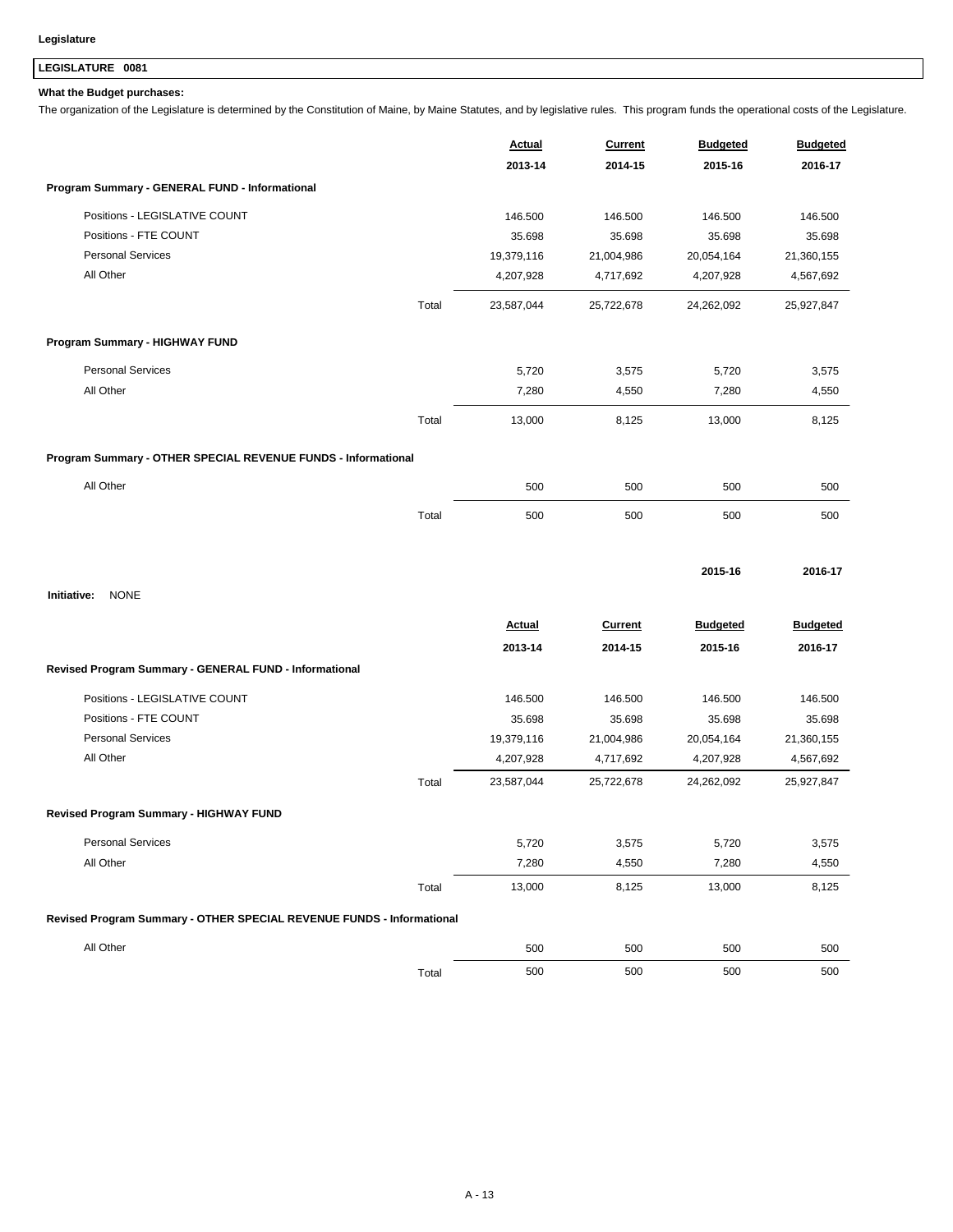#### **Municipal Bond Bank, Maine**

|                                                  |              | Actual<br>2013-14 | <b>Current</b> | <b>Budgeted</b><br>2015-16 | <b>Budgeted</b><br>2016-17 |
|--------------------------------------------------|--------------|-------------------|----------------|----------------------------|----------------------------|
|                                                  |              |                   | 2014-15        |                            |                            |
| <b>Department Summary - All Funds</b>            |              |                   |                |                            |                            |
| All Other                                        |              | 37,721,839        | 37,838,514     | 38,301,415                 | 38,243,843                 |
|                                                  | <b>Total</b> | 37,721,839        | 37,838,514     | 38,301,415                 | 38,243,843                 |
| <b>Department Summary - GENERAL FUND</b>         |              |                   |                |                            |                            |
| All Other                                        |              | 69,331            | 69,331         | 69,331                     | 69,331                     |
|                                                  | Total        | 69,331            | 69,331         | 69,331                     | 69,331                     |
| Department Summary - OTHER SPECIAL REVENUE FUNDS |              |                   |                |                            |                            |
| All Other                                        |              | 37,652,508        | 37,769,183     | 38,232,084                 | 38,174,512                 |
|                                                  | Total        | 37,652,508        | 37,769,183     | 38,232,084                 | 38,174,512                 |
| <b>Municipal Bond Bank, Maine</b>                |              |                   |                |                            |                            |

## **TRANSCAP TRUST FUND Z064**

### **What the Budget purchases:**

The TransCap Trust Fund provides financial assistance for the planning, design, acquisition, reconstruction and rehabilitation of transportation capital improvements.

|                                               |       | <b>Actual</b> | Current    | <b>Budgeted</b> | <b>Budgeted</b> |
|-----------------------------------------------|-------|---------------|------------|-----------------|-----------------|
|                                               |       | 2013-14       | 2014-15    | 2015-16         | 2016-17         |
| Program Summary - OTHER SPECIAL REVENUE FUNDS |       |               |            |                 |                 |
| All Other                                     |       | 37,652,508    | 37,769,183 | 37,769,183      | 37,769,183      |
|                                               | Total | 37,652,508    | 37,769,183 | 37,769,183      | 37,769,183      |
|                                               |       |               |            |                 |                 |

**2015-16 2016-17**

**Initiative:** Adjusts funding to align allocation with projected available resources.

### **OTHER SPECIAL REVENUE FUNDS**

| All Other                                             |       |               | 462,901    | 405,329         |                 |  |
|-------------------------------------------------------|-------|---------------|------------|-----------------|-----------------|--|
|                                                       |       |               | Total      | 462,901         | 405,329         |  |
|                                                       |       | <b>Actual</b> | Current    | <b>Budgeted</b> | <b>Budgeted</b> |  |
|                                                       |       | 2013-14       | 2014-15    | 2015-16         | 2016-17         |  |
| Revised Program Summary - OTHER SPECIAL REVENUE FUNDS |       |               |            |                 |                 |  |
| All Other                                             |       | 37,652,508    | 37,769,183 | 38,232,084      | 38,174,512      |  |
|                                                       | Total | 37,652,508    | 37,769,183 | 38,232,084      | 38,174,512      |  |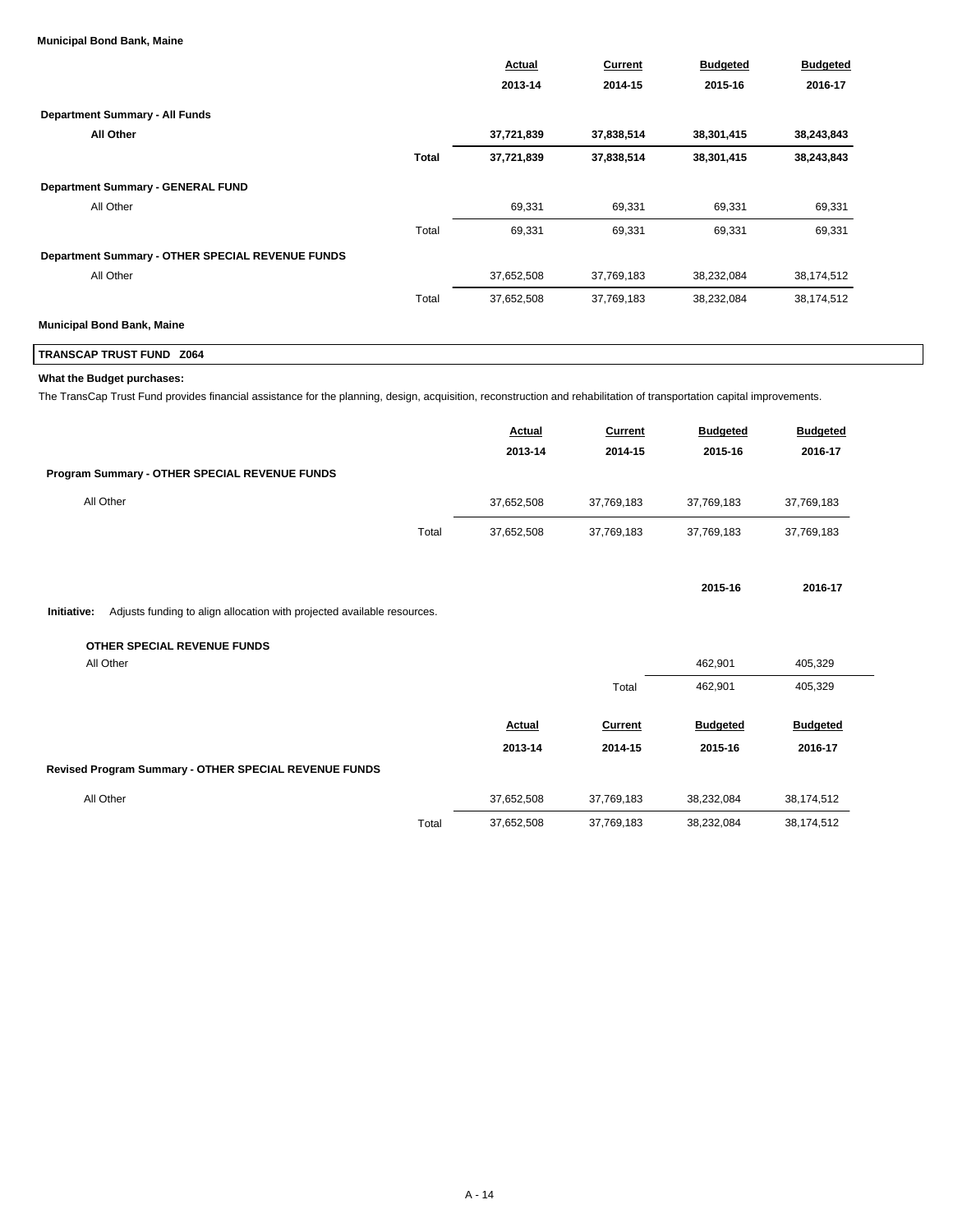### **Public Safety, Department of**

|                                                                 |              | <b>Actual</b> | <b>Current</b> | <b>Budgeted</b> | <b>Budgeted</b> |  |
|-----------------------------------------------------------------|--------------|---------------|----------------|-----------------|-----------------|--|
|                                                                 |              | 2013-14       | 2014-15        | 2015-16         | 2016-17         |  |
| <b>Department Summary - All Funds</b>                           |              |               |                |                 |                 |  |
| <b>Positions - LEGISLATIVE COUNT</b>                            |              | 625.000       | 625.000        | 626.000         | 626.000         |  |
| <b>Personal Services</b>                                        |              | 56,563,765    | 58,226,797     | 63,752,967      | 63,555,692      |  |
| All Other                                                       |              | 40,406,095    | 40,502,225     | 42,762,635      | 42,679,271      |  |
| <b>Capital Expenditures</b>                                     |              | 1,100,600     | 1,100,600      | 1,138,100       | 859,800         |  |
|                                                                 | <b>Total</b> | 98,070,460    | 99,829,622     | 107,653,702     | 107,094,763     |  |
| <b>Department Summary - GENERAL FUND</b>                        |              |               |                |                 |                 |  |
| Positions - LEGISLATIVE COUNT                                   |              | 362.000       | 362.000        | 364.000         | 364.000         |  |
| <b>Personal Services</b>                                        |              | 23,337,600    | 23,757,812     | 26,616,492      | 26,539,307      |  |
| All Other                                                       |              | 15,177,883    | 15,196,674     | 17,557,557      | 17,560,862      |  |
| <b>Capital Expenditures</b>                                     |              |               |                | 156,000         |                 |  |
|                                                                 | Total        | 38,515,483    | 38,954,486     | 44,330,049      | 44,100,169      |  |
| Department Summary - HIGHWAY FUND                               |              |               |                |                 |                 |  |
| Positions - LEGISLATIVE COUNT                                   |              | 78.000        | 78.000         | 78.000          | 78.000          |  |
| <b>Personal Services</b>                                        |              | 16,889,766    | 17,495,548     | 18,966,949      | 18,877,456      |  |
| All Other                                                       |              | 8,366,886     | 8,374,586      | 8,960,763       | 8,950,472       |  |
| <b>Capital Expenditures</b>                                     |              | 217,000       | 217,000        | 479,800         | 395,800         |  |
|                                                                 | Total        | 25,473,652    | 26,087,134     | 28,407,512      | 28,223,728      |  |
| Department Summary - FEDERAL EXPENDITURES FUND                  |              |               |                |                 |                 |  |
| Positions - LEGISLATIVE COUNT                                   |              | 11.000        | 11.000         | 12.000          | 12.000          |  |
| <b>Personal Services</b>                                        |              | 1,151,574     | 1,207,119      | 1,315,917       | 1,315,691       |  |
| All Other                                                       |              | 7,186,584     | 7,186,584      | 6,100,078       | 6,078,211       |  |
| <b>Capital Expenditures</b>                                     |              | 650,100       | 650,100        |                 |                 |  |
|                                                                 | Total        | 8,988,258     | 9,043,803      | 7,415,995       | 7,393,902       |  |
| Department Summary - OTHER SPECIAL REVENUE FUNDS                |              |               |                |                 |                 |  |
| Positions - LEGISLATIVE COUNT                                   |              | 104.000       | 104.000        | 105.000         | 105.000         |  |
| <b>Personal Services</b>                                        |              | 9,767,819     | 10,087,593     | 11,248,061      | 11,183,218      |  |
| All Other                                                       |              | 8,986,836     | 9,056,475      | 9,338,663       | 9,270,615       |  |
| <b>Capital Expenditures</b>                                     |              | 233,500       | 233,500        | 502,300         | 464,000         |  |
|                                                                 | Total        | 18,988,155    | 19,377,568     | 21,089,024      | 20,917,833      |  |
| Department Summary - CONSOLIDATED EMERGENCY COMMUNICATIONS FUND |              |               |                |                 |                 |  |
| Positions - LEGISLATIVE COUNT                                   |              | 70.000        | 70.000         | 67.000          | 67.000          |  |
| <b>Personal Services</b>                                        |              | 5,417,006     | 5,678,725      | 5,605,548       | 5,640,020       |  |
| All Other                                                       |              | 687,906       | 687,906        | 805,574         | 819,111         |  |
|                                                                 | Total        | 6,104,912     | 6,366,631      | 6,411,122       | 6,459,131       |  |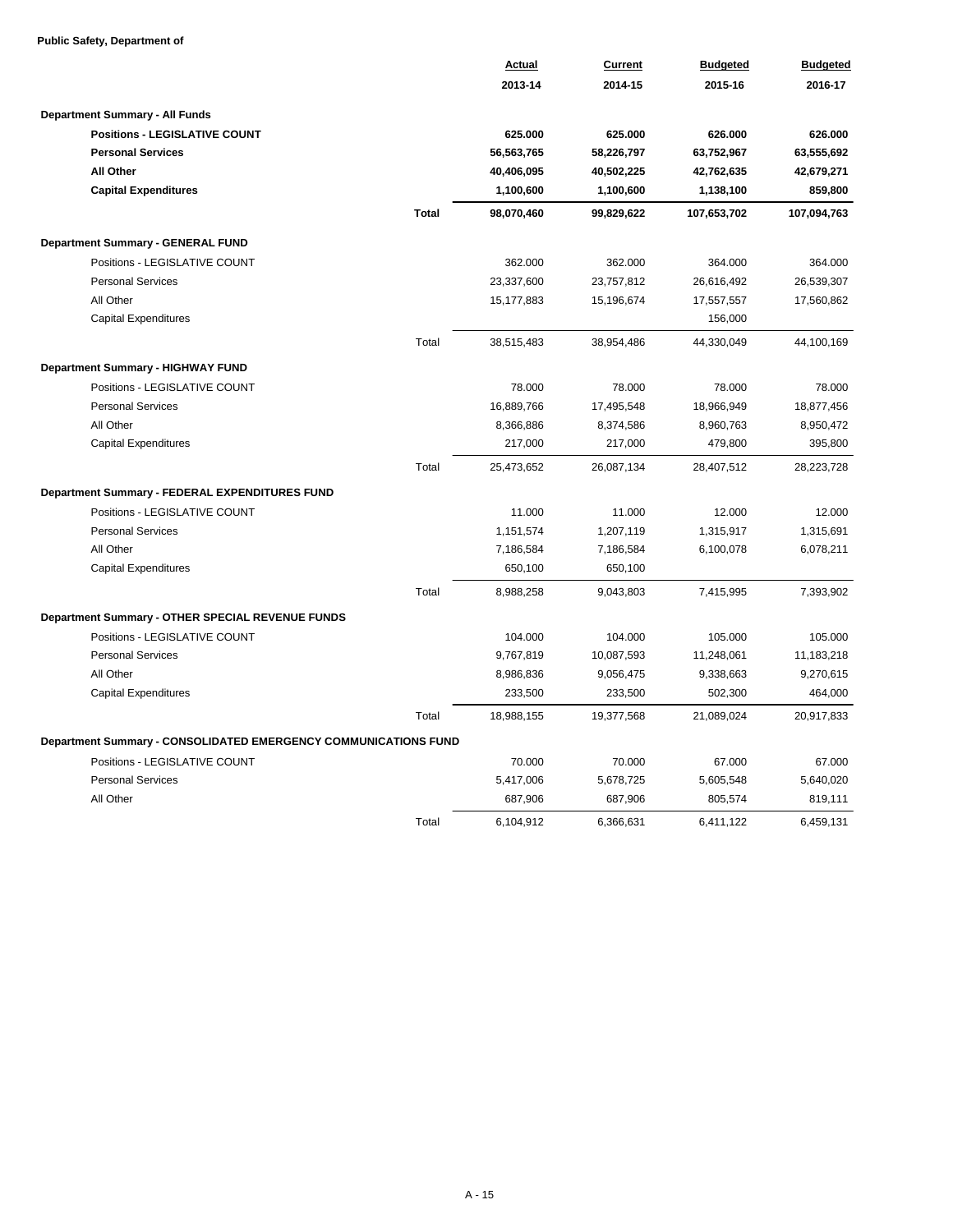### **ADMINISTRATION - PUBLIC SAFETY 0088**

#### **What the Budget purchases:**

The department was created to coordinate and efficiently manage the law enforcement and public safety responsibilities of the State. The commissioner is appointed by the Governor, subject to review by the joint standing committee of the Legislature having jurisdiction over criminal justice matters and confirmation by the Legislature. The Commissioner's Office oversees the activities and programs of the bureaus and offices; undertakes comprehensive planning and; develops and implements procedures and practices to promote economy and coordination within the department; and, actively seeks cooperation between the department and all other law enforcement entities in the State. The commissioner recommends law changes relating to organization, functions, services or procedures as necessary. The office houses the public information office and coordinates with the Department of Administrative and Financial Services for information technology, financial and human resource services.

|                                                               | <b>Actual</b>            | <b>Current</b>            | <b>Budgeted</b>            | <b>Budgeted</b>            |
|---------------------------------------------------------------|--------------------------|---------------------------|----------------------------|----------------------------|
|                                                               | 2013-14                  | 2014-15                   | 2015-16                    | 2016-17                    |
| Program Summary - GENERAL FUND - Informational                |                          |                           |                            |                            |
| Positions - LEGISLATIVE COUNT                                 | 1.000                    | 1.000                     | 1.000                      | 1.000                      |
| <b>Personal Services</b>                                      | 105,283                  | 105,334                   | 121,634                    | 117,125                    |
| All Other                                                     | 195,774                  | 195,774                   | 195,774                    | 195,774                    |
| Total                                                         | 301,057                  | 301,108                   | 317,408                    | 312,899                    |
| Program Summary - HIGHWAY FUND                                |                          |                           |                            |                            |
| Positions - LEGISLATIVE COUNT                                 | 2.000                    | 2.000                     | 2.000                      | 2.000                      |
| <b>Personal Services</b>                                      | 89,563                   | 95,843                    | 112,320                    | 114,598                    |
| All Other                                                     | 680,219                  | 680,219                   | 680,219                    | 680,219                    |
| Total                                                         | 769,782                  | 776,062                   | 792,539                    | 794,817                    |
| Program Summary - FEDERAL EXPENDITURES FUND - Informational   |                          |                           |                            |                            |
| Positions - LEGISLATIVE COUNT                                 | 1.000                    | 1.000                     | 1.000                      | 1.000                      |
| <b>Personal Services</b>                                      | 80,084                   | 82,053                    | 87,317                     | 85,735                     |
| All Other                                                     | 1,399,068                | 1,399,068                 | 1,399,068                  | 1,399,068                  |
| Total                                                         | 1,479,152                | 1,481,121                 | 1,486,385                  | 1,484,803                  |
| Program Summary - OTHER SPECIAL REVENUE FUNDS - Informational |                          |                           |                            |                            |
| Positions - LEGISLATIVE COUNT                                 | 1.000                    | 1.000                     | 1.000                      | 1.000                      |
| <b>Personal Services</b>                                      | 142,177                  | 147,916                   | 158,809                    | 157,396                    |
| All Other                                                     | 106,214                  | 106,214                   | 106,214                    | 106,214                    |
| Total                                                         | 248,391                  | 254,130                   | 265,023                    | 263,610                    |
|                                                               |                          |                           | 2015-16                    | 2016-17                    |
| <b>NONE</b><br>Initiative:                                    |                          |                           |                            |                            |
|                                                               | <b>Actual</b><br>2013-14 | <b>Current</b><br>2014-15 | <b>Budgeted</b><br>2015-16 | <b>Budgeted</b><br>2016-17 |
| Revised Program Summary - GENERAL FUND - Informational        |                          |                           |                            |                            |
| Positions - LEGISLATIVE COUNT                                 | 1.000                    | 1.000                     | 1.000                      | 1.000                      |
| <b>Personal Services</b>                                      | 105,283                  | 105,334                   | 121,634                    | 117,125                    |
| All Other                                                     | 195,774                  | 195,774                   | 195,774                    | 195,774                    |
| Total                                                         | 301,057                  | 301,108                   | 317,408                    | 312,899                    |
| Revised Program Summary - HIGHWAY FUND                        |                          |                           |                            |                            |
| Positions - LEGISLATIVE COUNT                                 | 2.000                    | 2.000                     | 2.000                      | 2.000                      |
| <b>Personal Services</b>                                      | 89,563                   | 95,843                    | 112,320                    | 114,598                    |
| All Other                                                     | 680,219                  | 680,219                   | 680,219                    | 680,219                    |
| Total                                                         | 769,782                  | 776,062                   | 792,539                    | 794,817                    |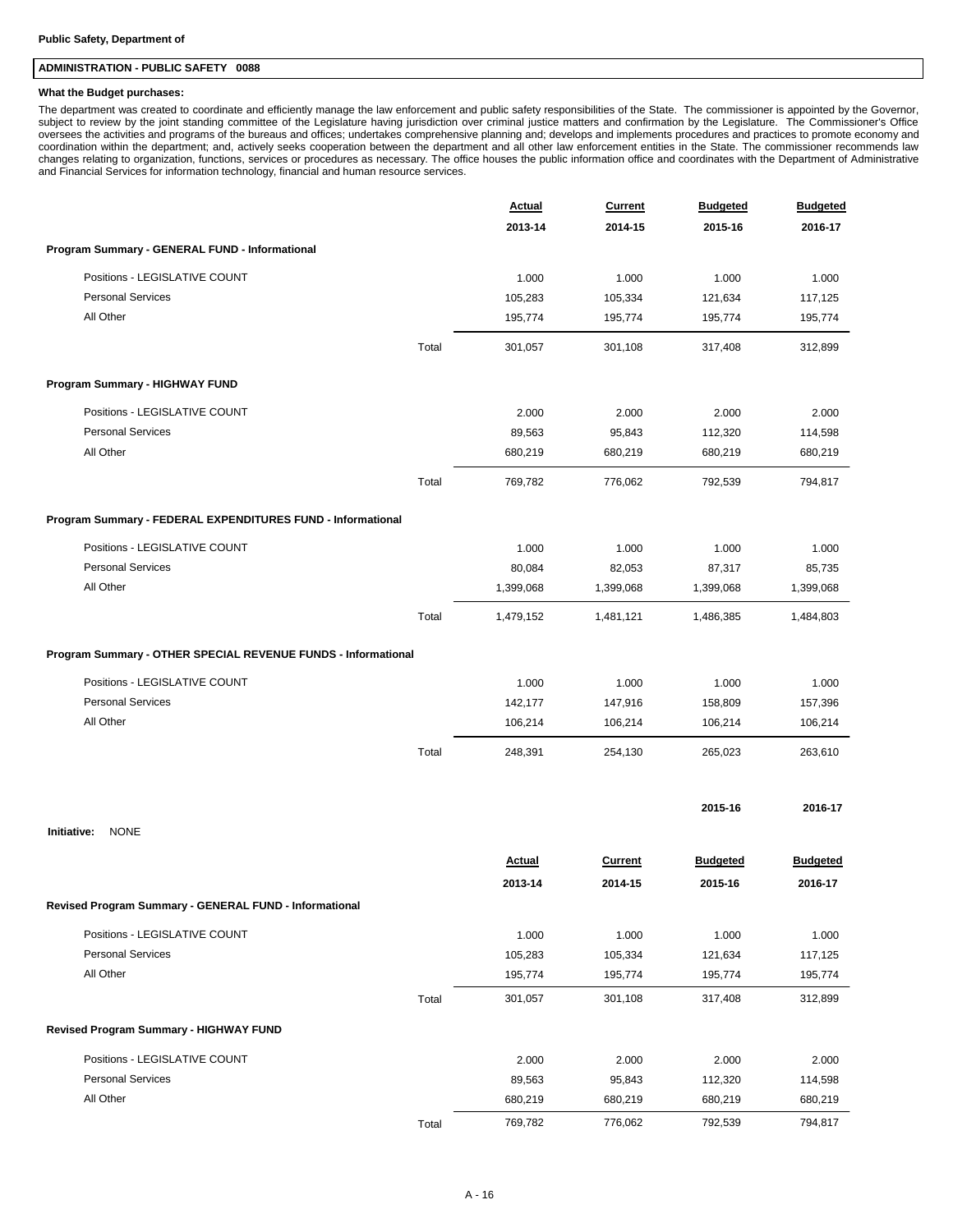### **Public Safety, Department of**

|                                                                       | Actual<br>2013-14 | Current   | <b>Budgeted</b> | <b>Budgeted</b> |
|-----------------------------------------------------------------------|-------------------|-----------|-----------------|-----------------|
|                                                                       |                   | 2014-15   | 2015-16         | 2016-17         |
| Revised Program Summary - FEDERAL EXPENDITURES FUND - Informational   |                   |           |                 |                 |
| Positions - LEGISLATIVE COUNT                                         | 1.000             | 1.000     | 1.000           | 1.000           |
| <b>Personal Services</b>                                              | 80,084            | 82,053    | 87,317          | 85,735          |
| All Other                                                             | 1,399,068         | 1,399,068 | 1,399,068       | 1,399,068       |
| Total                                                                 | 1,479,152         | 1,481,121 | 1,486,385       | 1,484,803       |
| Revised Program Summary - OTHER SPECIAL REVENUE FUNDS - Informational |                   |           |                 |                 |
| Positions - LEGISLATIVE COUNT                                         | 1.000             | 1.000     | 1.000           | 1.000           |
| <b>Personal Services</b>                                              | 142,177           | 147,916   | 158,809         | 157,396         |
| All Other                                                             | 106,214           | 106,214   | 106,214         | 106,214         |
| Total                                                                 | 248,391           | 254,130   | 265,023         | 263,610         |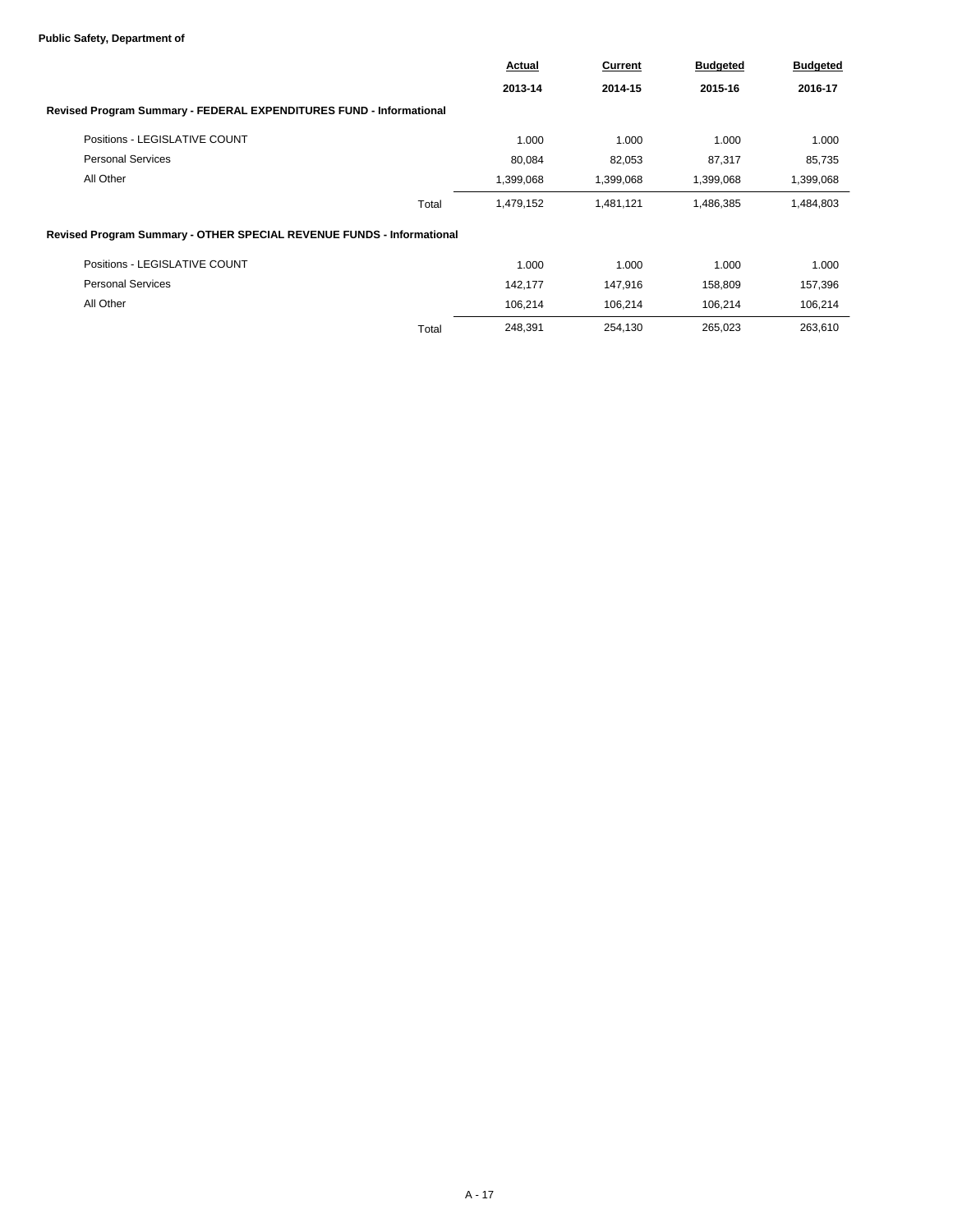## **HIGHWAY SAFETY DPS 0457**

### **What the Budget purchases:**

The Bureau of Highway Safety promotes behavioral driver safety programs and projects designed to make Maine's roads and highways safer. The programs consist of motor vehicle<br>occupant restraint, child restraint, impaired dr

|                                                                       | <b>Actual</b> | Current<br>2014-15 | <b>Budgeted</b><br>2015-16 | <b>Budgeted</b><br>2016-17 |
|-----------------------------------------------------------------------|---------------|--------------------|----------------------------|----------------------------|
|                                                                       | 2013-14       |                    |                            |                            |
| Program Summary - HIGHWAY FUND                                        |               |                    |                            |                            |
| Positions - LEGISLATIVE COUNT                                         | 1.000         | 1.000              | 1.000                      | 1.000                      |
| <b>Personal Services</b>                                              | 57,547        | 61,278             | 69,122                     | 70,424                     |
| All Other                                                             | 557,132       | 557,132            | 557,132                    | 557,132                    |
| Total                                                                 | 614,679       | 618,410            | 626,254                    | 627,556                    |
| Program Summary - FEDERAL EXPENDITURES FUND - Informational           |               |                    |                            |                            |
| Positions - LEGISLATIVE COUNT                                         | 5.000         | 5.000              | 5.000                      | 5.000                      |
| <b>Personal Services</b>                                              | 374,816       | 394,806            | 411,261                    | 412,970                    |
| All Other                                                             | 2,516,581     | 2,516,581          | 2,516,581                  | 2,516,581                  |
| <b>Capital Expenditures</b>                                           | 650,100       | 650,100            |                            |                            |
| Total                                                                 | 3,541,497     | 3,561,487          | 2,927,842                  | 2,929,551                  |
| Program Summary - OTHER SPECIAL REVENUE FUNDS - Informational         |               |                    |                            |                            |
| Positions - LEGISLATIVE COUNT                                         | 1.000         | 1.000              | 1.000                      | 1.000                      |
| <b>Personal Services</b>                                              | 33,166        | 34,149             | 33,100                     | 33,644                     |
| All Other                                                             | 240,787       | 240,787            | 240,787                    | 240,787                    |
| Total                                                                 | 273,953       | 274,936            | 273,887                    | 274,431                    |
|                                                                       |               |                    | 2015-16                    | 2016-17                    |
| <b>NONE</b><br>Initiative:                                            |               |                    |                            |                            |
|                                                                       | <b>Actual</b> | <b>Current</b>     | <b>Budgeted</b>            | <b>Budgeted</b>            |
|                                                                       | 2013-14       | 2014-15            | 2015-16                    | 2016-17                    |
| Revised Program Summary - HIGHWAY FUND                                |               |                    |                            |                            |
| Positions - LEGISLATIVE COUNT                                         | 1.000         | 1.000              | 1.000                      | 1.000                      |
| <b>Personal Services</b>                                              | 57,547        | 61,278             | 69,122                     | 70,424                     |
| All Other                                                             | 557,132       | 557,132            | 557,132                    | 557,132                    |
| Total                                                                 | 614,679       | 618,410            | 626,254                    | 627,556                    |
| Revised Program Summary - FEDERAL EXPENDITURES FUND - Informational   |               |                    |                            |                            |
| Positions - LEGISLATIVE COUNT                                         | 5.000         | 5.000              | 5.000                      | 5.000                      |
| <b>Personal Services</b>                                              | 374,816       | 394,806            | 411,261                    | 412,970                    |
| All Other                                                             | 2,516,581     | 2,516,581          | 2,516,581                  | 2,516,581                  |
| <b>Capital Expenditures</b>                                           | 650,100       | 650,100            |                            |                            |
| Total                                                                 | 3,541,497     | 3,561,487          | 2,927,842                  | 2,929,551                  |
| Revised Program Summary - OTHER SPECIAL REVENUE FUNDS - Informational |               |                    |                            |                            |
| Positions - LEGISLATIVE COUNT                                         | 1.000         | 1.000              | 1.000                      | 1.000                      |
| <b>Personal Services</b>                                              | 33,166        | 34,149             | 33,100                     | 33,644                     |
| All Other                                                             | 240,787       | 240,787            | 240,787                    | 240,787                    |
| Total                                                                 | 273,953       | 274,936            | 273,887                    | 274,431                    |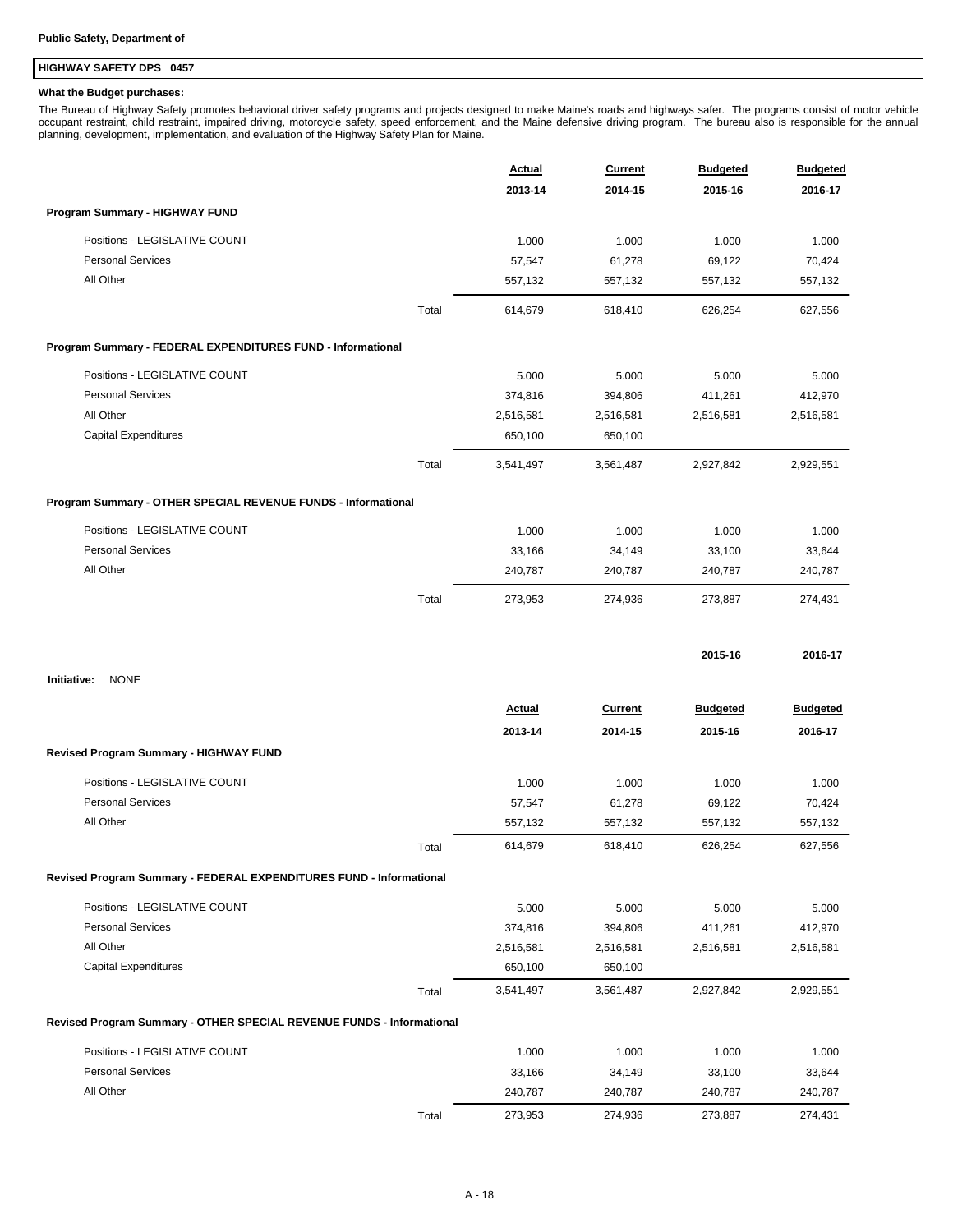## **MOTOR VEHICLE INSPECTION 0329**

### **What the Budget purchases:**

Administers and enforces the motor vehicle inspection program including issuing stickers and authorizing garages to perform the inspections.

|                                | Actual             | <b>Current</b> | <b>Budgeted</b> | <b>Budgeted</b> |
|--------------------------------|--------------------|----------------|-----------------|-----------------|
|                                | 2013-14            | 2014-15        | 2015-16         | 2016-17         |
| Program Summary - HIGHWAY FUND |                    |                |                 |                 |
| Positions - LEGISLATIVE COUNT  | 11.000             | 11.000         | 11.000          | 11.000          |
| <b>Personal Services</b>       | 677.089            | 699,862        | 739,783         | 728,320         |
| All Other                      | 284,511            | 284,511        | 284,808         | 284,810         |
| <b>Capital Expenditures</b>    | 75,000             | 75.000         |                 |                 |
|                                | Total<br>1.036.600 | 1,059,373      | 1.024.591       | 1,013,130       |

**Initiative:** Provides funding for increased technology costs and associated STA-CAP.

| <b>HIGHWAY FUND</b> |       |         |         |  |
|---------------------|-------|---------|---------|--|
| All Other           |       | 401     | 2,628   |  |
|                     | Total | 401     | 2,628   |  |
|                     |       |         |         |  |
|                     |       | 2015-16 | 2016-17 |  |

**2015-16 2016-17**

**Initiative:** Provides funding for the replacement of 3 vehicles.

#### **HIGHWAY FUND**

| <b>Capital Expenditures</b>            |       |           |           | 59,700          | 59,700          |  |
|----------------------------------------|-------|-----------|-----------|-----------------|-----------------|--|
|                                        |       |           | Total     | 59,700          | 59,700          |  |
|                                        |       | Actual    | Current   | <b>Budgeted</b> | <b>Budgeted</b> |  |
|                                        |       | 2013-14   | 2014-15   | 2015-16         | 2016-17         |  |
| Revised Program Summary - HIGHWAY FUND |       |           |           |                 |                 |  |
| Positions - LEGISLATIVE COUNT          |       | 11.000    | 11.000    | 11.000          | 11.000          |  |
| <b>Personal Services</b>               |       | 677,089   | 699,862   | 739,783         | 728,320         |  |
| All Other                              |       | 284,511   | 284,511   | 285,209         | 287,438         |  |
| <b>Capital Expenditures</b>            |       | 75,000    | 75,000    | 59,700          | 59,700          |  |
|                                        | Total | 1,036,600 | 1,059,373 | 1,084,692       | 1,075,458       |  |
|                                        |       |           |           |                 |                 |  |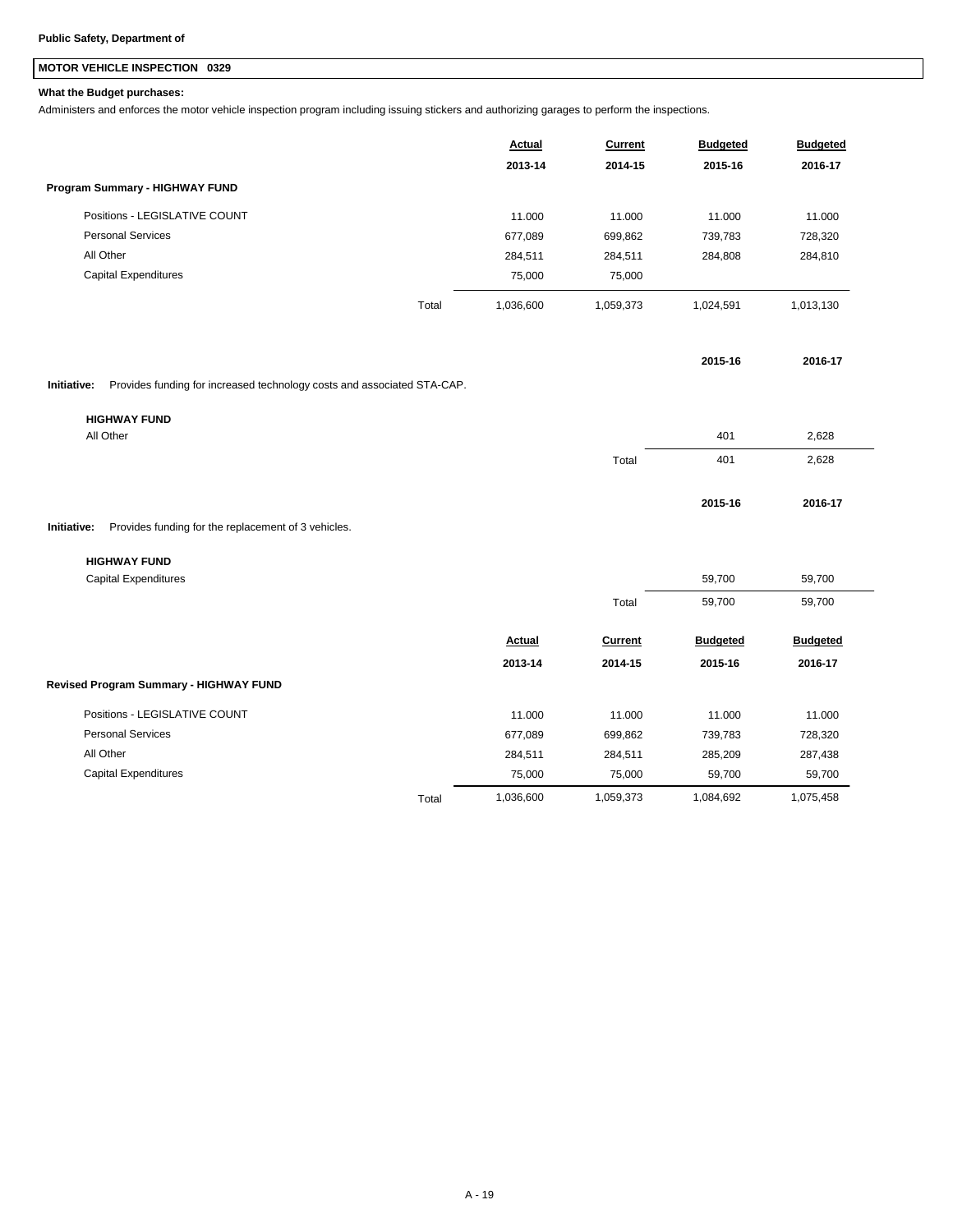## **STATE POLICE 0291**

### **What the Budget purchases:**

The State Police patrol rural areas of the State without organized police departments, enforce highway safety laws in rural areas, the Maine Turnpike and the interstate system,<br>investigate homicides that occur outside Port for criminal history records information.

|                                                                                                  | <b>Actual</b> | <b>Current</b> | <b>Budgeted</b> | <b>Budgeted</b> |
|--------------------------------------------------------------------------------------------------|---------------|----------------|-----------------|-----------------|
|                                                                                                  | 2013-14       | 2014-15        | 2015-16         | 2016-17         |
| Program Summary - GENERAL FUND - Informational                                                   |               |                |                 |                 |
| Positions - LEGISLATIVE COUNT                                                                    | 313.500       | 313.500        | 313.500         | 313.500         |
| <b>Personal Services</b>                                                                         | 20,081,927    | 20,443,334     | 22,677,601      | 22,624,405      |
| All Other                                                                                        | 9,681,036     | 9,769,797      | 9,769,797       | 9,769,797       |
| Total                                                                                            | 29,762,963    | 30,213,131     | 32,447,398      | 32,394,202      |
| Program Summary - HIGHWAY FUND                                                                   |               |                |                 |                 |
| <b>Personal Services</b>                                                                         | 10,942,437    | 11,333,731     | 12,210,903      | 12,182,049      |
| All Other                                                                                        | 5,632,498     | 5,640,198      | 5,685,405       | 5,686,436       |
| Total                                                                                            | 16,574,935    | 16,973,929     | 17,896,308      | 17,868,485      |
| Program Summary - FEDERAL EXPENDITURES FUND - Informational                                      |               |                |                 |                 |
| Positions - LEGISLATIVE COUNT                                                                    | 4.000         | 4.000          | 4.000           | 4.000           |
| <b>Personal Services</b>                                                                         | 329,212       | 345,211        | 359,639         | 357,831         |
| All Other                                                                                        | 2,120,304     | 2,120,304      | 2,120,304       | 2,120,304       |
| Total                                                                                            | 2,449,516     | 2,465,515      | 2,479,943       | 2,478,135       |
| Program Summary - OTHER SPECIAL REVENUE FUNDS - Informational                                    |               |                |                 |                 |
| Positions - LEGISLATIVE COUNT                                                                    | 4.000         | 4.000          | 4.000           | 4.000           |
| <b>Personal Services</b>                                                                         | 276,064       | 286,498        | 312,068         | 306,613         |
| All Other                                                                                        | 400,539       | 400,539        | 400,539         | 400,539         |
| Total                                                                                            | 676,603       | 687,037        | 712,607         | 707,152         |
|                                                                                                  |               |                | 2015-16         | 2016-17         |
| Initiative:<br>Reorganizes 21 State Police Trooper positions to State Police Corporal positions. |               |                |                 |                 |
| <b>GENERAL FUND - Informational</b>                                                              |               |                |                 |                 |
| <b>Personal Services</b>                                                                         |               |                | 66,570          | 65,268          |
|                                                                                                  |               | Total          | 66,570          | 65,268          |
| <b>HIGHWAY FUND</b>                                                                              |               |                |                 |                 |
| <b>Personal Services</b>                                                                         |               |                | 35,847          | 35,112          |
| All Other                                                                                        |               |                | 665             | 651             |
|                                                                                                  |               | Total          | 36,512          | 35,763          |
|                                                                                                  |               |                | 2015-16         | 2016-17         |
| Provides funding for increased technology costs and associated STA-CAP.<br>Initiative:           |               |                |                 |                 |
| <b>GENERAL FUND - Informational</b>                                                              |               |                |                 |                 |

| -----------------   |       |         |         |  |
|---------------------|-------|---------|---------|--|
| All Other           |       | 237,838 | 212,865 |  |
|                     | Total | 237,838 | 212,865 |  |
| <b>HIGHWAY FUND</b> |       |         |         |  |
| All Other           |       | 130,654 | 116,958 |  |
|                     | Total | 130,654 | 116,958 |  |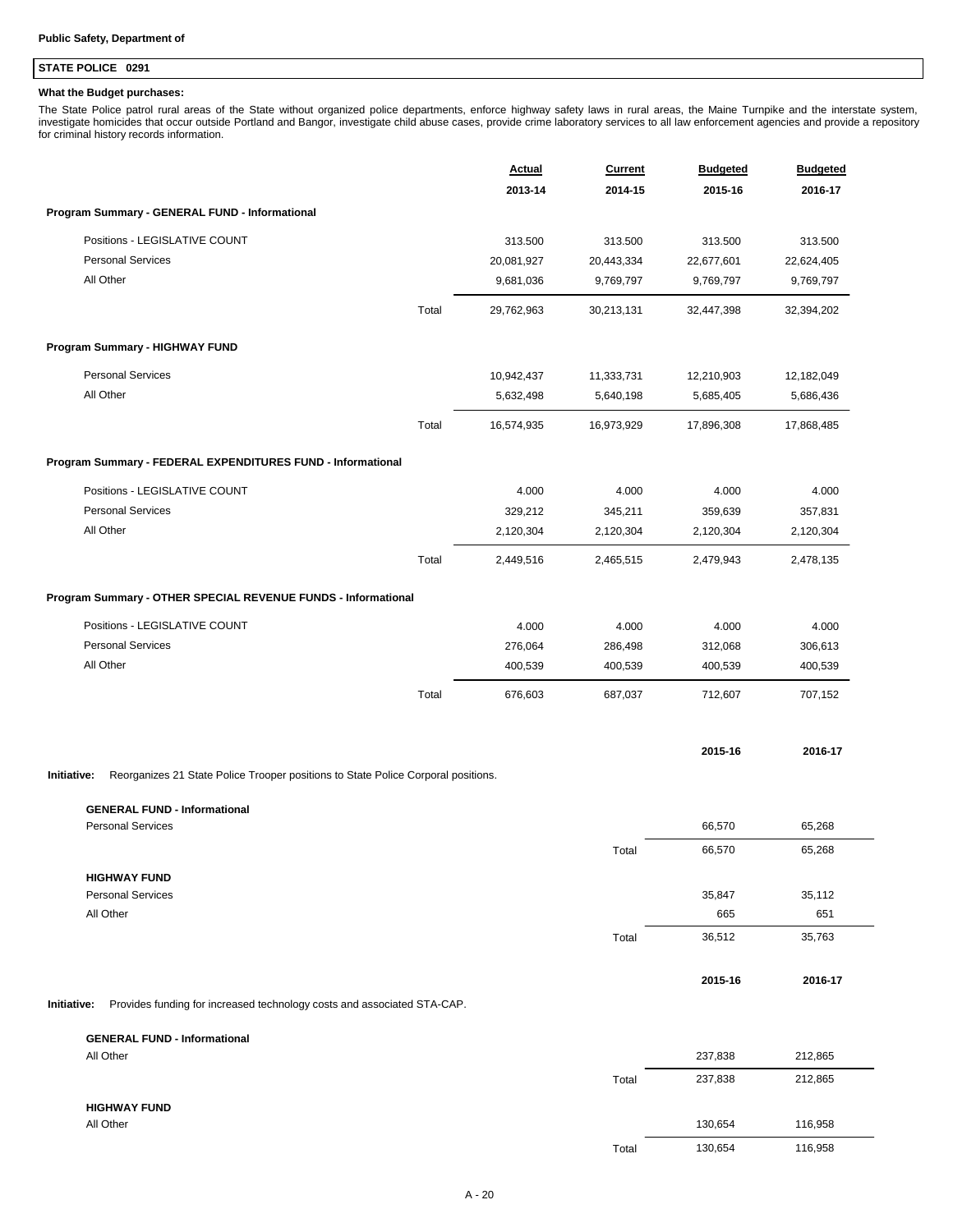**2015-16 2016-17**

**2015-16 2016-17**

**2015-16 2016-17**

**2015-16 2016-17**

**2015-16 2016-17**

#### Provides funding for equipment for the Crime Lab including a genotyping software package and an uninterruptable power supply for a gas chromatograph. **Initiative:**

|             | <b>GENERAL FUND - Informational</b>                                |       |         |             |
|-------------|--------------------------------------------------------------------|-------|---------|-------------|
|             | <b>Capital Expenditures</b>                                        |       | 81,250  |             |
|             |                                                                    | Total | 81,250  | $\pmb{0}$   |
|             | <b>HIGHWAY FUND</b>                                                |       |         |             |
|             | <b>Capital Expenditures</b>                                        |       | 43,750  |             |
|             |                                                                    | Total | 43,750  | $\pmb{0}$   |
|             |                                                                    |       |         |             |
|             |                                                                    |       | 2015-16 | 2016-1      |
| Initiative: | Provides funding for rent.                                         |       |         |             |
|             |                                                                    |       |         |             |
|             | <b>GENERAL FUND - Informational</b>                                |       |         |             |
|             | All Other                                                          |       | 94,700  | 94,700      |
|             |                                                                    | Total | 94,700  | 94,700      |
|             | <b>HIGHWAY FUND</b>                                                |       |         |             |
|             | All Other                                                          |       | 46,344  | 46,344      |
|             |                                                                    | Total | 46,344  | 46,344      |
|             |                                                                    |       |         |             |
|             |                                                                    |       | 2015-16 | 2016-1      |
| Initiative: | Provides funding for fees associated with background checks.       |       |         |             |
|             |                                                                    |       |         |             |
|             | <b>GENERAL FUND - Informational</b>                                |       |         |             |
|             | All Other                                                          |       | 152,142 | 152,142     |
|             |                                                                    | Total | 152,142 | 152,142     |
|             | <b>HIGHWAY FUND</b>                                                |       |         |             |
|             | All Other                                                          |       | 83,434  | 83,434      |
|             |                                                                    | Total | 83,434  | 83,434      |
|             |                                                                    |       |         |             |
|             |                                                                    |       | 2015-16 | 2016-1      |
| Initiative: | Provides funding for the replacement of a micro spectrophotometer. |       |         |             |
|             |                                                                    |       |         |             |
|             | <b>GENERAL FUND - Informational</b>                                |       |         |             |
|             | Capital Expenditures                                               |       | 74,750  |             |
|             |                                                                    | Total | 74,750  | $\mathbf 0$ |
|             | <b>HIGHWAY FUND</b>                                                |       |         |             |
|             | Capital Expenditures                                               |       | 40,250  |             |
|             |                                                                    | Total | 40,250  | $\mathbf 0$ |
|             |                                                                    |       |         |             |
|             |                                                                    |       | 2015-16 | 2016-1      |
|             |                                                                    |       |         |             |
| Initiative: | Provides funding for additional vehicles.                          |       |         |             |
|             | <b>GENERAL FUND - Informational</b>                                |       |         |             |
|             | All Other                                                          |       | 389,948 | 389,948     |
|             |                                                                    |       |         |             |

| AII UUICI           |       | <b>JUJ,J40</b> | <u>JUY,J40</u> |
|---------------------|-------|----------------|----------------|
|                     | Total | 389,948        | 389,948        |
| <b>HIGHWAY FUND</b> |       |                |                |
| All Other           |       | 232,391        | 232,391        |
|                     | Total | 232,391        | 232,391        |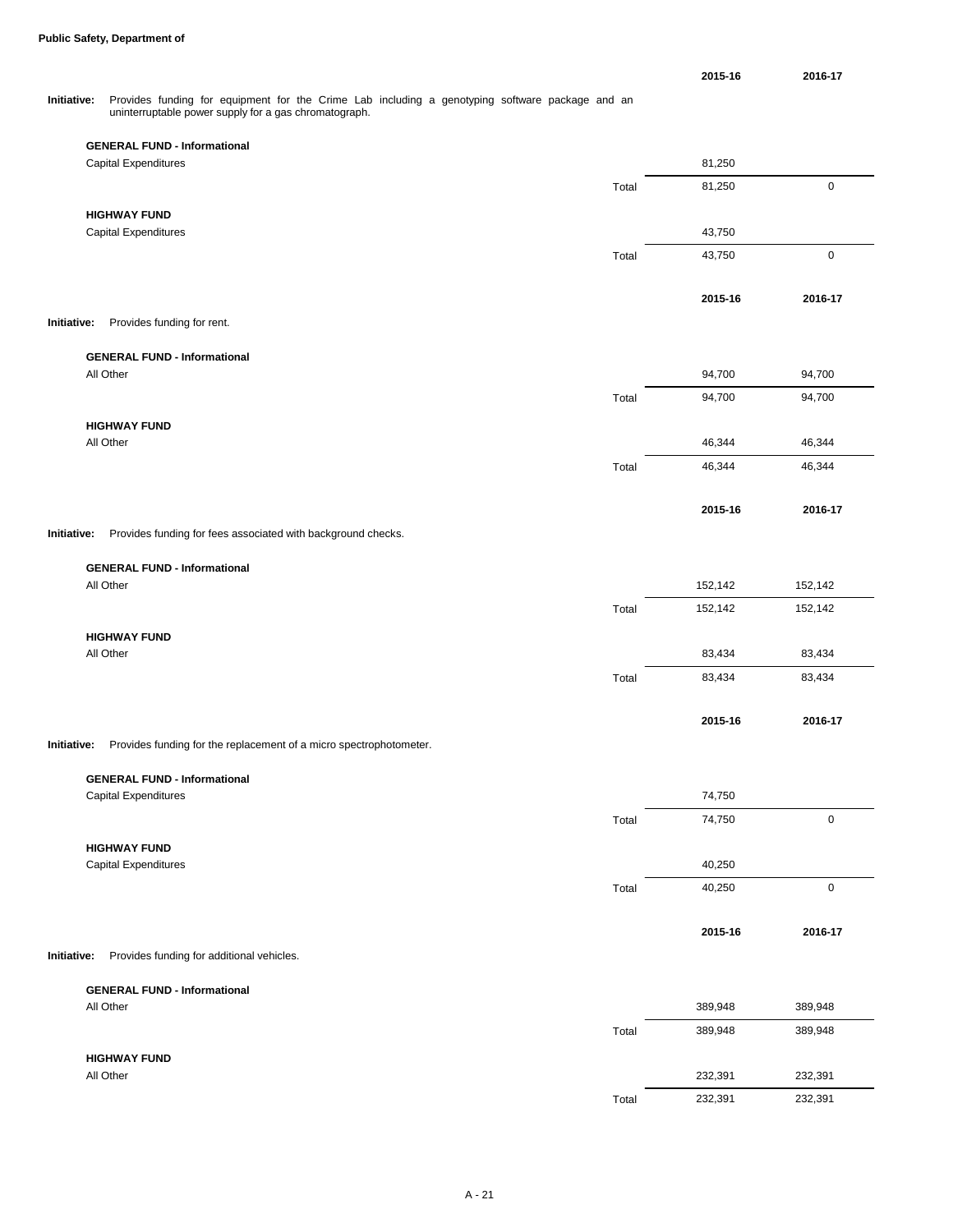**2015-16 2016-17 GENERAL FUND - Informational** Positions - LEGISLATIVE COUNT **1.000** 1.000 1.000 1.000 1.000 1.000 1.000 1.000 1.000 1.000 1.000 1.000 1.000 1.000 1.000 1.000 1.000 1.000 1.000 1.000 1.000 1.000 1.000 1.000 1.000 1.000 1.000 1.000 1.000 1.000 1.000 1.00 Personal Services 63,157 63,157 Total 62,530 63,157 **HIGHWAY FUND** Personal Services 33,671 34,006 Total 33,671 34,006 **FEDERAL EXPENDITURES FUND - Informational** Positions - LEGISLATIVE COUNT **All and STATIST COUNT** -1.000 -1.000 -1.000 -1.000 -1.000 -1.000 -1.000 -1.000 -1.000 Personal Services (96,201) (97,163) All Other 96,201 97,163 Total 0 0 0 Transfers and reallocates one DNA Forensic Analyst position from 100% Federal Expenditures Fund to 65% General Fund and 35% Highway Fund within the same program. **Initiative: Actual 2013-14 Current 2014-15 Budgeted 2015-16 Budgeted 2016-17 Revised Program Summary - GENERAL FUND - Informational** Positions - LEGISLATIVE COUNT 313.500 313.500 314.500 314.500 Personal Services 20,081,927 20,443,334 22,806,701 22,752,830 All Other 9,681,036 9,769,797 10,644,425 10,619,452 Capital Expenditures 156,000 Total 29,762,963 30,213,131 33,607,126 33,372,282 **Revised Program Summary - HIGHWAY FUND** Personal Services 10,942,437 11,333,731 12,280,421 12,280,421 12,251,167 All Other 5,632,498 5,640,198 6,178,893 6,166,214 Capital Expenditures 84,000 Total 16,574,935 16,973,929 18,543,314 18,417,381 **Revised Program Summary - FEDERAL EXPENDITURES FUND - Informational** Positions - LEGISLATIVE COUNT COUNT CONSERVATION CONSERVATION AND ACCOUNT A 4.000 4.000 4.000 3.000 3.000 Personal Services 329,212 345,211 263,438 260,668 All Other 2,120,304 2,120,304 2,216,505 2,217,467 Total 2,449,516 2,465,515 2,479,943 2,478,135 **Revised Program Summary - OTHER SPECIAL REVENUE FUNDS - Informational**

| Positions - LEGISLATIVE COUNT | 4.000                  | 4.000   | 4.000   | 4.000   |
|-------------------------------|------------------------|---------|---------|---------|
| <b>Personal Services</b>      | 276.064                | 286.498 | 312.068 | 306,613 |
| All Other                     | 400.539                | 400.539 | 400.539 | 400.539 |
|                               | 676.603<br>$\tau$ otal | 687,037 | 712.607 | 707,152 |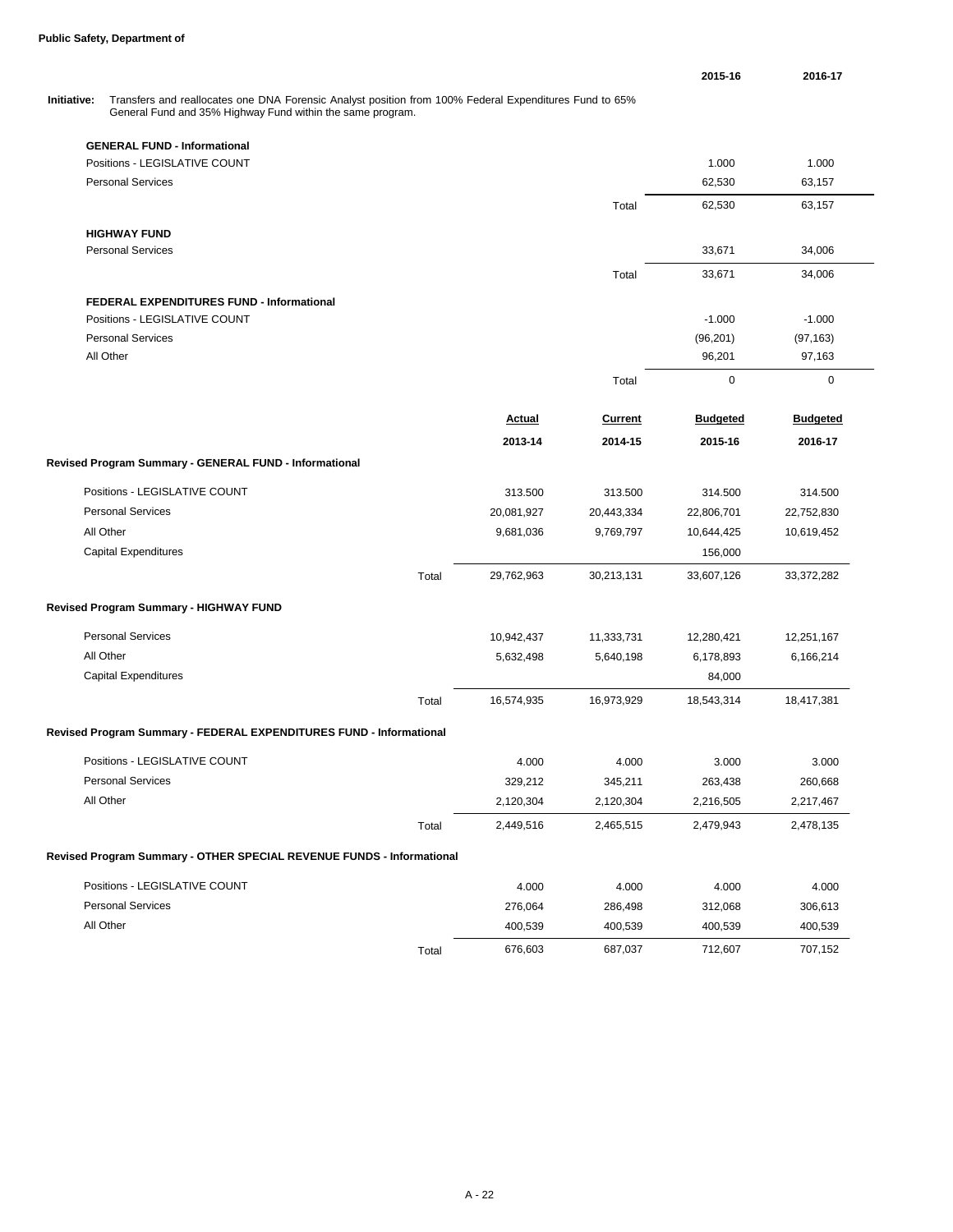## **STATE POLICE - SUPPORT 0981**

### **What the Budget purchases:**

Provides clerical support for the field troops of the State Police.

|                                        |       | Actual  | Current | <b>Budgeted</b> | <b>Budgeted</b> |
|----------------------------------------|-------|---------|---------|-----------------|-----------------|
|                                        |       | 2013-14 | 2014-15 | 2015-16         | 2016-17         |
| Program Summary - HIGHWAY FUND         |       |         |         |                 |                 |
| Positions - LEGISLATIVE COUNT          |       | 10.000  | 10.000  | 10.000          | 10.000          |
| <b>Personal Services</b>               |       | 532,319 | 552,233 | 606,157         | 597,921         |
| All Other                              |       | 11,145  | 11,145  | 11,145          | 11,145          |
|                                        | Total | 543,464 | 563,378 | 617,302         | 609,066         |
| <b>NONE</b><br>Initiative:             |       |         |         | 2015-16         | 2016-17         |
|                                        |       |         |         |                 |                 |
|                                        |       | Actual  | Current | <b>Budgeted</b> | <b>Budgeted</b> |
|                                        |       | 2013-14 | 2014-15 | 2015-16         | 2016-17         |
| Revised Program Summary - HIGHWAY FUND |       |         |         |                 |                 |
| Positions - LEGISLATIVE COUNT          |       | 10.000  | 10.000  | 10.000          | 10.000          |
| <b>Personal Services</b>               |       | 532,319 | 552,233 | 606,157         | 597,921         |
| All Other                              |       | 11,145  | 11,145  | 11,145          | 11,145          |
|                                        | Total | 543,464 | 563,378 | 617,302         | 609,066         |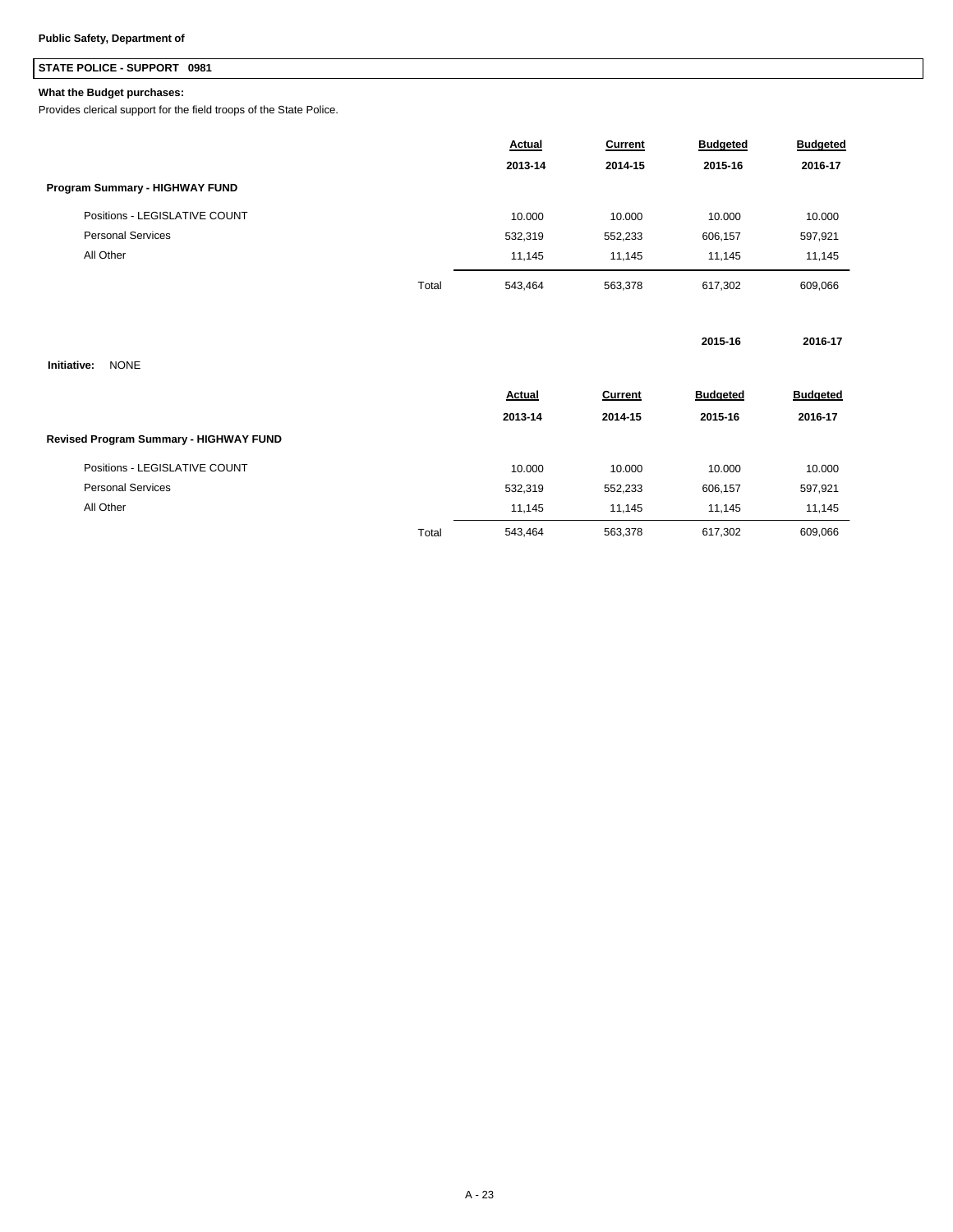## **TRAFFIC SAFETY 0546**

### **What the Budget purchases:**

Provides accident reconstruction and training services, maintains the statewide crash reporting system, as well as the Air Wing operations.

|                                                                                                     |       | <b>Actual</b><br>2013-14 | <b>Current</b><br>2014-15 | <b>Budgeted</b><br>2015-16 | <b>Budgeted</b><br>2016-17 |
|-----------------------------------------------------------------------------------------------------|-------|--------------------------|---------------------------|----------------------------|----------------------------|
| Program Summary - HIGHWAY FUND                                                                      |       |                          |                           |                            |                            |
| Positions - LEGISLATIVE COUNT                                                                       |       | 8.000                    | 8.000                     | 8.000                      | 8.000                      |
| <b>Personal Services</b>                                                                            |       | 765,393                  | 789,470                   | 872,507                    | 860,497                    |
| All Other                                                                                           |       | 274,013                  | 274,013                   | 275,473                    | 275,485                    |
| Capital Expenditures                                                                                |       | 30,000                   | 30,000                    |                            |                            |
|                                                                                                     | Total | 1,069,406                | 1,093,483                 | 1,147,980                  | 1,135,982                  |
|                                                                                                     |       |                          |                           | 2015-16                    | 2016-17                    |
| Initiative:<br>Provides funding for the replacement of one vehicle.                                 |       |                          |                           |                            |                            |
| <b>HIGHWAY FUND</b>                                                                                 |       |                          |                           |                            |                            |
| <b>Capital Expenditures</b>                                                                         |       |                          |                           | 33,500                     | 33,500                     |
|                                                                                                     |       |                          | Total                     | 33,500                     | 33,500                     |
|                                                                                                     |       |                          |                           | 2015-16                    | 2016-17                    |
| Reorganizes one State Police Trooper position to a State Police Specialist position.<br>Initiative: |       |                          |                           |                            |                            |
| <b>HIGHWAY FUND</b>                                                                                 |       |                          |                           |                            |                            |
| <b>Personal Services</b>                                                                            |       |                          |                           | 7,020                      | 7,393                      |
|                                                                                                     |       |                          | Total                     | 7,020                      | 7,393                      |
|                                                                                                     |       |                          |                           | 2015-16                    | 2016-17                    |

Provides funding for the approved reclassification of one State Police Trooper position to a State Police Specialist position. **Initiative:**

**HIGHWAY FUND**

| <b>Personal Services</b>                      |       |           |           | 4,453           | 4,350           |
|-----------------------------------------------|-------|-----------|-----------|-----------------|-----------------|
|                                               |       |           | Total     | 4,453           | 4,350           |
|                                               |       | Actual    | Current   | <b>Budgeted</b> | <b>Budgeted</b> |
|                                               |       | 2013-14   | 2014-15   | 2015-16         | 2016-17         |
| <b>Revised Program Summary - HIGHWAY FUND</b> |       |           |           |                 |                 |
| Positions - LEGISLATIVE COUNT                 |       | 8.000     | 8.000     | 8.000           | 8.000           |
| <b>Personal Services</b>                      |       | 765,393   | 789,470   | 883,980         | 872,240         |
| All Other                                     |       | 274,013   | 274,013   | 275,473         | 275,485         |
| <b>Capital Expenditures</b>                   |       | 30,000    | 30,000    | 33,500          | 33,500          |
|                                               | Total | 1,069,406 | 1,093,483 | 1,192,953       | 1,181,225       |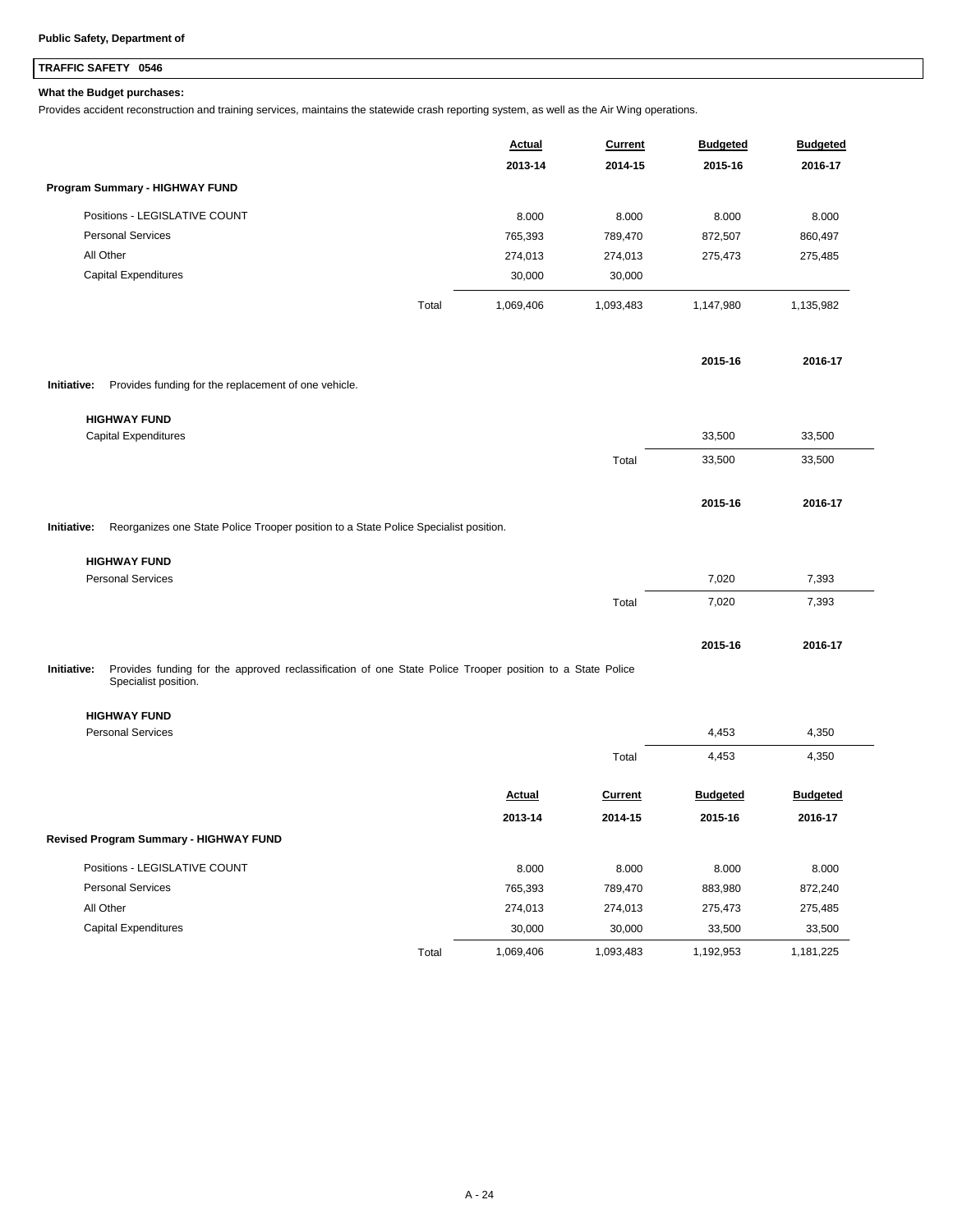## **TRAFFIC SAFETY - COMMERCIAL VEHICLE ENFORCEMENT 0715**

### **What the Budget purchases:**

Oversees and enforces the laws regarding weight, dimension and protection of ways, and ensures compliance with federal motor vehicle commercial hours of service regulation by checking vehicle log books.

|             |                                                                                                                                                                                                                                                                                                                                                                                                                                                                                                                                                                                                                                                                                                                                                                                                                         |       | <b>Actual</b><br>2013-14 | Current<br>2014-15 | <b>Budgeted</b><br>2015-16 | <b>Budgeted</b><br>2016-17 |
|-------------|-------------------------------------------------------------------------------------------------------------------------------------------------------------------------------------------------------------------------------------------------------------------------------------------------------------------------------------------------------------------------------------------------------------------------------------------------------------------------------------------------------------------------------------------------------------------------------------------------------------------------------------------------------------------------------------------------------------------------------------------------------------------------------------------------------------------------|-------|--------------------------|--------------------|----------------------------|----------------------------|
|             | Program Summary - HIGHWAY FUND                                                                                                                                                                                                                                                                                                                                                                                                                                                                                                                                                                                                                                                                                                                                                                                          |       |                          |                    |                            |                            |
|             | Positions - LEGISLATIVE COUNT                                                                                                                                                                                                                                                                                                                                                                                                                                                                                                                                                                                                                                                                                                                                                                                           |       | 46.000                   | 46.000             | 46.000                     | 46.000                     |
|             | <b>Personal Services</b>                                                                                                                                                                                                                                                                                                                                                                                                                                                                                                                                                                                                                                                                                                                                                                                                |       | 3,825,418                | 3,963,131          | 4,278,931                  | 4,246,075                  |
|             | All Other                                                                                                                                                                                                                                                                                                                                                                                                                                                                                                                                                                                                                                                                                                                                                                                                               |       | 927,368                  | 927,368            | 938,384                    | 938,531                    |
|             | <b>Capital Expenditures</b>                                                                                                                                                                                                                                                                                                                                                                                                                                                                                                                                                                                                                                                                                                                                                                                             |       | 112,000                  | 112,000            |                            |                            |
|             |                                                                                                                                                                                                                                                                                                                                                                                                                                                                                                                                                                                                                                                                                                                                                                                                                         | Total | 4,864,786                | 5,002,499          | 5,217,315                  | 5,184,606                  |
|             | Program Summary - FEDERAL EXPENDITURES FUND - Informational                                                                                                                                                                                                                                                                                                                                                                                                                                                                                                                                                                                                                                                                                                                                                             |       |                          |                    |                            |                            |
|             | <b>Personal Services</b>                                                                                                                                                                                                                                                                                                                                                                                                                                                                                                                                                                                                                                                                                                                                                                                                |       | 297,423                  | 310,522            | 312,889                    | 311,945                    |
|             | All Other                                                                                                                                                                                                                                                                                                                                                                                                                                                                                                                                                                                                                                                                                                                                                                                                               |       | 5,347                    | 5,347              | 5,891                      | 5,903                      |
|             |                                                                                                                                                                                                                                                                                                                                                                                                                                                                                                                                                                                                                                                                                                                                                                                                                         | Total | 302,770                  | 315,869            | 318,780                    | 317,848                    |
|             |                                                                                                                                                                                                                                                                                                                                                                                                                                                                                                                                                                                                                                                                                                                                                                                                                         |       |                          |                    |                            |                            |
| Initiative: | Provides funding for increased technology costs and associated STA-CAP.                                                                                                                                                                                                                                                                                                                                                                                                                                                                                                                                                                                                                                                                                                                                                 |       |                          |                    | 2015-16                    | 2016-17                    |
|             |                                                                                                                                                                                                                                                                                                                                                                                                                                                                                                                                                                                                                                                                                                                                                                                                                         |       |                          |                    |                            |                            |
|             | <b>HIGHWAY FUND</b><br>All Other                                                                                                                                                                                                                                                                                                                                                                                                                                                                                                                                                                                                                                                                                                                                                                                        |       |                          |                    | 34,308                     | 34,308                     |
|             |                                                                                                                                                                                                                                                                                                                                                                                                                                                                                                                                                                                                                                                                                                                                                                                                                         |       |                          | Total              | 34,308                     | 34,308                     |
|             |                                                                                                                                                                                                                                                                                                                                                                                                                                                                                                                                                                                                                                                                                                                                                                                                                         |       |                          |                    |                            |                            |
|             |                                                                                                                                                                                                                                                                                                                                                                                                                                                                                                                                                                                                                                                                                                                                                                                                                         |       |                          |                    | 2015-16                    | 2016-17                    |
| Initiative: | Provides funding for the replacement of 10 vehicles.                                                                                                                                                                                                                                                                                                                                                                                                                                                                                                                                                                                                                                                                                                                                                                    |       |                          |                    |                            |                            |
|             | <b>HIGHWAY FUND</b>                                                                                                                                                                                                                                                                                                                                                                                                                                                                                                                                                                                                                                                                                                                                                                                                     |       |                          |                    |                            |                            |
|             | <b>Capital Expenditures</b>                                                                                                                                                                                                                                                                                                                                                                                                                                                                                                                                                                                                                                                                                                                                                                                             |       |                          |                    | 302,600                    | 302,600                    |
|             |                                                                                                                                                                                                                                                                                                                                                                                                                                                                                                                                                                                                                                                                                                                                                                                                                         |       |                          | Total              | 302,600                    | 302,600                    |
|             |                                                                                                                                                                                                                                                                                                                                                                                                                                                                                                                                                                                                                                                                                                                                                                                                                         |       |                          |                    | 2015-16                    | 2016-17                    |
| Initiative: | Reallocates the cost of 5 Motor Carrier Inspector positions from 63% Highway Fund and 37% Federal<br>Expenditures Fund; one Motor Carrier Inspector position from 62% Highway Fund and 38% Federal<br>Expenditures Fund; one Motor Carrier Inspector position from 61.91% Highway Fund and 38.09% Federal<br>Expenditures Fund; and one Motor Carrier Inspections Supervisor position from 66% Highway Fund and 34%<br>Federal Expenditures Fund to 50% Highway Fund and 50% Federal Expenditures Fund in the Traffic Safety -<br>Commercial Vehicle Enforcement program; and, reallocates one State Police Corporal position and one State<br>Police Trooper position from 63% Highway Fund and 37% Federal Expenditures Fund, to 100% Highway Fund<br>in the Traffic Safety - Commercial Vehicle Enforcement program. |       |                          |                    |                            |                            |
|             | <b>HIGHWAY FUND</b>                                                                                                                                                                                                                                                                                                                                                                                                                                                                                                                                                                                                                                                                                                                                                                                                     |       |                          |                    |                            |                            |
|             | <b>Personal Services</b>                                                                                                                                                                                                                                                                                                                                                                                                                                                                                                                                                                                                                                                                                                                                                                                                |       |                          |                    | (3,765)                    | (3,289)                    |
|             |                                                                                                                                                                                                                                                                                                                                                                                                                                                                                                                                                                                                                                                                                                                                                                                                                         |       |                          | Total              | (3,765)                    | (3,289)                    |
|             | <b>FEDERAL EXPENDITURES FUND - Informational</b>                                                                                                                                                                                                                                                                                                                                                                                                                                                                                                                                                                                                                                                                                                                                                                        |       |                          |                    |                            |                            |
|             | <b>Personal Services</b>                                                                                                                                                                                                                                                                                                                                                                                                                                                                                                                                                                                                                                                                                                                                                                                                |       |                          |                    | 3,765                      | 3,289                      |
|             | All Other                                                                                                                                                                                                                                                                                                                                                                                                                                                                                                                                                                                                                                                                                                                                                                                                               |       |                          |                    | 50                         | 50                         |
|             |                                                                                                                                                                                                                                                                                                                                                                                                                                                                                                                                                                                                                                                                                                                                                                                                                         |       |                          | Total              | 3,815                      | 3,339                      |
|             |                                                                                                                                                                                                                                                                                                                                                                                                                                                                                                                                                                                                                                                                                                                                                                                                                         |       | <b>Actual</b>            | <b>Current</b>     | <b>Budgeted</b>            | <b>Budgeted</b>            |
|             |                                                                                                                                                                                                                                                                                                                                                                                                                                                                                                                                                                                                                                                                                                                                                                                                                         |       | 2013-14                  | 2014-15            | 2015-16                    | 2016-17                    |
|             | <b>Revised Program Summary - HIGHWAY FUND</b>                                                                                                                                                                                                                                                                                                                                                                                                                                                                                                                                                                                                                                                                                                                                                                           |       |                          |                    |                            |                            |
|             | Positions - LEGISLATIVE COUNT                                                                                                                                                                                                                                                                                                                                                                                                                                                                                                                                                                                                                                                                                                                                                                                           |       | 46.000                   | 46.000             | 46.000                     | 46.000                     |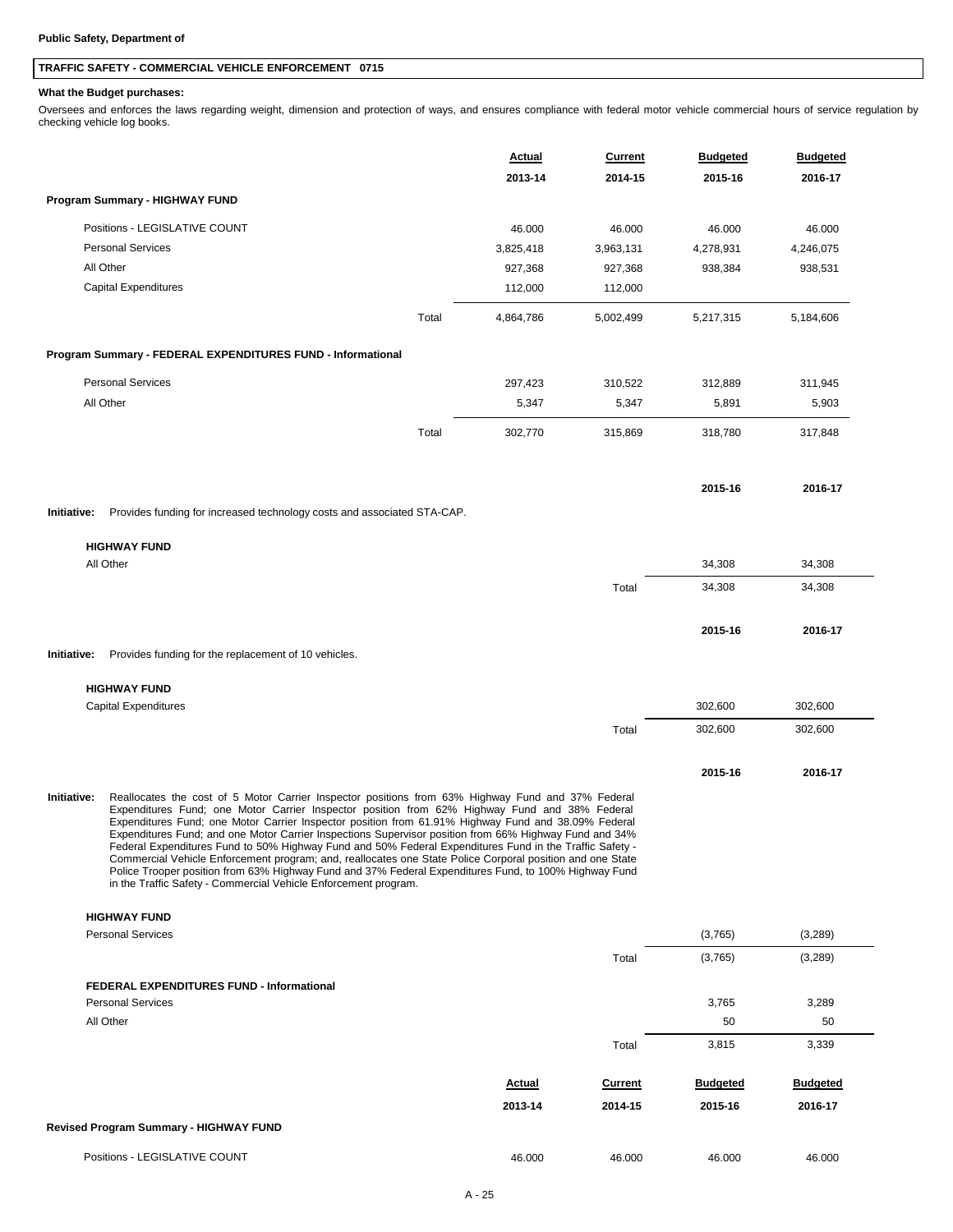### **Public Safety, Department of**

|                                                                     | <b>Actual</b> | Current   | <b>Budgeted</b> | <b>Budgeted</b> |
|---------------------------------------------------------------------|---------------|-----------|-----------------|-----------------|
|                                                                     | 2013-14       | 2014-15   | 2015-16         | 2016-17         |
| Revised Program Summary - HIGHWAY FUND                              |               |           |                 |                 |
| <b>Personal Services</b>                                            | 3,825,418     | 3,963,131 | 4,275,166       | 4,242,786       |
| All Other                                                           | 927,368       | 927,368   | 972,692         | 972,839         |
| <b>Capital Expenditures</b>                                         | 112,000       | 112,000   | 302,600         | 302,600         |
| Total                                                               | 4,864,786     | 5,002,499 | 5,550,458       | 5,518,225       |
| Revised Program Summary - FEDERAL EXPENDITURES FUND - Informational |               |           |                 |                 |
| <b>Personal Services</b>                                            | 297,423       | 310,522   | 316,654         | 315,234         |
| All Other                                                           | 5,347         | 5,347     | 5,941           | 5,953           |
| Total                                                               | 302,770       | 315,869   | 322,595         | 321,187         |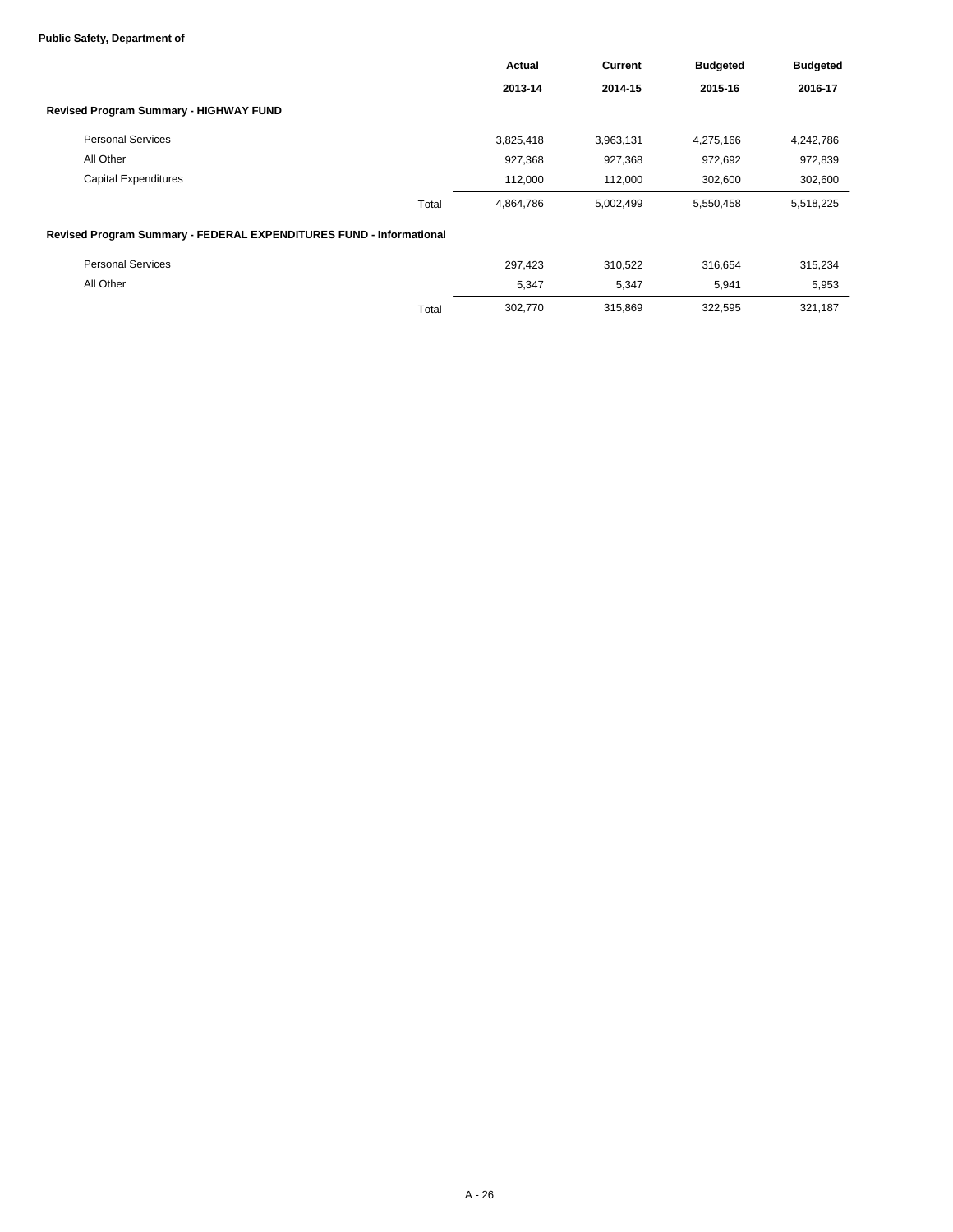### **Secretary of State, Department of**

|                                                  |              | Actual     | <b>Current</b> | <b>Budgeted</b> | <b>Budgeted</b> |
|--------------------------------------------------|--------------|------------|----------------|-----------------|-----------------|
|                                                  |              | 2013-14    | 2014-15        | 2015-16         | 2016-17         |
| <b>Department Summary - All Funds</b>            |              |            |                |                 |                 |
| <b>Positions - LEGISLATIVE COUNT</b>             |              | 418.500    | 418.500        | 421.000         | 421.000         |
| <b>Personal Services</b>                         |              | 25,200,695 | 26,310,748     | 29,023,361      | 28,978,971      |
| <b>All Other</b>                                 |              | 15,415,260 | 14,966,604     | 15,150,614      | 16,095,524      |
| <b>Capital Expenditures</b>                      |              | 27,700     |                | 25,000          |                 |
|                                                  | <b>Total</b> | 40,643,655 | 41,277,352     | 44,198,975      | 45,074,495      |
| Department Summary - GENERAL FUND                |              |            |                |                 |                 |
| Positions - LEGISLATIVE COUNT                    |              | 44.500     | 44.500         | 44.500          | 44.500          |
| <b>Personal Services</b>                         |              | 2,633,417  | 2,799,236      | 3,164,568       | 3,170,394       |
| All Other                                        |              | 1,418,978  | 975,807        | 1,114,205       | 2,079,032       |
| <b>Capital Expenditures</b>                      |              | 27,700     |                |                 |                 |
|                                                  | Total        | 4,080,095  | 3,775,043      | 4,278,773       | 5,249,426       |
| Department Summary - HIGHWAY FUND                |              |            |                |                 |                 |
| Positions - LEGISLATIVE COUNT                    |              | 368.000    | 368.000        | 370.500         | 370.500         |
| <b>Personal Services</b>                         |              | 22,095,867 | 23,100,852     | 25,438,230      | 25,389,508      |
| All Other                                        |              | 10,957,162 | 10,952,836     | 11,002,549      | 10,980,397      |
| <b>Capital Expenditures</b>                      |              |            |                | 25,000          |                 |
|                                                  | Total        | 33,053,029 | 34,053,688     | 36,465,779      | 36,369,905      |
| Department Summary - FEDERAL EXPENDITURES FUND   |              |            |                |                 |                 |
| Positions - LEGISLATIVE COUNT                    |              | 1.000      | 1.000          | 1.000           | 1.000           |
| <b>Personal Services</b>                         |              | 152,910    | 75,044         | 79,994          | 78,176          |
| All Other                                        |              | 1,835,646  | 1,835,646      | 1,835,646       | 1,835,646       |
|                                                  | Total        | 1,988,556  | 1,910,690      | 1,915,640       | 1,913,822       |
| Department Summary - OTHER SPECIAL REVENUE FUNDS |              |            |                |                 |                 |
| Positions - LEGISLATIVE COUNT                    |              | 5.000      | 5.000          | 5.000           | 5.000           |
| <b>Personal Services</b>                         |              | 318,501    | 335,616        | 340,569         | 340,893         |
| All Other                                        |              | 1,203,474  | 1,202,315      | 1,198,214       | 1,200,449       |
|                                                  | Total        | 1,521,975  | 1,537,931      | 1,538,783       | 1,541,342       |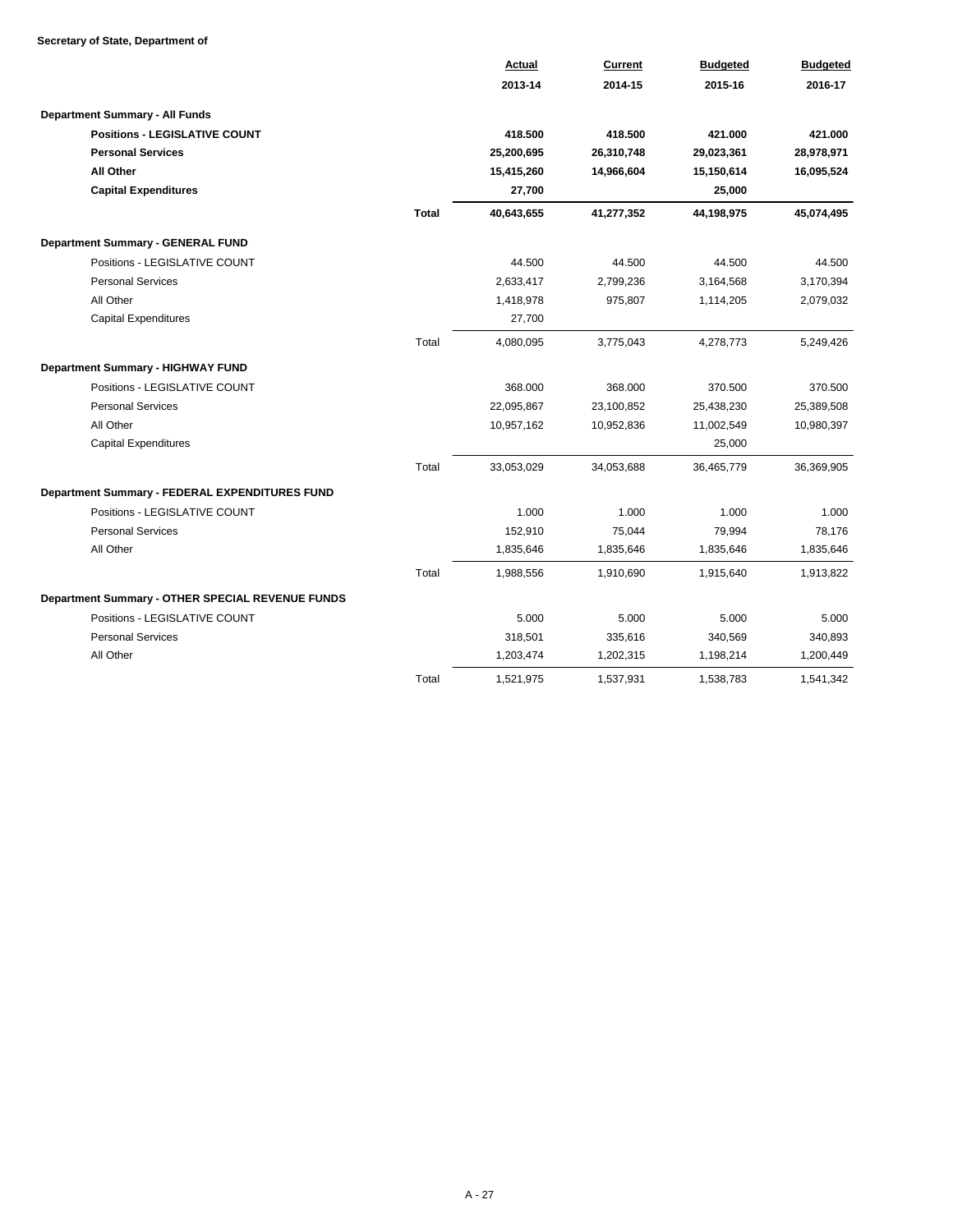### **ADMINISTRATION - MOTOR VEHICLES 0077**

### **What the Budget purchases:**

The Bureau of Motor Vehicles oversees the driver licensing process, provides motor vehicle registration and titling services, commercial vehicle licensing, dealer licensing and provides<br>oversight of driver education school vehicle operation; investigates and licenses motor vehicle and trailer dealers; conducts hearings on violations of motor vehicle laws to determine if an individual's or company's privilege to operate or register a vehicle should be suspended, withheld or revoked and also determines when reinstatement is permissible.

|                                                                                                                                                                                                                    |       | <b>Actual</b> | <b>Current</b> | <b>Budgeted</b> | <b>Budgeted</b> |
|--------------------------------------------------------------------------------------------------------------------------------------------------------------------------------------------------------------------|-------|---------------|----------------|-----------------|-----------------|
|                                                                                                                                                                                                                    |       | 2013-14       | 2014-15        | 2015-16         | 2016-17         |
| Program Summary - HIGHWAY FUND                                                                                                                                                                                     |       |               |                |                 |                 |
| Positions - LEGISLATIVE COUNT                                                                                                                                                                                      |       | 368.000       | 368.000        | 367.000         | 367.000         |
| <b>Personal Services</b>                                                                                                                                                                                           |       | 22,095,867    | 23,100,852     | 25,023,051      | 24,946,838      |
| All Other                                                                                                                                                                                                          |       | 10,957,162    | 10,952,836     | 10,952,836      | 10,952,836      |
|                                                                                                                                                                                                                    | Total | 33,053,029    | 34,053,688     | 35,975,887      | 35,899,674      |
| Program Summary - FEDERAL EXPENDITURES FUND - Informational                                                                                                                                                        |       |               |                |                 |                 |
| All Other                                                                                                                                                                                                          |       | 485,423       | 485,423        | 485,423         | 485,423         |
|                                                                                                                                                                                                                    | Total | 485,423       | 485,423        | 485,423         | 485,423         |
| Program Summary - OTHER SPECIAL REVENUE FUNDS - Informational                                                                                                                                                      |       |               |                |                 |                 |
| Positions - LEGISLATIVE COUNT                                                                                                                                                                                      |       | 1.000         | 1.000          | 1.000           | 1.000           |
| <b>Personal Services</b>                                                                                                                                                                                           |       | 100,720       | 103,626        | 107,727         | 105,492         |
| All Other                                                                                                                                                                                                          |       | 186,359       | 185,200        | 185,200         | 185,200         |
|                                                                                                                                                                                                                    | Total | 287,079       | 288,826        | 292,927         | 290,692         |
|                                                                                                                                                                                                                    |       |               |                |                 |                 |
|                                                                                                                                                                                                                    |       |               |                | 2015-16         | 2016-17         |
| Provides funding for the range change for 13 Motor Vehicle Branch Office Manager positions from range 20 to<br>Initiative:<br>range 21 and provides funding for associated All Other costs.<br><b>HIGHWAY FUND</b> |       |               |                |                 |                 |
| <b>Personal Services</b>                                                                                                                                                                                           |       |               |                | 42,737          | 42,031          |
| All Other                                                                                                                                                                                                          |       |               |                | 2,076           | 2,041           |
|                                                                                                                                                                                                                    |       |               | Total          | 44,813          | 44,072          |
|                                                                                                                                                                                                                    |       |               |                | 2015-16         | 2016-17         |
| Provides one-time funding for the replacement of storage array disks.<br>Initiative:                                                                                                                               |       |               |                |                 |                 |
| <b>HIGHWAY FUND</b>                                                                                                                                                                                                |       |               |                |                 |                 |
| All Other                                                                                                                                                                                                          |       |               |                | 23,488          |                 |
| Capital Expenditures                                                                                                                                                                                               |       |               |                | 25,000          |                 |
|                                                                                                                                                                                                                    |       |               | Total          | 48,488          | $\mathbf 0$     |
|                                                                                                                                                                                                                    |       |               |                | 2015-16         | 2016-17         |
| Establishes one part-time Customer Representative Associate II-Motor Vehicle position and provides funding<br>Initiative:<br>for associated All Other costs.                                                       |       |               |                |                 |                 |
| <b>HIGHWAY FUND</b>                                                                                                                                                                                                |       |               |                |                 |                 |
| Positions - LEGISLATIVE COUNT                                                                                                                                                                                      |       |               |                | 0.500           | 0.500           |
| <b>Personal Services</b>                                                                                                                                                                                           |       |               |                | 31,733          | 32,070          |
| All Other                                                                                                                                                                                                          |       |               |                | 1,541           | 1,558           |
|                                                                                                                                                                                                                    |       |               | Total          | 33,274          | 33,628          |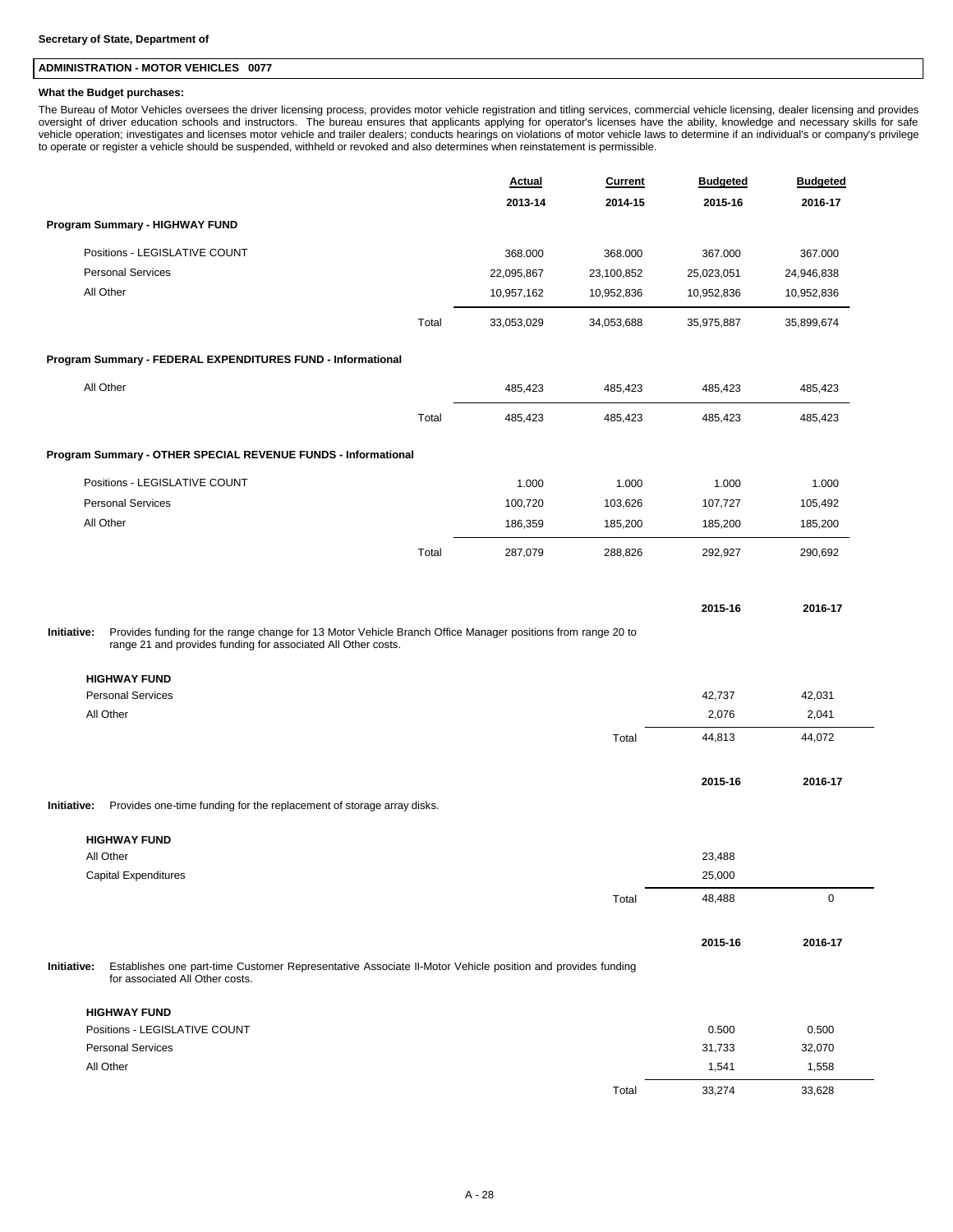|             |                                                                                                              |       |               |                | 2015-16         | 2016-17         |
|-------------|--------------------------------------------------------------------------------------------------------------|-------|---------------|----------------|-----------------|-----------------|
| Initiative: | Establishes one Customer Representative Associate II-Motor Vehicle position and provides funding for         |       |               |                |                 |                 |
|             | associated All Other costs.                                                                                  |       |               |                |                 |                 |
|             | <b>HIGHWAY FUND</b>                                                                                          |       |               |                |                 |                 |
|             | Positions - LEGISLATIVE COUNT                                                                                |       |               |                | 1.000           | 1.000           |
|             | <b>Personal Services</b>                                                                                     |       |               |                | 61,414          | 62,856          |
|             | All Other                                                                                                    |       |               |                | 9,043           | 9,113           |
|             |                                                                                                              |       |               | Total          | 70,457          | 71,969          |
|             |                                                                                                              |       |               |                |                 |                 |
|             |                                                                                                              |       |               |                | 2015-16         | 2016-17         |
| Initiative: | Establishes one Information System Support Specialist position and provides funding for associated All Other |       |               |                |                 |                 |
|             | costs.                                                                                                       |       |               |                |                 |                 |
|             | <b>HIGHWAY FUND</b>                                                                                          |       |               |                |                 |                 |
|             | Positions - LEGISLATIVE COUNT                                                                                |       |               |                | 1.000           | 1.000           |
|             | <b>Personal Services</b>                                                                                     |       |               |                | 74,381          | 75,554          |
|             | All Other                                                                                                    |       |               |                | 3,613           | 3,670           |
|             |                                                                                                              |       |               | Total          | 77,994          | 79,224          |
|             |                                                                                                              |       |               |                |                 |                 |
|             |                                                                                                              |       |               |                | 2015-16         | 2016-17         |
| Initiative: | Establishes one Programmer Analyst position and provides funding for associated All Other costs.             |       |               |                |                 |                 |
|             | <b>HIGHWAY FUND</b>                                                                                          |       |               |                |                 |                 |
|             | Positions - LEGISLATIVE COUNT                                                                                |       |               |                | 1.000           | 1.000           |
|             | <b>Personal Services</b>                                                                                     |       |               |                | 85,160          | 86,855          |
|             | All Other                                                                                                    |       |               |                | 4,136           | 4,219           |
|             |                                                                                                              |       |               | Total          | 89,296          | 91,074          |
|             |                                                                                                              |       |               |                |                 |                 |
|             |                                                                                                              |       |               |                | 2015-16         | 2016-17         |
| Initiative: | Reorganizes 40 full-time and one part-time Office Assistant II positions to Office Associate I positions and |       |               |                |                 |                 |
|             | provides funding for associated All Other costs.                                                             |       |               |                |                 |                 |
|             | <b>HIGHWAY FUND</b>                                                                                          |       |               |                |                 |                 |
|             | <b>Personal Services</b>                                                                                     |       |               |                | 119,754         | 143,304         |
|             | All Other                                                                                                    |       |               |                | 5,816           | 6,960           |
|             |                                                                                                              |       |               | Total          | 125,570         | 150,264         |
|             |                                                                                                              |       |               |                |                 |                 |
|             |                                                                                                              |       | <b>Actual</b> | <b>Current</b> | <b>Budgeted</b> | <b>Budgeted</b> |
|             |                                                                                                              |       | 2013-14       | 2014-15        | 2015-16         | 2016-17         |
|             | Revised Program Summary - HIGHWAY FUND                                                                       |       |               |                |                 |                 |
|             | Positions - LEGISLATIVE COUNT                                                                                |       | 368.000       | 368.000        | 370.500         | 370.500         |
|             | <b>Personal Services</b>                                                                                     |       | 22,095,867    | 23,100,852     | 25,438,230      | 25,389,508      |
|             | All Other                                                                                                    |       | 10,957,162    | 10,952,836     | 11,002,549      | 10,980,397      |
|             | <b>Capital Expenditures</b>                                                                                  |       |               |                | 25,000          |                 |
|             |                                                                                                              | Total | 33,053,029    | 34,053,688     | 36,465,779      | 36,369,905      |
|             | Revised Program Summary - FEDERAL EXPENDITURES FUND - Informational                                          |       |               |                |                 |                 |
|             |                                                                                                              |       |               |                |                 |                 |
|             | All Other                                                                                                    |       | 485,423       | 485,423        | 485,423         | 485,423         |
|             |                                                                                                              | Total | 485,423       | 485,423        | 485,423         | 485,423         |
|             | Revised Program Summary - OTHER SPECIAL REVENUE FUNDS - Informational                                        |       |               |                |                 |                 |
|             |                                                                                                              |       |               |                |                 |                 |
|             | Positions - LEGISLATIVE COUNT                                                                                |       | 1.000         | 1.000          | 1.000           | 1.000           |
|             | <b>Personal Services</b>                                                                                     |       | 100,720       | 103,626        | 107,727         | 105,492         |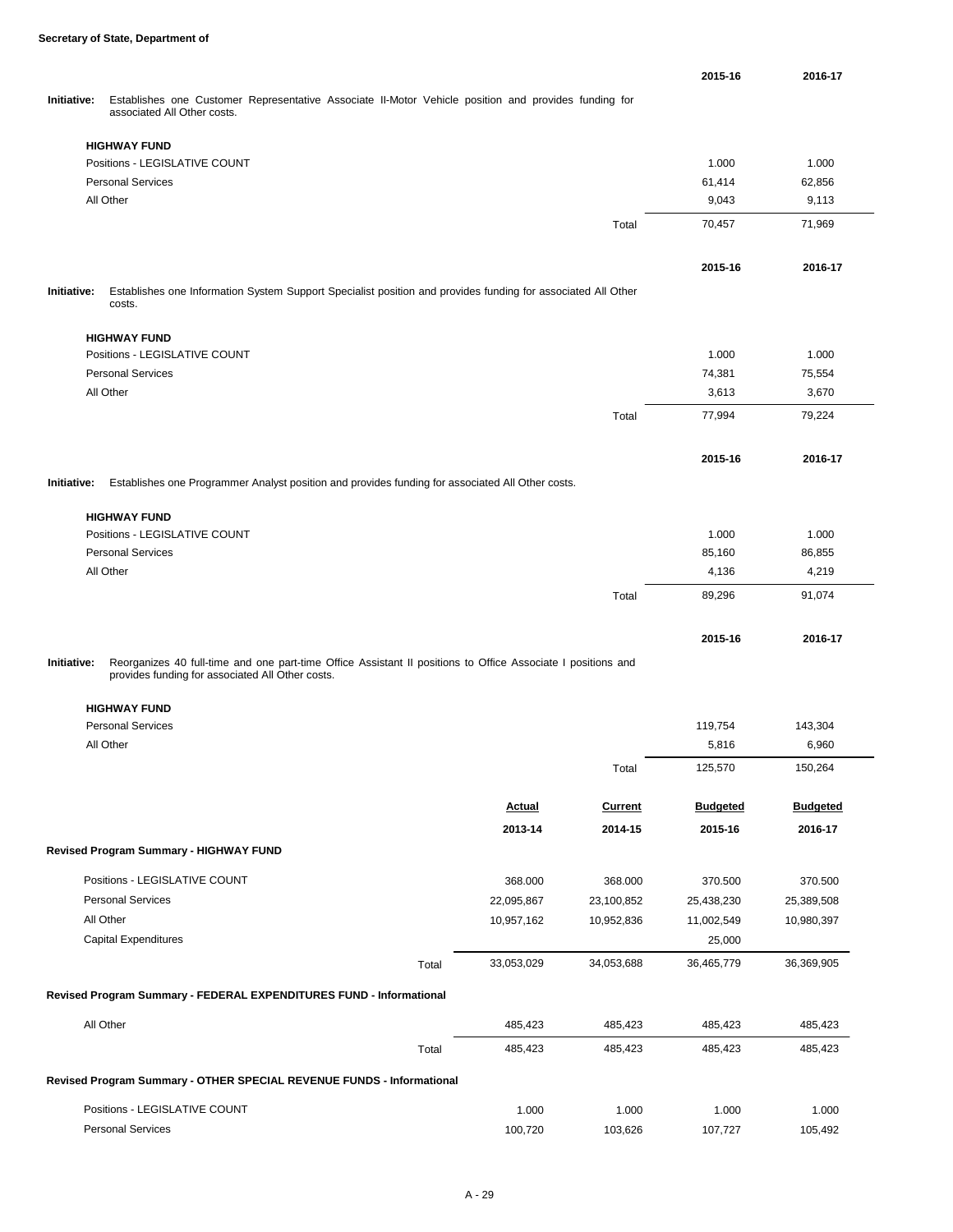### **Secretary of State, Department of**

|                                                                       |       | <b>Actual</b> | Current | <b>Budgeted</b> | <b>Budgeted</b> |  |  |  |  |
|-----------------------------------------------------------------------|-------|---------------|---------|-----------------|-----------------|--|--|--|--|
|                                                                       |       | 2013-14       | 2014-15 | 2015-16         | 2016-17         |  |  |  |  |
| Revised Program Summary - OTHER SPECIAL REVENUE FUNDS - Informational |       |               |         |                 |                 |  |  |  |  |
| All Other                                                             |       | 186.359       | 185.200 | 185.200         | 185,200         |  |  |  |  |
|                                                                       | Total | 287.079       | 288.826 | 292.927         | 290.692         |  |  |  |  |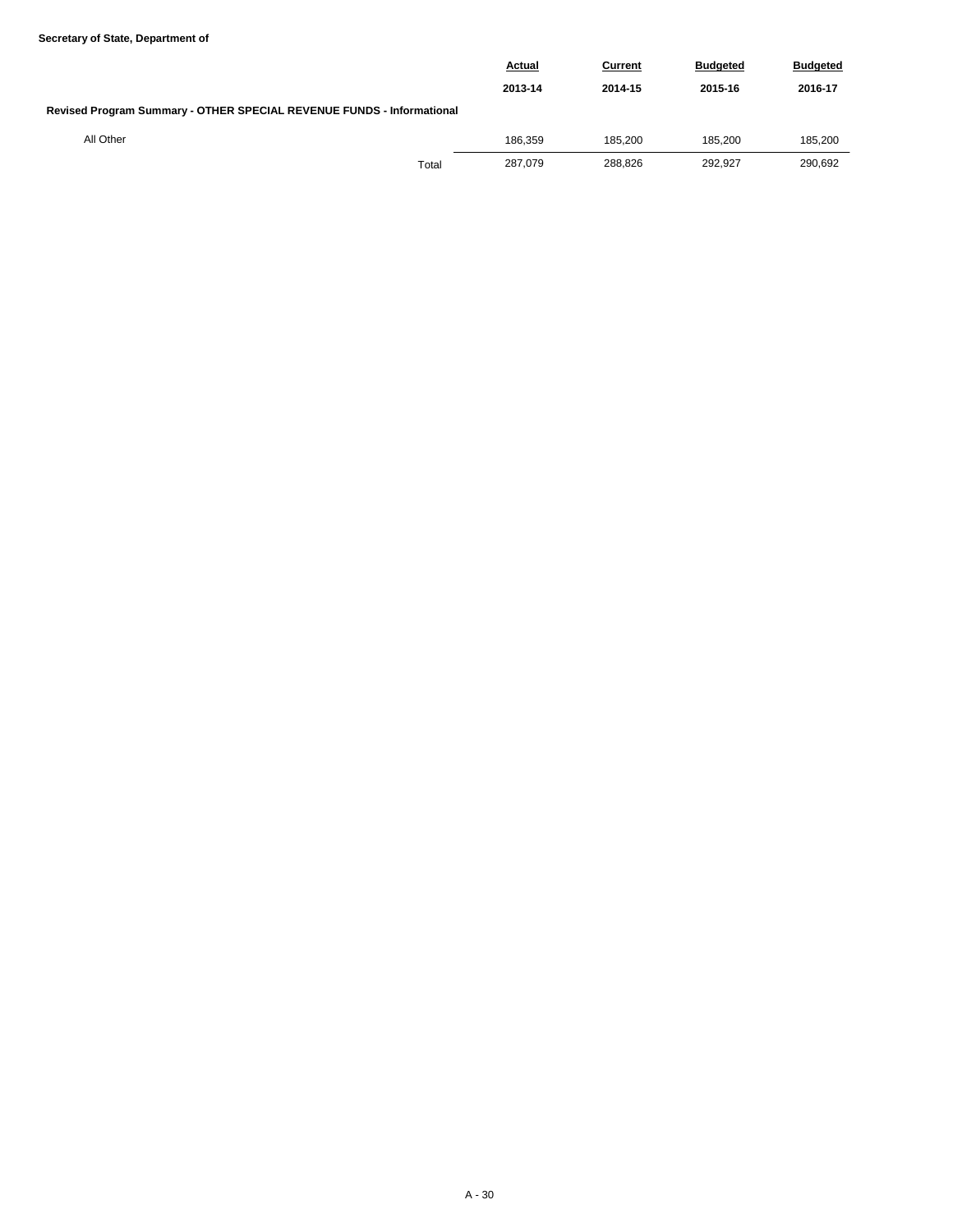### **Transportation, Department of**

|                                                           |              | <b>Actual</b>       | <b>Current</b>      | <b>Budgeted</b>     | <b>Budgeted</b>          |
|-----------------------------------------------------------|--------------|---------------------|---------------------|---------------------|--------------------------|
|                                                           |              | 2013-14             | 2014-15             | 2015-16             | 2016-17                  |
| Department Summary - All Funds                            |              |                     |                     |                     |                          |
| <b>Positions - LEGISLATIVE COUNT</b>                      |              | 826.500             | 826.500             | 828,500             | 828.500                  |
| <b>Positions - FTE COUNT</b>                              |              | 1219.300            | 1219.300            | 1218.783            | 1218.783                 |
| <b>Personal Services</b>                                  |              | 133,166,634         | 138,279,187         | 145,626,226         | 149,487,470              |
| <b>All Other</b>                                          |              | 217,116,843         | 219,837,467         | 232,192,894         | 240,504,957              |
| <b>Capital Expenditures</b>                               |              | 189,261,200         | 320, 163, 267       | 138,231,730         | 186,294,289              |
|                                                           | <b>Total</b> | 539,544,677         | 678,279,921         | 516,050,850         | 576,286,716              |
| Department Summary - HIGHWAY FUND                         |              |                     |                     |                     |                          |
| Positions - LEGISLATIVE COUNT                             |              | 705.500             | 720.500             | 714.500             | 714.500                  |
| Positions - FTE COUNT                                     |              | 1073.982            | 1073.982            | 1075.251            | 1075.251                 |
| <b>Personal Services</b>                                  |              | 90,534,075          | 93,323,928          | 101,123,393         | 103,710,119              |
| All Other                                                 |              | 134,562,915         | 127,046,586         | 134,482,454         | 142,928,668              |
| Capital Expenditures                                      |              | 25,238,161          | 20,781,157          | 8,838,900           | 6,911,200                |
|                                                           | Total        | 250,335,151         | 241, 151, 671       | 244,444,747         | 253,549,987              |
|                                                           |              |                     |                     |                     |                          |
| Department Summary - FEDERAL EXPENDITURES FUND            |              |                     |                     |                     |                          |
| Positions - LEGISLATIVE COUNT<br><b>Personal Services</b> |              | 3.000<br>22,998,288 | 3.000<br>23,830,255 | 4.000<br>24,328,440 | 4.000                    |
| All Other                                                 |              | 43,757,318          | 58,757,318          | 58,958,481          | 24,970,855<br>58,966,837 |
| Capital Expenditures                                      |              | 125,504,315         | 144,771,668         | 110,100,000         | 110,100,000              |
|                                                           | Total        |                     |                     |                     | 194,037,692              |
|                                                           |              | 192,259,921         | 227,359,241         | 193,386,921         |                          |
| Department Summary - OTHER SPECIAL REVENUE FUNDS          |              |                     |                     |                     |                          |
| Positions - LEGISLATIVE COUNT                             |              | 6.000               | 6.000               | 6.000               | 6.000                    |
| <b>Personal Services</b>                                  |              | 3,177,683           | 4,905,748           | 3,486,140           | 3,547,536                |
| All Other                                                 |              | 11,279,153          | 13,122,720          | 14,002,220          | 13,852,220               |
| <b>Capital Expenditures</b>                               |              | 38,518,724          | 154,610,442         | 19,292,830          | 69,283,089               |
|                                                           | Total        | 52,975,560          | 172,638,910         | 36,781,190          | 86,682,845               |
| Department Summary - TRANSPORTATON FACILITIES FUND        |              |                     |                     |                     |                          |
| All Other                                                 |              | 7,000,000           | 2,200,000           | 2,200,000           | 2,200,000                |
|                                                           | Total        | 7,000,000           | 2,200,000           | 2,200,000           | 2,200,000                |
| Department Summary - FLEET SERVICES FUND - DOT            |              |                     |                     |                     |                          |
| Positions - LEGISLATIVE COUNT                             |              | 36.000              | 21.000              | 26.000              | 26.000                   |
| Positions - FTE COUNT                                     |              | 135.000             | 135.000             | 132.000             | 132.000                  |
| <b>Personal Services</b>                                  |              | 10,640,099          | 10,174,850          | 10,470,861          | 10,895,876               |
| All Other                                                 |              | 16,703,871          | 14,922,256          | 18,042,564          | 18,049,732               |
|                                                           | Total        | 27,343,970          | 25,097,106          | 28,513,425          | 28,945,608               |
| Department Summary - INDUSTRIAL DRIVE FACILITY FUND       |              |                     |                     |                     |                          |
| All Other                                                 |              |                     |                     | 500,000             | 500,000                  |
|                                                           | Total        | 0                   | $\mathsf 0$         | 500,000             | 500,000                  |
|                                                           |              |                     |                     |                     |                          |
| Department Summary - ISLAND FERRY SERVICES FUND           |              |                     |                     |                     |                          |
| Positions - LEGISLATIVE COUNT                             |              | 76.000              | 76.000              | 78.000              | 78.000                   |
| Positions - FTE COUNT                                     |              | 10.318              | 10.318              | 11.532              | 11.532                   |
| <b>Personal Services</b>                                  |              | 5,816,489           | 6,044,406           | 6,217,392           | 6,363,084                |
| All Other                                                 |              | 3,788,586           | 3,788,587           | 4,007,175           | 4,007,500                |
|                                                           | Total        | 9,605,075           | 9,832,993           | 10,224,567          | 10,370,584               |
| Department Summary - MARINE PORTS FUND                    |              |                     |                     |                     |                          |
| All Other                                                 |              | 25,000              |                     |                     |                          |
|                                                           | Total        | 25,000              | 0                   | $\mathbf 0$         | 0                        |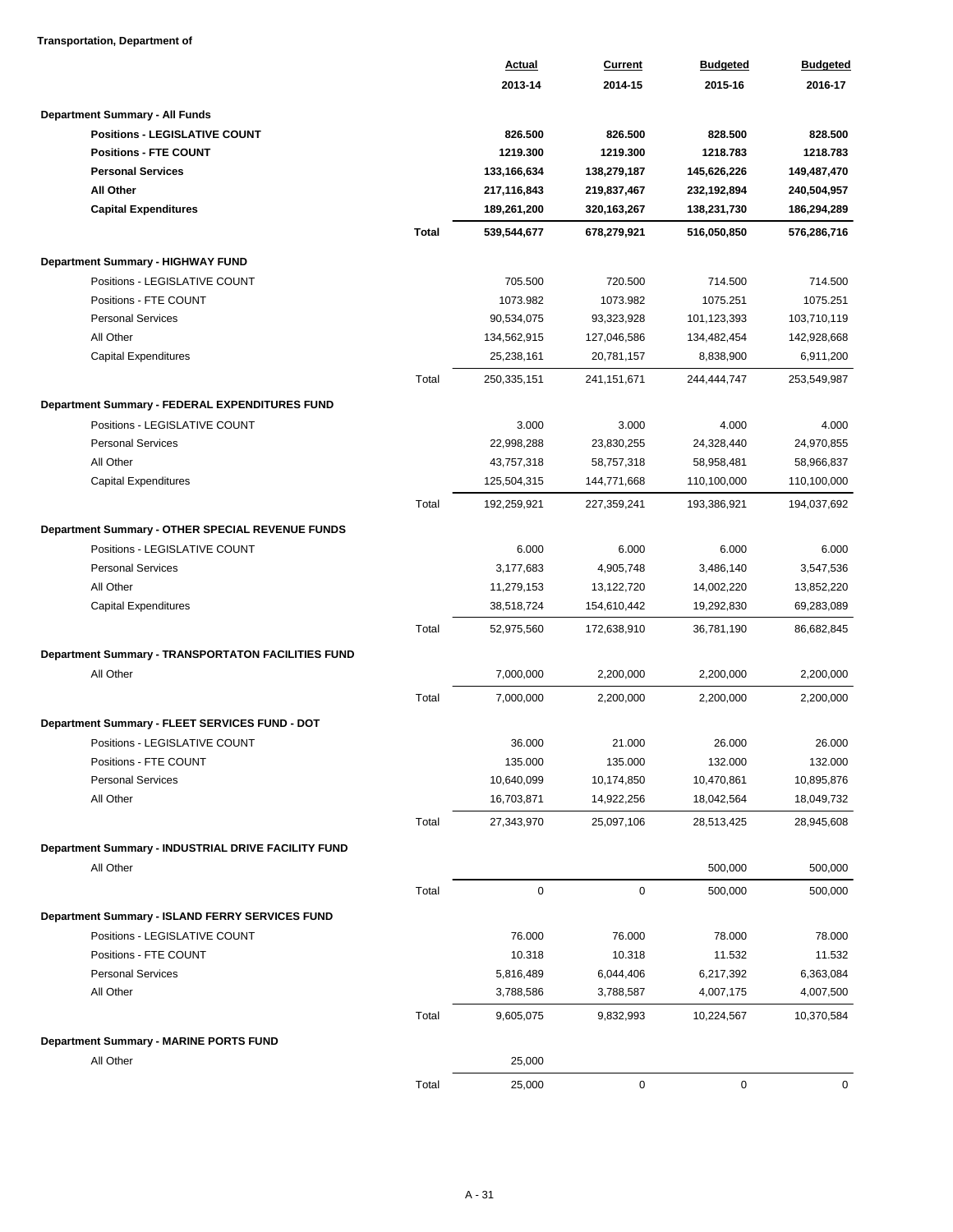## **ADMINISTRATION 0339**

### **What the Budget purchases:**

Provides financial planning and analysis, accounting and budgetary processes, and legal and administrative support services.

|             |                                                                                                                                                              | <u>Actual</u> | <b>Current</b> | <b>Budgeted</b> | <b>Budgeted</b> |
|-------------|--------------------------------------------------------------------------------------------------------------------------------------------------------------|---------------|----------------|-----------------|-----------------|
|             |                                                                                                                                                              | 2013-14       | 2014-15        | 2015-16         | 2016-17         |
|             | Program Summary - HIGHWAY FUND                                                                                                                               |               |                |                 |                 |
|             | Positions - LEGISLATIVE COUNT                                                                                                                                | 100.000       | 100.000        | 100.000         | 100.000         |
|             | <b>Personal Services</b>                                                                                                                                     | 7,393,416     | 7,692,219      | 8,200,234       | 8,376,396       |
|             | All Other                                                                                                                                                    | 4,756,029     | 4,686,900      | 4,686,900       | 4,686,900       |
|             | Total                                                                                                                                                        | 12,149,445    | 12,379,119     | 12,887,134      | 13,063,296      |
|             |                                                                                                                                                              |               |                |                 |                 |
|             |                                                                                                                                                              |               |                | 2015-16         | 2016-17         |
| Initiative: | Adjusts funding for technology costs based on the rate schedules provided by the Office of Information<br>Technology.                                        |               |                |                 |                 |
|             | <b>HIGHWAY FUND</b>                                                                                                                                          |               |                |                 |                 |
|             | All Other                                                                                                                                                    |               |                | (1,269,059)     | (1, 196, 426)   |
|             |                                                                                                                                                              |               | Total          | (1,269,059)     | (1, 196, 426)   |
|             |                                                                                                                                                              |               |                | 2015-16         | 2016-17         |
| Initiative: | To adjust the allocation of positions within the Department of Transportation to more appropriately reflect the<br>amount of time spent on various programs. |               |                |                 |                 |
|             | <b>HIGHWAY FUND</b>                                                                                                                                          |               |                |                 |                 |
|             | Positions - LEGISLATIVE COUNT                                                                                                                                |               |                | $-1.000$        | $-1.000$        |
|             | <b>Personal Services</b>                                                                                                                                     |               |                | (55,019)        | (57, 670)       |
|             |                                                                                                                                                              |               | Total          | (55,019)        | (57, 670)       |
|             |                                                                                                                                                              |               |                | 2015-16         | 2016-17         |
| Initiative: | Provides funding for the operations of the MaineDOT headquarters building on Child Street, pursuant to Public<br>Law 2003, chapter 673, Part SS.             |               |                |                 |                 |
|             | <b>HIGHWAY FUND</b>                                                                                                                                          |               |                |                 |                 |
|             | All Other                                                                                                                                                    |               |                | 570,000         | 570,000         |
|             |                                                                                                                                                              |               | Total          | 570,000         | 570,000         |
|             |                                                                                                                                                              | <b>Actual</b> | <b>Current</b> | <b>Budgeted</b> | <b>Budgeted</b> |
|             |                                                                                                                                                              | 2013-14       | 2014-15        | 2015-16         | 2016-17         |
|             | <b>Revised Program Summary - HIGHWAY FUND</b>                                                                                                                |               |                |                 |                 |
|             | Positions - LEGISLATIVE COUNT                                                                                                                                | 100.000       | 100.000        | 99.000          | 99.000          |
|             | <b>Personal Services</b>                                                                                                                                     | 7,393,416     | 7,692,219      | 8,145,215       | 8,318,726       |

All Other 4,756,029 4,686,900 3,987,841 4,060,474

Total 12,149,445 12,379,119 12,133,056 12,379,200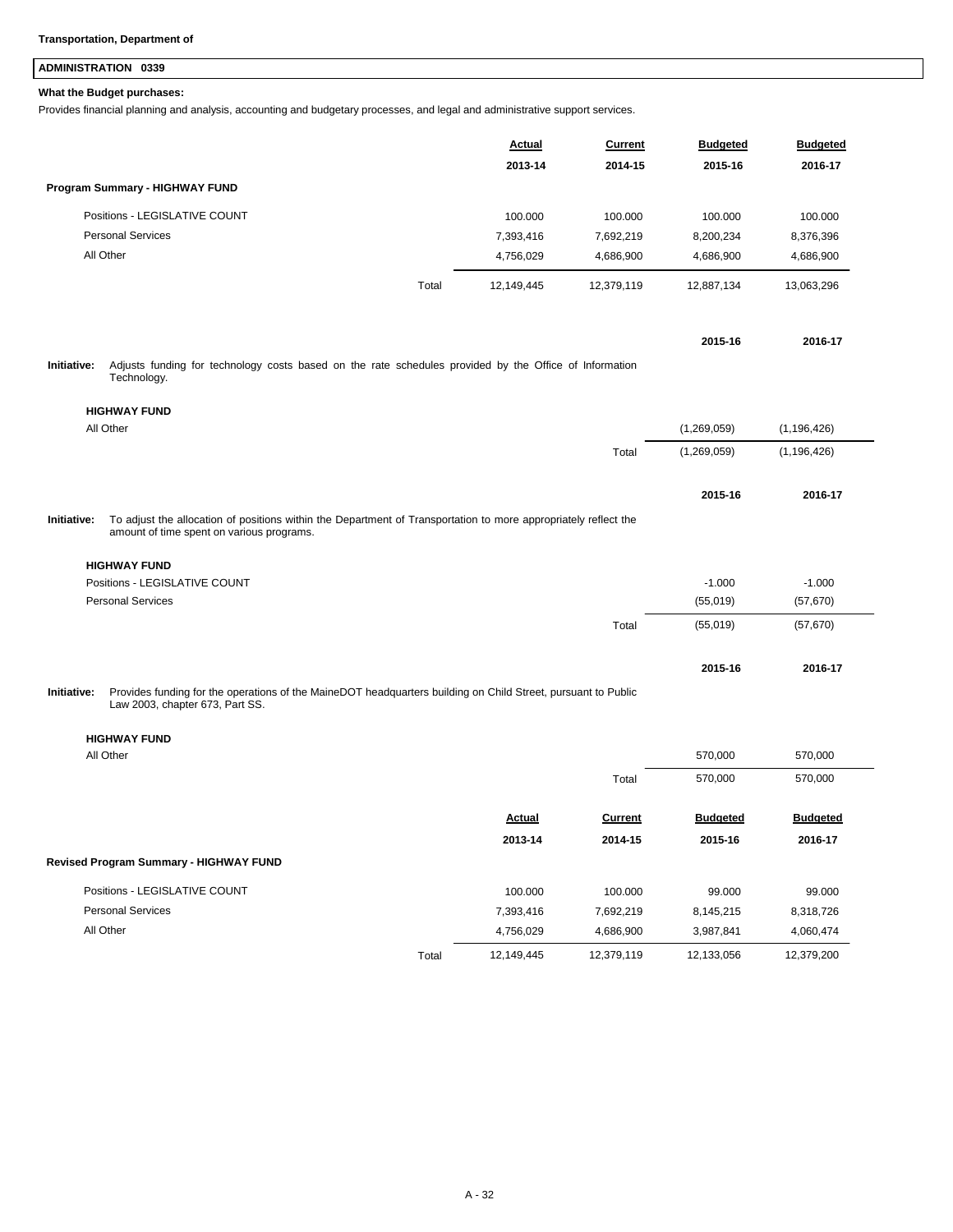## **BOND INTEREST - HIGHWAY 0358**

### **What the Budget purchases:**

Provides for payments on outstanding Highway Fund bonds.

|                                        | <b>Actual</b> | <b>Current</b> | <b>Budgeted</b> | <b>Budgeted</b> |
|----------------------------------------|---------------|----------------|-----------------|-----------------|
| Program Summary - HIGHWAY FUND         | 2013-14       | 2014-15        | 2015-16         | 2016-17         |
| All Other                              | 4,544,279     | 3,914,654      | 3,265,079       | 2,600,579       |
| Total                                  | 4,544,279     | 3,914,654      | 3,265,079       | 2,600,579       |
|                                        |               |                |                 |                 |
|                                        |               |                | 2015-16         | 2016-17         |
| Initiative:<br><b>NONE</b>             |               |                |                 |                 |
|                                        | Actual        | Current        | <b>Budgeted</b> | <b>Budgeted</b> |
|                                        | 2013-14       | 2014-15        | 2015-16         | 2016-17         |
| Revised Program Summary - HIGHWAY FUND |               |                |                 |                 |
| All Other                              | 4,544,279     | 3,914,654      | 3,265,079       | 2,600,579       |
| Total                                  | 4,544,279     | 3,914,654      | 3,265,079       | 2,600,579       |

## **BOND RETIREMENT - HIGHWAY 0359**

### **What the Budget purchases:**

Provides payment for bond principal on outstanding Highway Fund bonds.

|                                        |       | Actual        | Current        | <b>Budgeted</b> | <b>Budgeted</b> |
|----------------------------------------|-------|---------------|----------------|-----------------|-----------------|
|                                        |       | 2013-14       | 2014-15        | 2015-16         | 2016-17         |
| Program Summary - HIGHWAY FUND         |       |               |                |                 |                 |
| All Other                              |       | 16,035,000    | 15,275,000     | 15,300,000      | 21,015,000      |
|                                        | Total | 16,035,000    | 15,275,000     | 15,300,000      | 21,015,000      |
|                                        |       |               |                |                 |                 |
|                                        |       |               |                | 2015-16         | 2016-17         |
| <b>NONE</b><br>Initiative:             |       |               |                |                 |                 |
|                                        |       | <b>Actual</b> | <b>Current</b> | <b>Budgeted</b> | <b>Budgeted</b> |
|                                        |       | 2013-14       | 2014-15        | 2015-16         | 2016-17         |
| Revised Program Summary - HIGHWAY FUND |       |               |                |                 |                 |
| All Other                              |       | 16,035,000    | 15,275,000     | 15,300,000      | 21,015,000      |
|                                        | Total | 16,035,000    | 15,275,000     | 15,300,000      | 21,015,000      |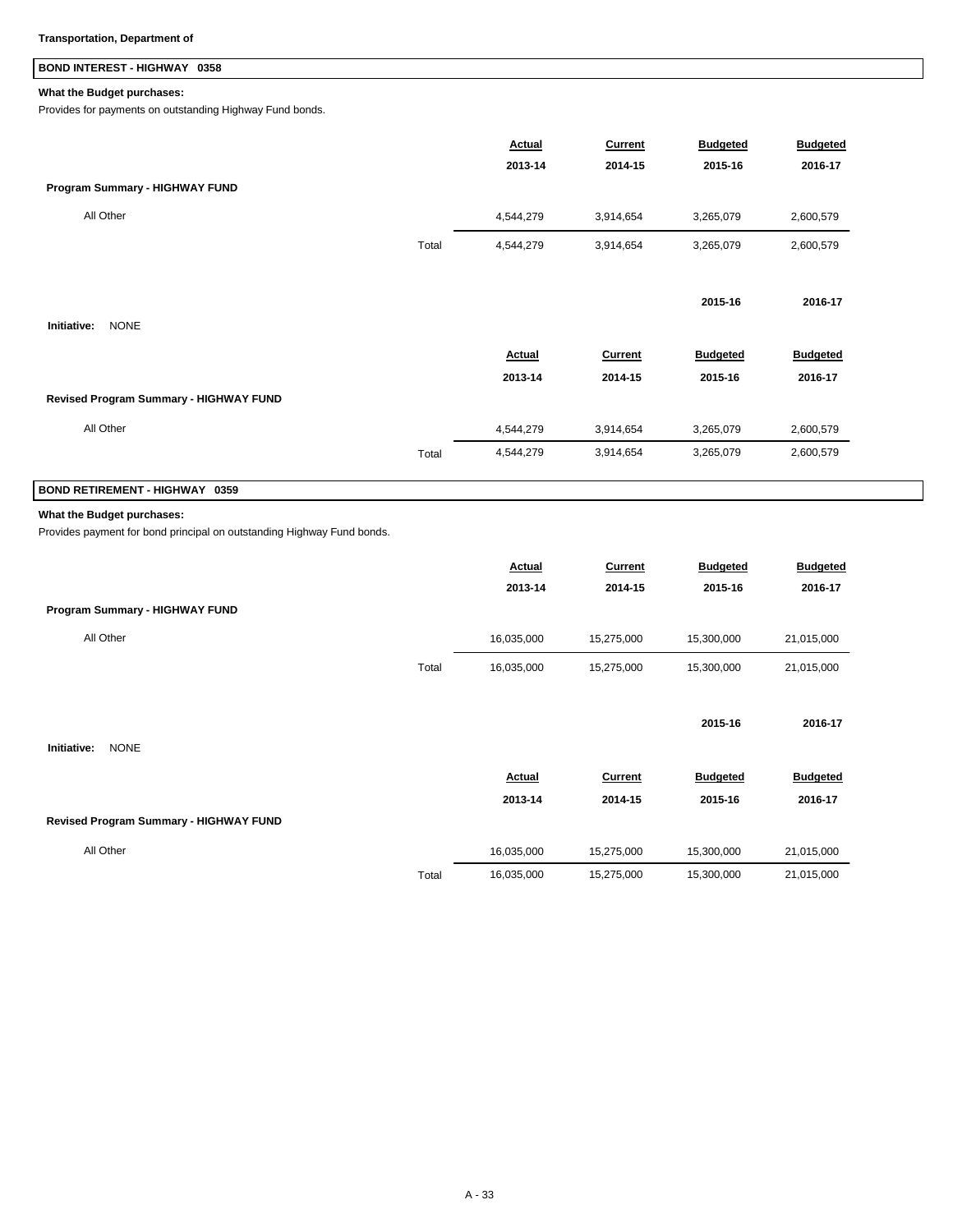## **CALLAHAN MINE SITE RESTORATION Z007**

## **What the Budget purchases:**

Provides for mitigation expenses at the Callahan Mine Site.

|                                                                                                                                                                | Actual           | <b>Current</b> | <b>Budgeted</b> | <b>Budgeted</b> |
|----------------------------------------------------------------------------------------------------------------------------------------------------------------|------------------|----------------|-----------------|-----------------|
|                                                                                                                                                                | 2013-14          | 2014-15        | 2015-16         | 2016-17         |
| Program Summary - OTHER SPECIAL REVENUE FUNDS                                                                                                                  |                  |                |                 |                 |
| <b>Personal Services</b>                                                                                                                                       | 10,000           |                |                 |                 |
| All Other                                                                                                                                                      | 240,000          | 10,000         | 10,000          | 10,000          |
|                                                                                                                                                                | Total<br>250,000 | 10,000         | 10,000          | 10,000          |
|                                                                                                                                                                |                  |                | 2015-16         | 2016-17         |
| Provides allocation to spend funds transferred from the General Fund to design and implement clean up<br>Initiative:<br>initiatives of the Callahan Mine site. |                  |                |                 |                 |
| OTHER SPECIAL REVENUE FUNDS                                                                                                                                    |                  |                |                 |                 |
| <b>Personal Services</b>                                                                                                                                       |                  |                | 10,000          | 10,000          |
| All Other                                                                                                                                                      |                  |                | 880,000         | 730,000         |
|                                                                                                                                                                |                  | Total          | 890,000         | 740,000         |
|                                                                                                                                                                | Actual           | <b>Current</b> | <b>Budgeted</b> | <b>Budgeted</b> |
|                                                                                                                                                                | 2013-14          | 2014-15        | 2015-16         | 2016-17         |
| Revised Program Summary - OTHER SPECIAL REVENUE FUNDS                                                                                                          |                  |                |                 |                 |
| <b>Personal Services</b>                                                                                                                                       | 10,000           |                | 10,000          | 10,000          |
| All Other                                                                                                                                                      | 240,000          | 10.000         | 890,000         | 740,000         |

Total 250,000 10,000 900,000 750,000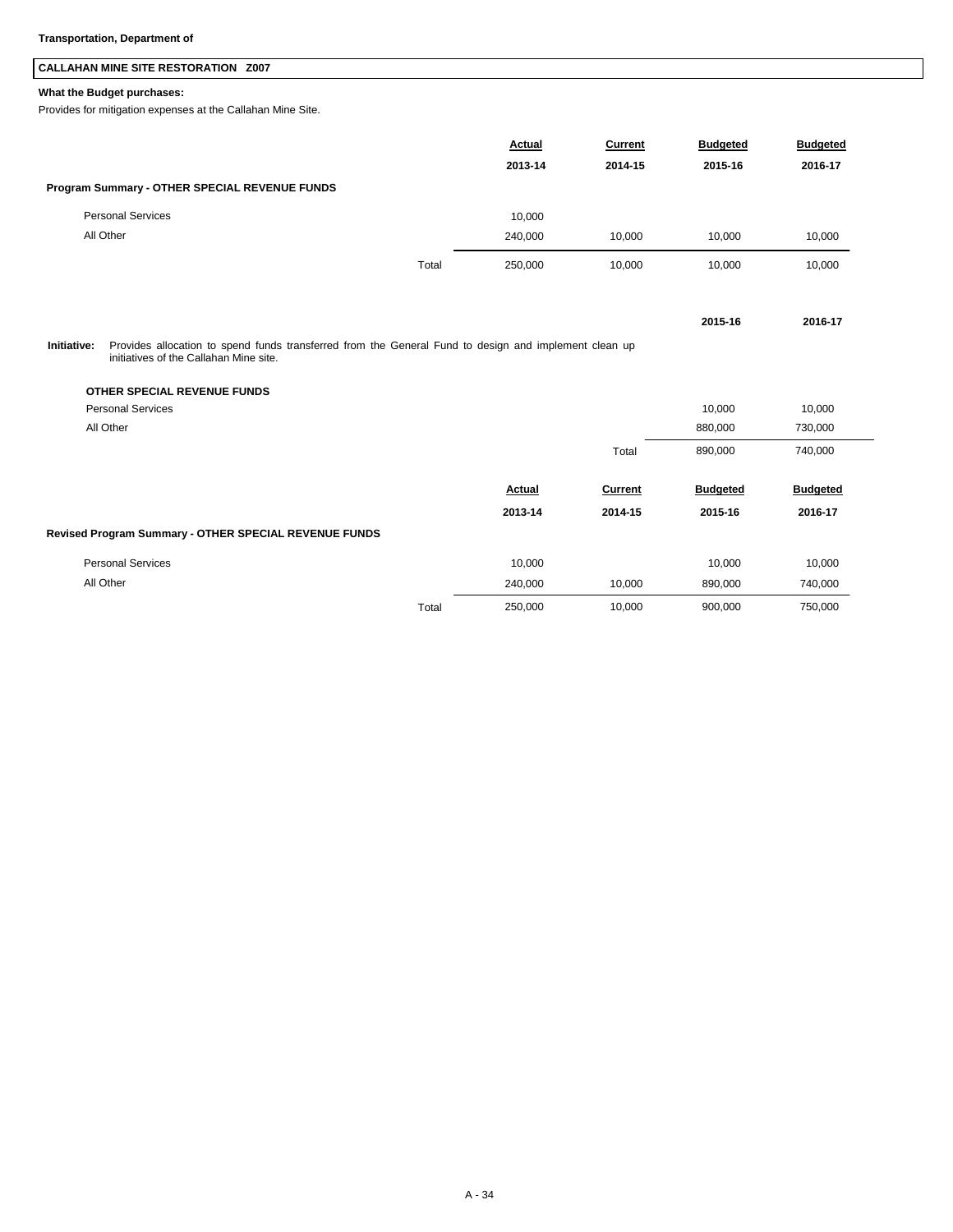## **FLEET SERVICES 0347**

### **What the Budget purchases:**

Provides a fleet of equipment and vehicles for the department, which are used to perform the daily tasks of making Maine's transportation system more safe and efficient.

|                                                                                                                                                                             | Actual     | Current    | <b>Budgeted</b> | <b>Budgeted</b> |
|-----------------------------------------------------------------------------------------------------------------------------------------------------------------------------|------------|------------|-----------------|-----------------|
|                                                                                                                                                                             | 2013-14    | 2014-15    | 2015-16         | 2016-17         |
| Program Summary - FLEET SERVICES FUND - DOT                                                                                                                                 |            |            |                 |                 |
| Positions - LEGISLATIVE COUNT                                                                                                                                               | 36.000     | 21.000     | 21.000          | 21.000          |
| Positions - FTE COUNT                                                                                                                                                       | 135.000    | 135.000    | 132.000         | 132.000         |
| <b>Personal Services</b>                                                                                                                                                    | 10,640,099 | 10,174,850 | 10,141,598      | 10,560,948      |
| All Other                                                                                                                                                                   | 16,703,871 | 14,922,256 | 14,922,256      | 14,922,256      |
| Total                                                                                                                                                                       | 27,343,970 | 25,097,106 | 25,063,854      | 25,483,204      |
|                                                                                                                                                                             |            |            | 2015-16         | 2016-17         |
| Initiative:<br>Adjusts funding for technology costs based on the rate schedules provided by the Office of Information<br>Technology.                                        |            |            |                 |                 |
| <b>FLEET SERVICES FUND - DOT</b>                                                                                                                                            |            |            |                 |                 |
| All Other                                                                                                                                                                   |            |            | 117,397         | 124,515         |
|                                                                                                                                                                             |            | Total      | 117,397         | 124,515         |
|                                                                                                                                                                             |            |            | 2015-16         | 2016-17         |
| To adjust the allocation of positions within the Department of Transportation to more appropriately reflect the<br>Initiative:<br>amount of time spent on various programs. |            |            |                 |                 |
| <b>FLEET SERVICES FUND - DOT</b>                                                                                                                                            |            |            |                 |                 |
| Positions - LEGISLATIVE COUNT                                                                                                                                               |            |            | 5.000           | 5.000           |
| <b>Personal Services</b>                                                                                                                                                    |            |            | 329,263         | 334,928         |
| All Other                                                                                                                                                                   |            |            | 2,911           | 2,961           |
|                                                                                                                                                                             |            | Total      | 332,174         | 337,889         |
|                                                                                                                                                                             |            |            | 2015-16         | 2016-17         |
| Provides funding for projected fleet operating budget.<br>Initiative:                                                                                                       |            |            |                 |                 |

#### **FLEET SERVICES FUND - DOT**

| All Other                                           |       |            |                | 3,000,000       | 3,000,000       |  |
|-----------------------------------------------------|-------|------------|----------------|-----------------|-----------------|--|
|                                                     |       |            | Total          | 3,000,000       | 3,000,000       |  |
|                                                     |       | Actual     | <b>Current</b> | <b>Budgeted</b> | <b>Budgeted</b> |  |
|                                                     |       | 2013-14    | 2014-15        | 2015-16         | 2016-17         |  |
| Revised Program Summary - FLEET SERVICES FUND - DOT |       |            |                |                 |                 |  |
| Positions - LEGISLATIVE COUNT                       |       | 36.000     | 21.000         | 26.000          | 26,000          |  |
| Positions - FTE COUNT                               |       | 135.000    | 135.000        | 132.000         | 132.000         |  |
| <b>Personal Services</b>                            |       | 10,640,099 | 10,174,850     | 10,470,861      | 10,895,876      |  |
| All Other                                           |       | 16,703,871 | 14,922,256     | 18,042,564      | 18,049,732      |  |
|                                                     | Total | 27,343,970 | 25,097,106     | 28,513,425      | 28,945,608      |  |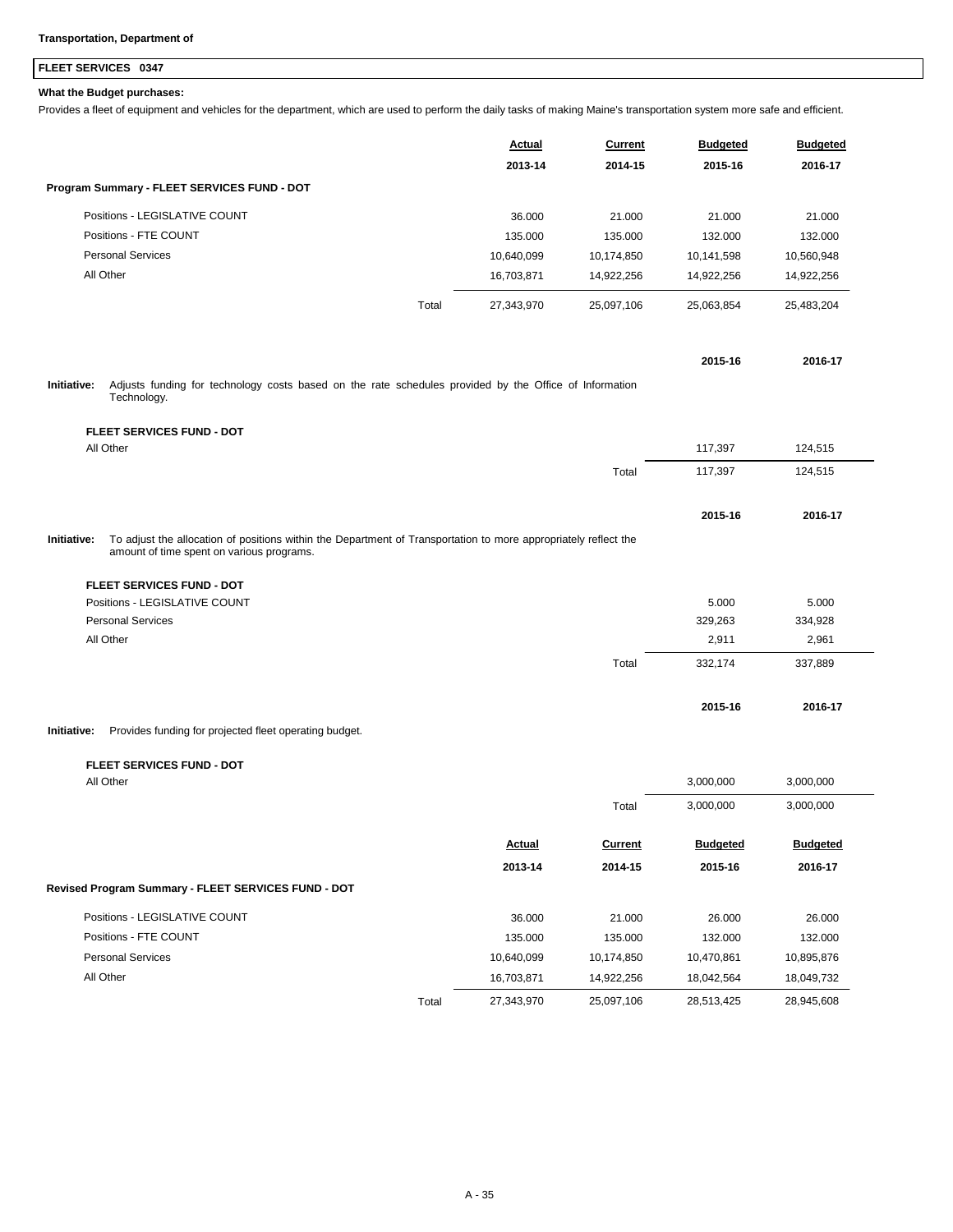## **HIGHWAY & BRIDGE CAPITAL 0406**

### **What the Budget purchases:**

Provides for capital improvement of the federal-aid and state highway network making a safe, efficient and effective infrastructure available for all users.

|                                                                                                                                      |       | <b>Actual</b> | <b>Current</b> | <b>Budgeted</b> | <b>Budgeted</b> |
|--------------------------------------------------------------------------------------------------------------------------------------|-------|---------------|----------------|-----------------|-----------------|
|                                                                                                                                      |       | 2013-14       | 2014-15        | 2015-16         | 2016-17         |
| Program Summary - HIGHWAY FUND                                                                                                       |       |               |                |                 |                 |
| Positions - LEGISLATIVE COUNT                                                                                                        |       | 456.500       | 456.500        | 456.500         | 456.500         |
| Positions - FTE COUNT                                                                                                                |       | 20.192        | 20.192         | 20.192          | 20.192          |
| <b>Personal Services</b>                                                                                                             |       | 17,056,727    | 17,714,114     | 18,233,147      | 18,672,615      |
| All Other                                                                                                                            |       | 17,345,665    | 17,246,252     | 17,246,252      | 17,246,252      |
| <b>Capital Expenditures</b>                                                                                                          |       | 6,460,541     |                |                 |                 |
|                                                                                                                                      | Total | 40,862,933    | 34,960,366     | 35,479,399      | 35,918,867      |
| Program Summary - FEDERAL EXPENDITURES FUND                                                                                          |       |               |                |                 |                 |
| <b>Personal Services</b>                                                                                                             |       | 19,821,540    | 20,554,729     | 20,589,980      | 21,078,671      |
| All Other                                                                                                                            |       | 27,680,421    | 42,680,421     | 42,680,421      | 42,680,421      |
| <b>Capital Expenditures</b>                                                                                                          |       | 121,404,315   | 140,671,668    |                 |                 |
|                                                                                                                                      | Total | 168,906,276   | 203,906,818    | 63,270,401      | 63,759,092      |
| Program Summary - OTHER SPECIAL REVENUE FUNDS                                                                                        |       |               |                |                 |                 |
| <b>Personal Services</b>                                                                                                             |       | 2,341,998     | 3,921,427      | 2,231,758       | 2,281,728       |
| All Other                                                                                                                            |       | 3,091,975     | 4,591,975      | 4,591,975       | 4,591,975       |
| Capital Expenditures                                                                                                                 |       | 26,717,312    | 145,094,649    |                 |                 |
|                                                                                                                                      | Total | 32, 151, 285  | 153,608,051    | 6,823,733       | 6,873,703       |
|                                                                                                                                      |       |               |                | 2015-16         | 2016-17         |
| Adjusts funding for technology costs based on the rate schedules provided by the Office of Information<br>Initiative:<br>Technology. |       |               |                |                 |                 |
| <b>HIGHWAY FUND</b>                                                                                                                  |       |               |                |                 |                 |
| All Other                                                                                                                            |       |               |                | 1,022,118       | 786,332         |
|                                                                                                                                      |       |               | Total          | 1,022,118       | 786,332         |
|                                                                                                                                      |       |               |                | 2015-16         | 2016-17         |
| Initiative:<br>Provides funding for Capital Expenditures needs for the biennium.                                                     |       |               |                |                 |                 |
| <b>FEDERAL EXPENDITURES FUND</b>                                                                                                     |       |               |                |                 |                 |
| <b>Capital Expenditures</b>                                                                                                          |       |               |                | 106,000,000     | 106,000,000     |

Total 106,000,000 106,000,000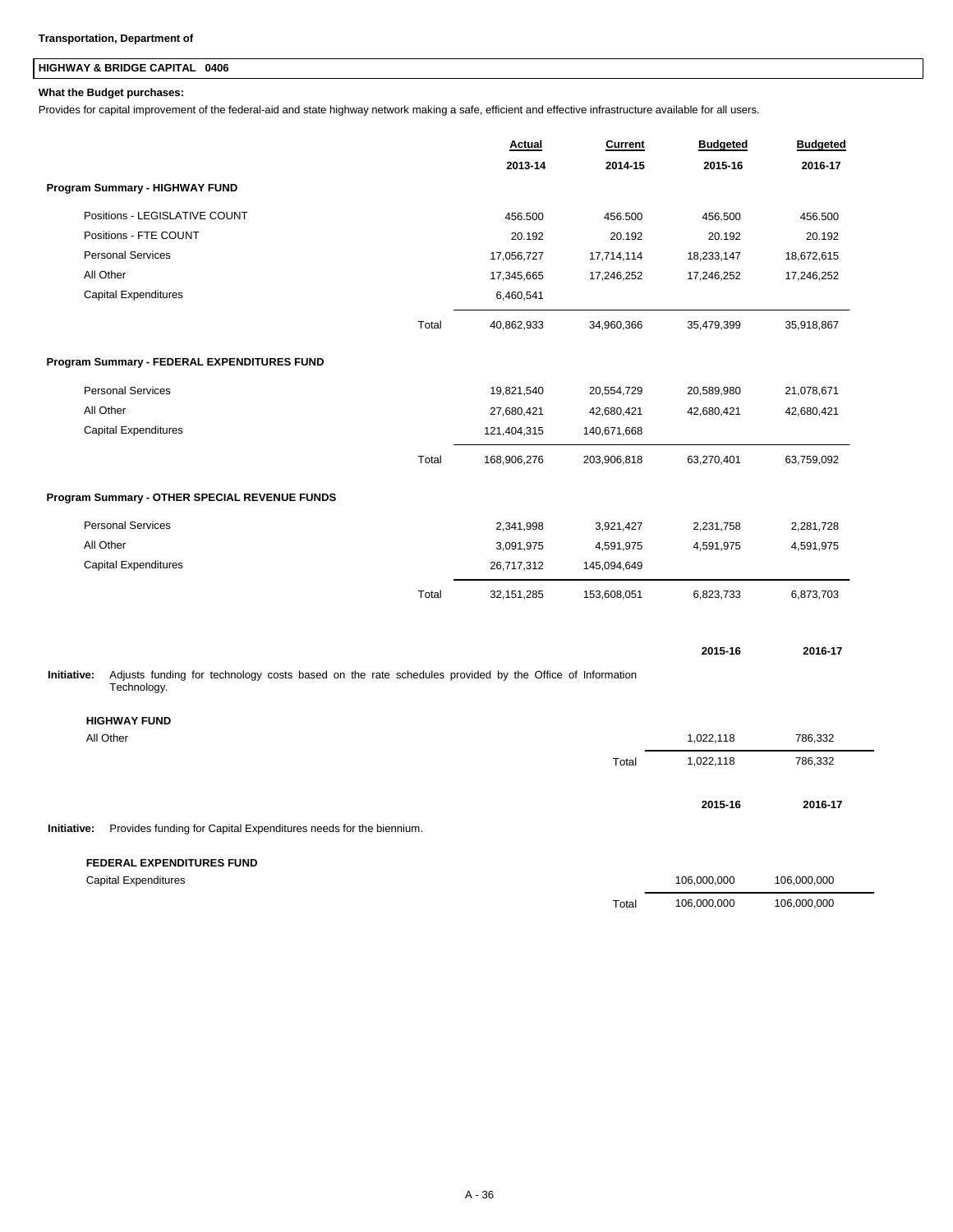**2015-16 2016-17**

**Initiative:** To adjust the allocation of positions within the Department of Transportation to more appropriately reflect the annount of time spent on various programs.

| <b>HIGHWAY FUND</b>              |       |          |          |
|----------------------------------|-------|----------|----------|
| <b>Personal Services</b>         |       | (6, 390) | (6,639)  |
|                                  | Total | (6, 390) | (6,639)  |
| <b>FEDERAL EXPENDITURES FUND</b> |       |          |          |
| <b>Personal Services</b>         |       | (7,099)  | (7, 376) |
|                                  | Total | (7,099)  | (7, 376) |
| OTHER SPECIAL REVENUE FUNDS      |       |          |          |
| <b>Personal Services</b>         |       | (708)    | (738)    |
|                                  | Total | (708)    | (738)    |
|                                  |       |          |          |
|                                  |       | 2015-16  | 2016-17  |

**Initiative:** Provides new GARVEE bond funding for highway and bridge needs statewide.

| <b>OTHER SPECIAL REVENUE FUNDS</b>                    |       |              |             |                 |                 |
|-------------------------------------------------------|-------|--------------|-------------|-----------------|-----------------|
| <b>Capital Expenditures</b>                           |       |              |             |                 | 50,000,000      |
|                                                       |       |              | Total       | $\mathbf 0$     | 50,000,000      |
|                                                       |       | Actual       | Current     | <b>Budgeted</b> | <b>Budgeted</b> |
|                                                       |       | 2013-14      | 2014-15     | 2015-16         | 2016-17         |
| Revised Program Summary - HIGHWAY FUND                |       |              |             |                 |                 |
| Positions - LEGISLATIVE COUNT                         |       | 456.500      | 456.500     | 456.500         | 456.500         |
| Positions - FTE COUNT                                 |       | 20.192       | 20.192      | 20.192          | 20.192          |
| <b>Personal Services</b>                              |       | 17,056,727   | 17,714,114  | 18,226,757      | 18,665,976      |
| All Other                                             |       | 17,345,665   | 17,246,252  | 18,268,370      | 18,032,584      |
| <b>Capital Expenditures</b>                           |       | 6,460,541    |             |                 |                 |
|                                                       | Total | 40,862,933   | 34,960,366  | 36,495,127      | 36,698,560      |
| Revised Program Summary - FEDERAL EXPENDITURES FUND   |       |              |             |                 |                 |
| <b>Personal Services</b>                              |       | 19,821,540   | 20,554,729  | 20,582,881      | 21,071,295      |
| All Other                                             |       | 27,680,421   | 42,680,421  | 42,680,421      | 42,680,421      |
| <b>Capital Expenditures</b>                           |       | 121,404,315  | 140,671,668 | 106,000,000     | 106,000,000     |
|                                                       | Total | 168,906,276  | 203,906,818 | 169,263,302     | 169,751,716     |
| Revised Program Summary - OTHER SPECIAL REVENUE FUNDS |       |              |             |                 |                 |
| <b>Personal Services</b>                              |       | 2,341,998    | 3,921,427   | 2,231,050       | 2,280,990       |
| All Other                                             |       | 3,091,975    | 4,591,975   | 4,591,975       | 4,591,975       |
| <b>Capital Expenditures</b>                           |       | 26,717,312   | 145,094,649 |                 | 50,000,000      |
|                                                       | Total | 32, 151, 285 | 153,608,051 | 6,823,025       | 56,872,965      |
|                                                       |       |              |             |                 |                 |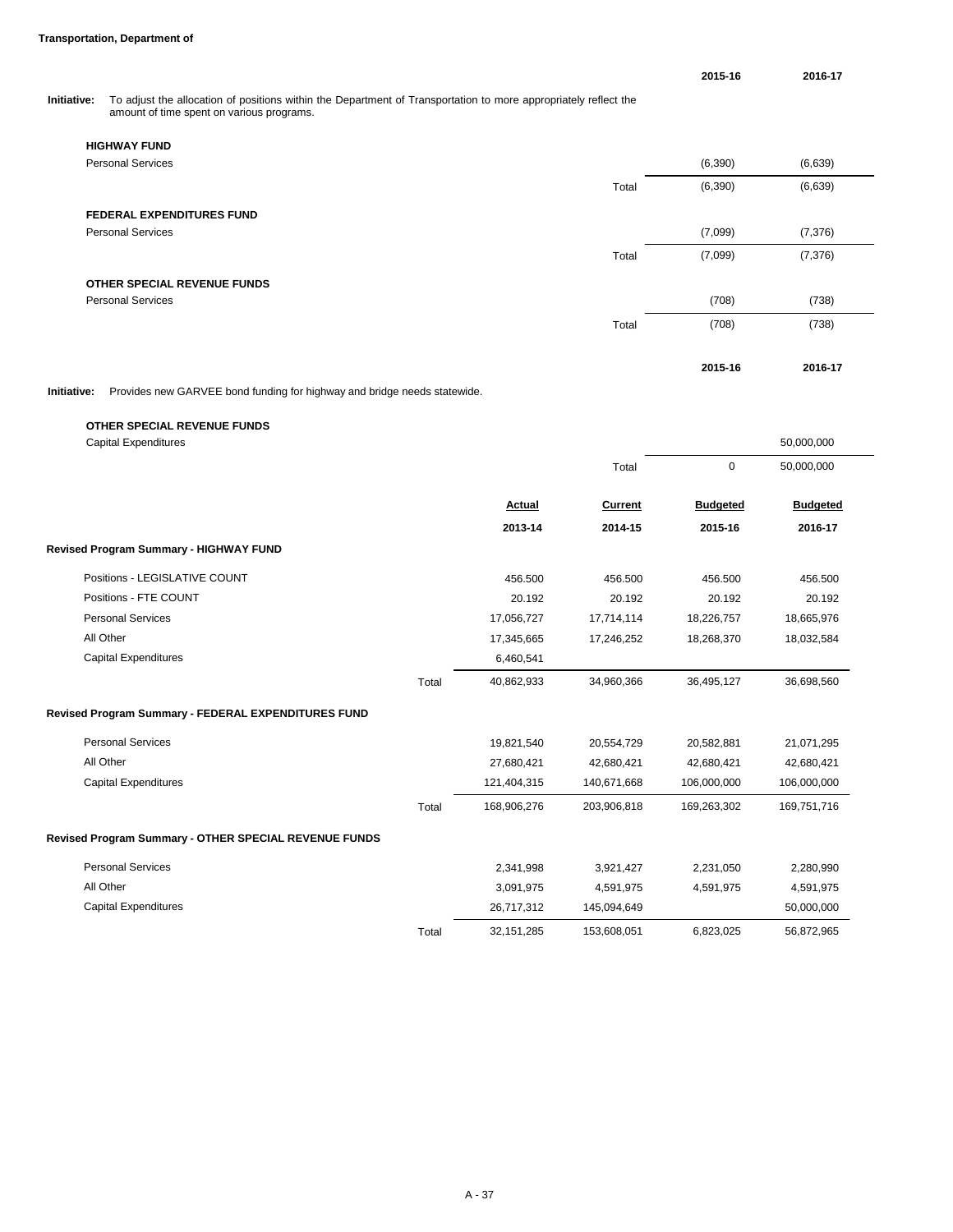## **HIGHWAY LIGHT CAPITAL Z095**

### **What the Budget purchases:**

Provides for light capital treatments that have a useful life of less than 10 years.

|             |                                                                                                                                                                                                                                                                                    |       | Actual     | Current        | <b>Budgeted</b> | <b>Budgeted</b> |
|-------------|------------------------------------------------------------------------------------------------------------------------------------------------------------------------------------------------------------------------------------------------------------------------------------|-------|------------|----------------|-----------------|-----------------|
|             |                                                                                                                                                                                                                                                                                    |       | 2013-14    | 2014-15        | 2015-16         | 2016-17         |
|             | Program Summary - HIGHWAY FUND                                                                                                                                                                                                                                                     |       |            |                |                 |                 |
|             | <b>Personal Services</b>                                                                                                                                                                                                                                                           |       | 2,828,980  | 2,794,094      |                 |                 |
|             | All Other                                                                                                                                                                                                                                                                          |       | 2,250,000  | 2,250,000      | 2,250,000       | 2,250,000       |
|             | <b>Capital Expenditures</b>                                                                                                                                                                                                                                                        |       | 8,315,620  | 12,086,657     |                 |                 |
|             |                                                                                                                                                                                                                                                                                    | Total | 13,394,600 | 17,130,751     | 2,250,000       | 2,250,000       |
|             | Program Summary - OTHER SPECIAL REVENUE FUNDS                                                                                                                                                                                                                                      |       |            |                |                 |                 |
|             | <b>Capital Expenditures</b>                                                                                                                                                                                                                                                        |       | 9,817,371  | 7,486,419      |                 |                 |
|             |                                                                                                                                                                                                                                                                                    | Total | 9,817,371  | 7,486,419      | $\mathbf 0$     | 0               |
|             |                                                                                                                                                                                                                                                                                    |       |            |                |                 |                 |
|             |                                                                                                                                                                                                                                                                                    |       |            |                | 2015-16         | 2016-17         |
| Initiative: | Provides authority to spend the return of the cash available after the repayment of bonds from the funds<br>previously transferred to the Maine Municipal Bond Bank TransCap Trust Fund. There is a related language<br>item regarding the uses for which these funds can be used. |       |            |                |                 |                 |
|             | OTHER SPECIAL REVENUE FUNDS                                                                                                                                                                                                                                                        |       |            |                |                 |                 |
|             | <b>Capital Expenditures</b>                                                                                                                                                                                                                                                        |       |            |                | 17,500,000      | 17,500,000      |
|             |                                                                                                                                                                                                                                                                                    |       |            | Total          | 17,500,000      | 17,500,000      |
|             |                                                                                                                                                                                                                                                                                    |       |            |                | 2015-16         | 2016-17         |
| Initiative: | Provides funding with a goal of providing approximately 600 miles of light capital paving per year, among other<br>work, depending on bid prices and the severity of winter weather.                                                                                               |       |            |                |                 |                 |
|             | <b>HIGHWAY FUND</b>                                                                                                                                                                                                                                                                |       |            |                |                 |                 |
|             | <b>Personal Services</b>                                                                                                                                                                                                                                                           |       |            |                | 2,726,500       | 1,783,500       |
|             | <b>Capital Expenditures</b>                                                                                                                                                                                                                                                        |       |            |                | 800,000         |                 |
|             |                                                                                                                                                                                                                                                                                    |       |            | Total          | 3,526,500       | 1,783,500       |
|             |                                                                                                                                                                                                                                                                                    |       | Actual     | <b>Current</b> | <b>Budgeted</b> | <b>Budgeted</b> |
|             |                                                                                                                                                                                                                                                                                    |       | 2013-14    | 2014-15        | 2015-16         | 2016-17         |
|             | Revised Program Summary - HIGHWAY FUND                                                                                                                                                                                                                                             |       |            |                |                 |                 |
|             | <b>Personal Services</b>                                                                                                                                                                                                                                                           |       | 2,828,980  | 2,794,094      | 2,726,500       | 1,783,500       |
|             | All Other                                                                                                                                                                                                                                                                          |       | 2,250,000  | 2,250,000      | 2,250,000       | 2,250,000       |
|             | <b>Capital Expenditures</b>                                                                                                                                                                                                                                                        |       | 8,315,620  | 12,086,657     | 800,000         |                 |
|             |                                                                                                                                                                                                                                                                                    | Total | 13,394,600 | 17,130,751     | 5,776,500       | 4,033,500       |
|             | Revised Program Summary - OTHER SPECIAL REVENUE FUNDS                                                                                                                                                                                                                              |       |            |                |                 |                 |
|             | <b>Capital Expenditures</b>                                                                                                                                                                                                                                                        |       | 9,817,371  | 7,486,419      | 17,500,000      | 17,500,000      |
|             |                                                                                                                                                                                                                                                                                    | Total | 9,817,371  | 7,486,419      | 17,500,000      | 17,500,000      |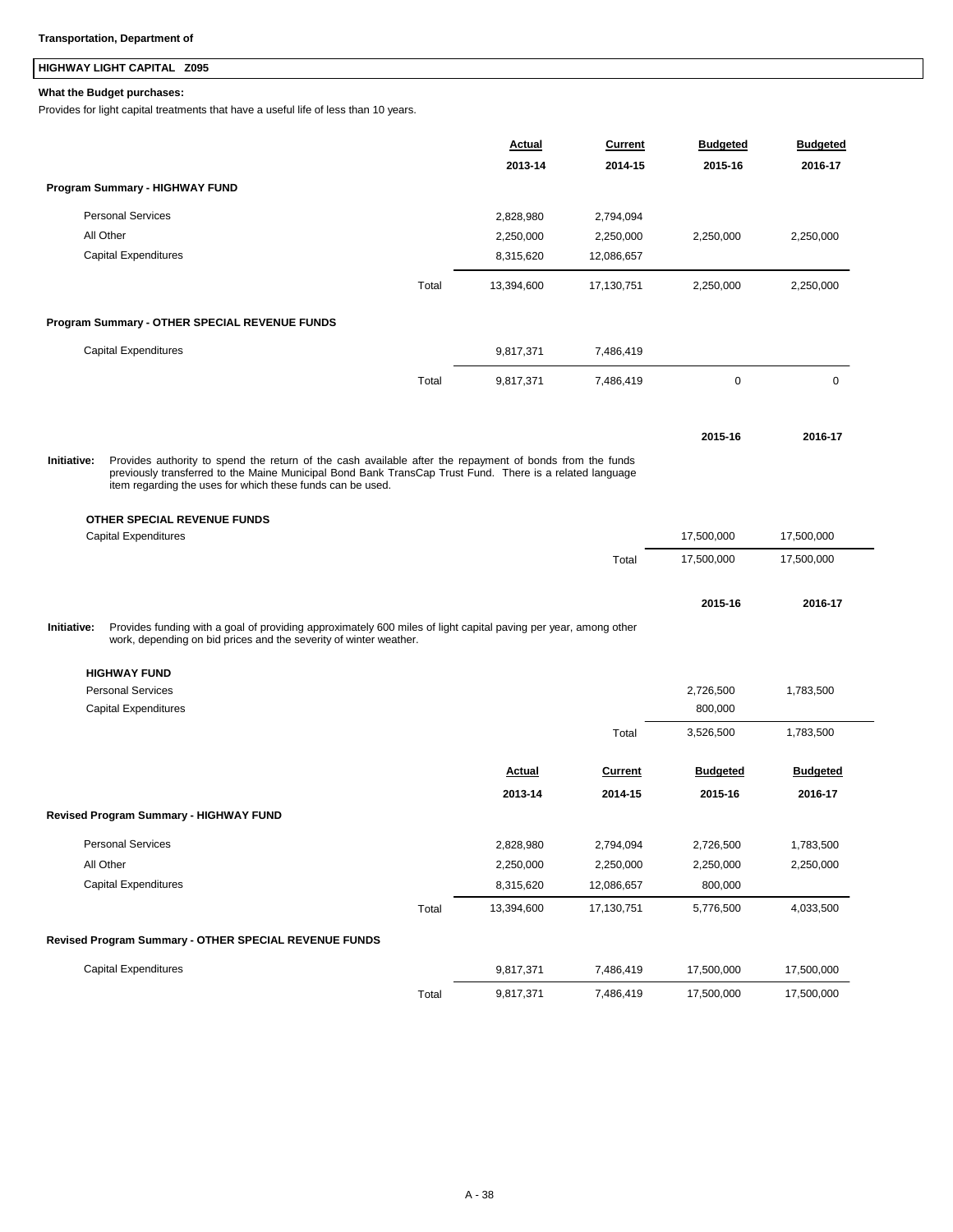## **LOCAL ROAD ASSISTANCE PROGRAM 0337**

### **What the Budget purchases:**

Provides a financial and administrative partnership with municipalities targeted to the capital needs of rural roads and highways and reflective of urban maintenance responsibilities on state and state-aid roads.

|                                                                                                                                                                                                                       |       | Actual<br>2013-14 | <b>Current</b><br>2014-15 | <b>Budgeted</b><br>2015-16 | <b>Budgeted</b><br>2016-17 |
|-----------------------------------------------------------------------------------------------------------------------------------------------------------------------------------------------------------------------|-------|-------------------|---------------------------|----------------------------|----------------------------|
| Program Summary - HIGHWAY FUND                                                                                                                                                                                        |       |                   |                           |                            |                            |
| All Other                                                                                                                                                                                                             |       |                   |                           |                            |                            |
|                                                                                                                                                                                                                       |       | 23,489,751        | 20,334,842                | 19,038,496                 | 19,870,421                 |
|                                                                                                                                                                                                                       | Total | 23,489,751        | 20,334,842                | 19,038,496                 | 19,870,421                 |
|                                                                                                                                                                                                                       |       |                   |                           | 2015-16                    | 2016-17                    |
| Provides funding for the Local Road Assistance program at the correct proportioned rate in accordance with<br>Initiative:<br>the Maine Revised Statute, Title 23, section 1803-B.<br><b>HIGHWAY FUND</b><br>All Other |       |                   |                           | 1,145,015                  | 1,064,899                  |
|                                                                                                                                                                                                                       |       |                   | Total                     | 1,145,015                  | 1,064,899                  |
|                                                                                                                                                                                                                       |       | Actual            | <b>Current</b>            | <b>Budgeted</b>            | <b>Budgeted</b>            |
|                                                                                                                                                                                                                       |       | 2013-14           | 2014-15                   | 2015-16                    | 2016-17                    |
| Revised Program Summary - HIGHWAY FUND                                                                                                                                                                                |       |                   |                           |                            |                            |
| All Other                                                                                                                                                                                                             |       | 23,489,751        | 20,334,842                | 20,183,511                 | 20,935,320                 |
|                                                                                                                                                                                                                       | Total | 23,489,751        | 20,334,842                | 20,183,511                 | 20,935,320                 |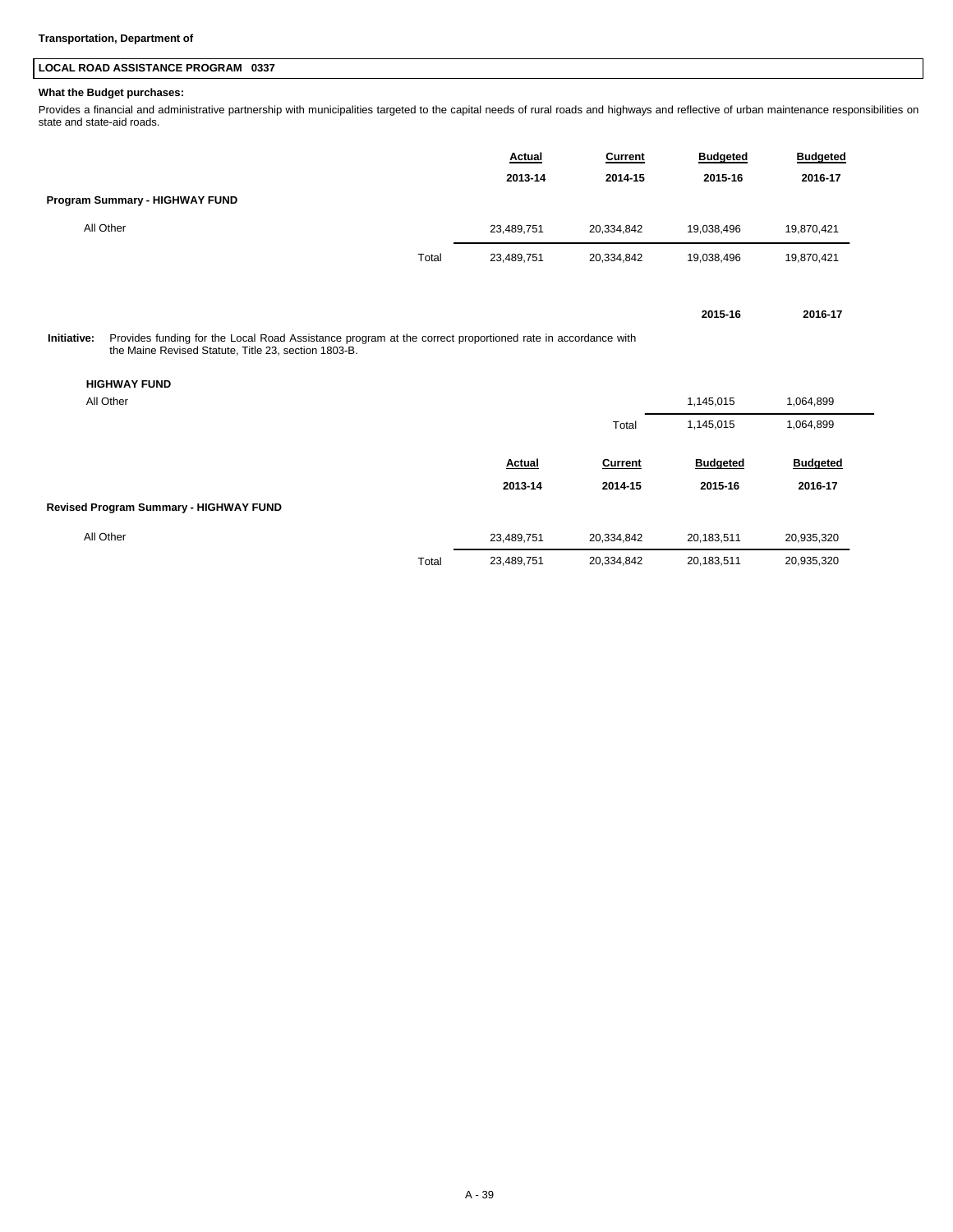## **MAINTENANCE AND OPERATIONS 0330**

### **What the Budget purchases:**

Provides maintenance for highway and bridges, and traffic control devices and signs for the proper and safe utilization of the system by the motoring public.

|             |                                                                                                                                                                                                                                                                                                                                |       | <b>Actual</b><br>2013-14 | <b>Current</b><br>2014-15 | <b>Budgeted</b><br>2015-16 | <b>Budgeted</b><br>2016-17 |
|-------------|--------------------------------------------------------------------------------------------------------------------------------------------------------------------------------------------------------------------------------------------------------------------------------------------------------------------------------|-------|--------------------------|---------------------------|----------------------------|----------------------------|
|             | Program Summary - HIGHWAY FUND                                                                                                                                                                                                                                                                                                 |       |                          |                           |                            |                            |
|             | Positions - LEGISLATIVE COUNT                                                                                                                                                                                                                                                                                                  |       | 149.000                  | 164.000                   | 164.000                    | 164.000                    |
|             | Positions - FTE COUNT                                                                                                                                                                                                                                                                                                          |       | 1053.790                 | 1053.790                  | 1056.059                   | 1056.059                   |
|             | <b>Personal Services</b>                                                                                                                                                                                                                                                                                                       |       | 63,254,952               | 65,123,501                | 79,028,000                 | 82,534,437                 |
|             | All Other                                                                                                                                                                                                                                                                                                                      |       | 60,736,592               | 57,819,381                | 57,819,381                 | 57,819,381                 |
|             | Capital Expenditures                                                                                                                                                                                                                                                                                                           |       | 10,462,000               | 8,694,500                 |                            |                            |
|             |                                                                                                                                                                                                                                                                                                                                | Total | 134,453,544              | 131,637,382               | 136,847,381                | 140,353,818                |
|             | Program Summary - FEDERAL EXPENDITURES FUND                                                                                                                                                                                                                                                                                    |       |                          |                           |                            |                            |
|             | <b>Personal Services</b>                                                                                                                                                                                                                                                                                                       |       | 2,821,775                | 2,908,178                 | 3,307,824                  | 3,453,744                  |
|             | All Other                                                                                                                                                                                                                                                                                                                      |       | 5,106,169                | 5,106,169                 | 5,106,169                  | 5,106,169                  |
|             |                                                                                                                                                                                                                                                                                                                                | Total | 7,927,944                | 8,014,347                 | 8,413,993                  | 8,559,913                  |
|             | Program Summary - OTHER SPECIAL REVENUE FUNDS                                                                                                                                                                                                                                                                                  |       |                          |                           |                            |                            |
|             | <b>Personal Services</b>                                                                                                                                                                                                                                                                                                       |       |                          | 19,849                    | 100,000                    | 100,000                    |
|             | All Other                                                                                                                                                                                                                                                                                                                      |       | 1,374,735                | 1,374,886                 | 1,374,886                  | 1,374,886                  |
|             |                                                                                                                                                                                                                                                                                                                                | Total | 1,374,735                | 1,394,735                 | 1,474,886                  | 1,474,886                  |
|             |                                                                                                                                                                                                                                                                                                                                |       |                          |                           |                            |                            |
| Initiative: | Adjusts funding for technology costs based on the rate schedules provided by the Office of Information                                                                                                                                                                                                                         |       |                          |                           | 2015-16                    | 2016-17                    |
|             | Technology.                                                                                                                                                                                                                                                                                                                    |       |                          |                           |                            |                            |
|             | <b>HIGHWAY FUND</b>                                                                                                                                                                                                                                                                                                            |       |                          |                           |                            |                            |
|             | All Other                                                                                                                                                                                                                                                                                                                      |       |                          |                           | 1,875,004                  | 1,952,704                  |
|             |                                                                                                                                                                                                                                                                                                                                |       |                          | Total                     | 1,875,004                  | 1,952,704                  |
|             |                                                                                                                                                                                                                                                                                                                                |       |                          |                           | 2015-16                    | 2016-17                    |
| Initiative: | Provides funding for the purchase of capital equipment to be used in the maintenance of the transportation<br>system.                                                                                                                                                                                                          |       |                          |                           |                            |                            |
|             | <b>HIGHWAY FUND</b>                                                                                                                                                                                                                                                                                                            |       |                          |                           |                            |                            |
|             | <b>Capital Expenditures</b>                                                                                                                                                                                                                                                                                                    |       |                          |                           | 638,900                    | 611,200                    |
|             |                                                                                                                                                                                                                                                                                                                                |       |                          | Total                     | 638,900                    | 611,200                    |
|             |                                                                                                                                                                                                                                                                                                                                |       |                          |                           | 2015-16                    | 2016-17                    |
| Initiative: | Transfers funding from anticipated Personal Services savings to All Other to provide more direct infrastructure<br>improvements through additional contracting and purchase of highway materials. The anticipated savings will<br>be generated through the projection of actual benefit costs matching workforce demographics. |       |                          |                           |                            |                            |
|             | <b>HIGHWAY FUND</b>                                                                                                                                                                                                                                                                                                            |       |                          |                           |                            |                            |
|             | <b>Personal Services</b>                                                                                                                                                                                                                                                                                                       |       |                          |                           | (6,612,289)                | (7, 195, 584)              |
|             | All Other                                                                                                                                                                                                                                                                                                                      |       |                          |                           | 5,612,289                  | 8,195,584                  |
|             |                                                                                                                                                                                                                                                                                                                                |       |                          | Total                     | (1,000,000)                | 1,000,000                  |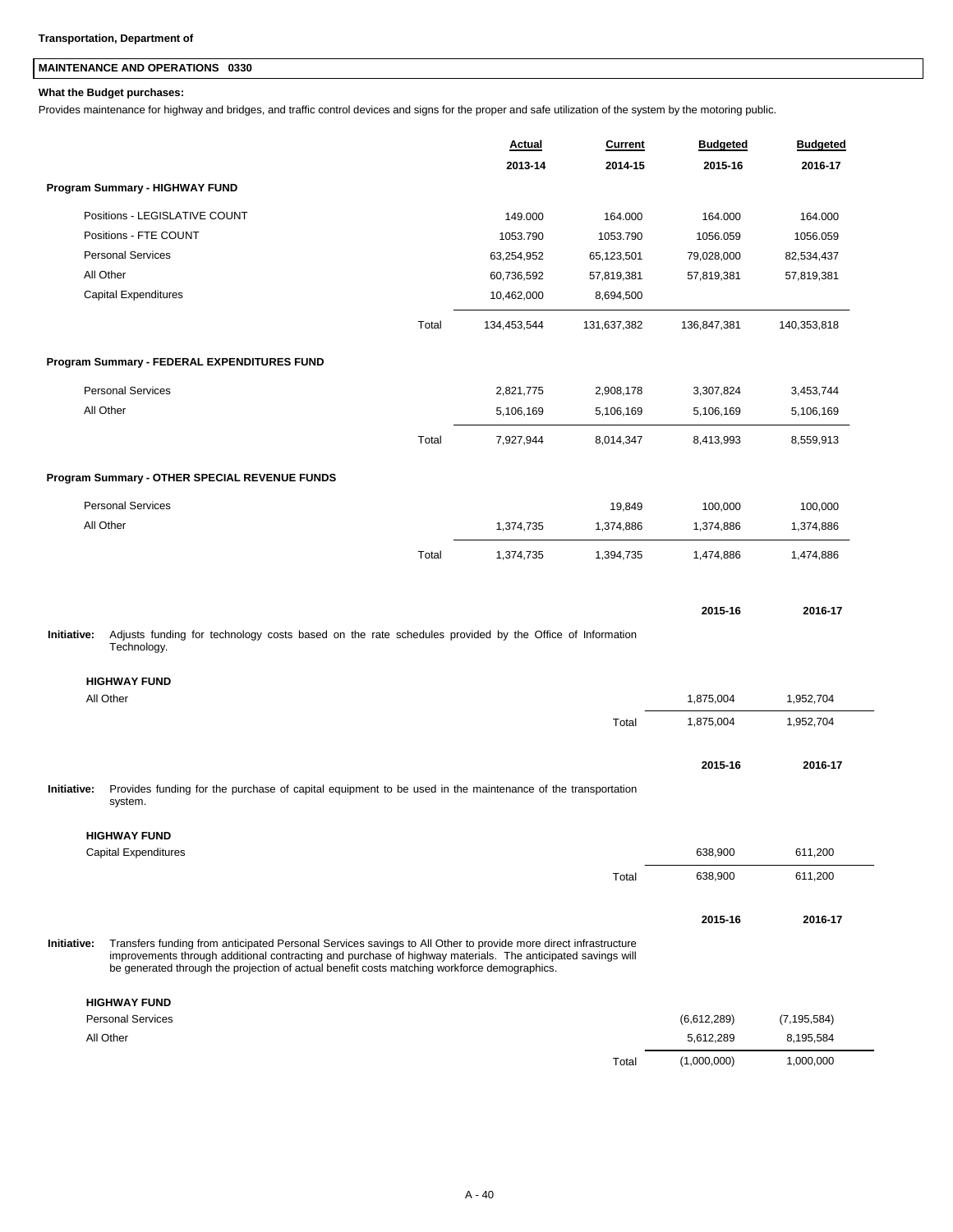|                    |                                                                                                                                                                                                                             | 2015-16    | 2016-17    |
|--------------------|-----------------------------------------------------------------------------------------------------------------------------------------------------------------------------------------------------------------------------|------------|------------|
| <b>Initiative:</b> | To adjust the allocation of positions within the Department of Transportation to more appropriately reflect the<br>amount of time spent on various programs.                                                                |            |            |
|                    | <b>HIGHWAY FUND</b>                                                                                                                                                                                                         |            |            |
|                    | Positions - LEGISLATIVE COUNT                                                                                                                                                                                               | $-5.000$   | $-5.000$   |
|                    | Positions - FTE COUNT                                                                                                                                                                                                       | $-1.000$   | $-1.000$   |
|                    | <b>Personal Services</b>                                                                                                                                                                                                    | (390, 790) | (396, 936) |
|                    | Total                                                                                                                                                                                                                       | (390, 790) | (396, 936) |
|                    | <b>FEDERAL EXPENDITURES FUND</b>                                                                                                                                                                                            |            |            |
|                    | <b>Personal Services</b>                                                                                                                                                                                                    | (4, 441)   | (4,501)    |
|                    | Total                                                                                                                                                                                                                       | (4, 441)   | (4,501)    |
|                    |                                                                                                                                                                                                                             | 2015-16    | 2016-17    |
| Initiative:        | Provides funding for the purchase of approximately 55 heavy equipment vehicles in fiscal year 2015-16 and 46<br>heavy equipment vehicles in fiscal year 2016-17 in accordance with the long-term equipment purchasing plan. |            |            |
|                    | <b>HIGHWAY FUND</b>                                                                                                                                                                                                         |            |            |

|             | Capital Expenditures                                                                                        | 7.400.000 | 6,300,000 |
|-------------|-------------------------------------------------------------------------------------------------------------|-----------|-----------|
|             | Total                                                                                                       | 7.400.000 | 6.300.000 |
|             |                                                                                                             | 2015-16   | 2016-17   |
| Initiative: | Establishes an Internal Service Fund for the maintenance and capital needs of the facility at 66 Industrial |           |           |

Drive.

## **INDUSTRIAL DRIVE FACILITY FUND**

| All Other                                                |       |               |                | 500,000         | 500,000         |
|----------------------------------------------------------|-------|---------------|----------------|-----------------|-----------------|
|                                                          |       |               | Total          | 500,000         | 500,000         |
|                                                          |       | <b>Actual</b> | <b>Current</b> | <b>Budgeted</b> | <b>Budgeted</b> |
|                                                          |       | 2013-14       | 2014-15        | 2015-16         | 2016-17         |
| Revised Program Summary - HIGHWAY FUND                   |       |               |                |                 |                 |
| Positions - LEGISLATIVE COUNT                            |       | 149.000       | 164.000        | 159.000         | 159.000         |
| Positions - FTE COUNT                                    |       | 1053.790      | 1053.790       | 1055.059        | 1055.059        |
| <b>Personal Services</b>                                 |       | 63,254,952    | 65,123,501     | 72,024,921      | 74,941,917      |
| All Other                                                |       | 60,736,592    | 57,819,381     | 65,306,674      | 67,967,669      |
| <b>Capital Expenditures</b>                              |       | 10,462,000    | 8,694,500      | 8,038,900       | 6,911,200       |
|                                                          | Total | 134,453,544   | 131,637,382    | 145,370,495     | 149,820,786     |
| Revised Program Summary - FEDERAL EXPENDITURES FUND      |       |               |                |                 |                 |
| <b>Personal Services</b>                                 |       | 2,821,775     | 2,908,178      | 3,303,383       | 3,449,243       |
| All Other                                                |       | 5,106,169     | 5,106,169      | 5,106,169       | 5,106,169       |
|                                                          | Total | 7,927,944     | 8,014,347      | 8,409,552       | 8,555,412       |
| Revised Program Summary - OTHER SPECIAL REVENUE FUNDS    |       |               |                |                 |                 |
| <b>Personal Services</b>                                 |       |               | 19,849         | 100,000         | 100,000         |
| All Other                                                |       | 1,374,735     | 1,374,886      | 1,374,886       | 1,374,886       |
|                                                          | Total | 1,374,735     | 1,394,735      | 1,474,886       | 1,474,886       |
| Revised Program Summary - INDUSTRIAL DRIVE FACILITY FUND |       |               |                |                 |                 |
| All Other                                                |       |               |                | 500,000         | 500,000         |
|                                                          | Total | $\mathbf 0$   | 0              | 500,000         | 500,000         |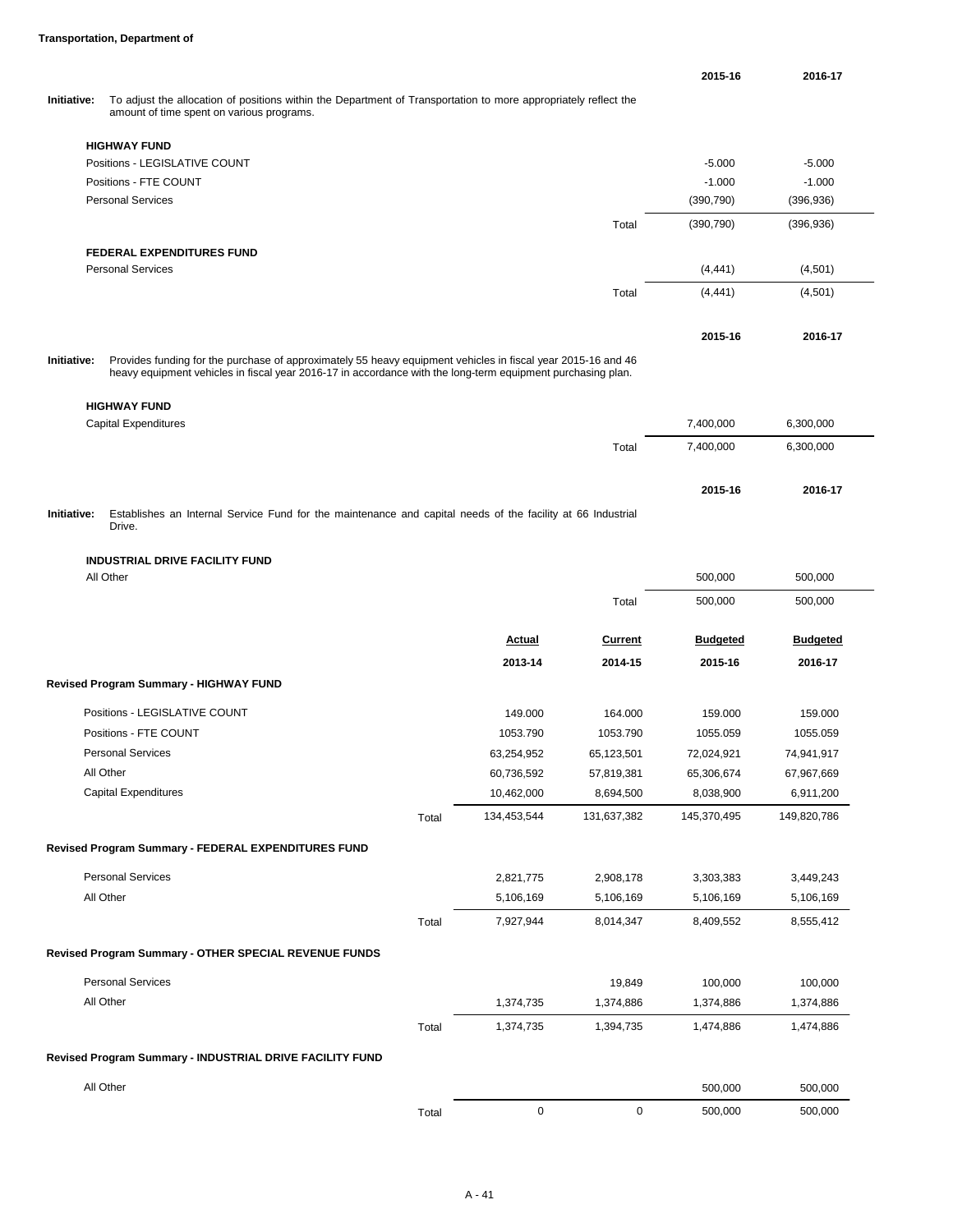## **MULTIMODAL - AVIATION 0294**

### **What the Budget purchases:**

Provides, plans, promotes and executes the coordinated development of all facets of aviation within the State of Maine.

|                                                                                  |       | <b>Actual</b> | <b>Current</b> | <b>Budgeted</b> | <b>Budgeted</b> |
|----------------------------------------------------------------------------------|-------|---------------|----------------|-----------------|-----------------|
|                                                                                  |       | 2013-14       | 2014-15        | 2015-16         | 2016-17         |
| Program Summary - FEDERAL EXPENDITURES FUND                                      |       |               |                |                 |                 |
| All Other                                                                        |       | 1,585,782     | 1,585,782      | 1,585,782       | 1,585,782       |
| <b>Capital Expenditures</b>                                                      |       | 300,000       | 300,000        |                 |                 |
|                                                                                  | Total | 1,885,782     | 1,885,782      | 1,585,782       | 1,585,782       |
| Program Summary - OTHER SPECIAL REVENUE FUNDS                                    |       |               |                |                 |                 |
| Positions - LEGISLATIVE COUNT                                                    |       | 2.000         | 2.000          | 2.000           | 2.000           |
| <b>Personal Services</b>                                                         |       | 180,921       | 189,270        | 194,475         | 199,416         |
| All Other                                                                        |       | 957,000       | 957,000        | 957,000         | 957,000         |
|                                                                                  | Total | 1,137,921     | 1,146,270      | 1,151,475       | 1,156,416       |
|                                                                                  |       |               |                | 2015-16         | 2016-17         |
| Initiative:<br>Provides funding for Capital Expenditures needs for the biennium. |       |               |                |                 |                 |
| <b>FEDERAL EXPENDITURES FUND</b>                                                 |       |               |                |                 |                 |
| <b>Capital Expenditures</b>                                                      |       |               |                | 300,000         | 300,000         |
|                                                                                  |       |               | Total          | 300,000         | 300,000         |
|                                                                                  |       | Actual        | <b>Current</b> | <b>Budgeted</b> | <b>Budgeted</b> |
|                                                                                  |       | 2013-14       | 2014-15        | 2015-16         | 2016-17         |
| Revised Program Summary - FEDERAL EXPENDITURES FUND                              |       |               |                |                 |                 |
| All Other                                                                        |       | 1,585,782     | 1,585,782      | 1,585,782       | 1,585,782       |
| <b>Capital Expenditures</b>                                                      |       | 300,000       | 300,000        | 300,000         | 300,000         |
|                                                                                  | Total | 1,885,782     | 1,885,782      | 1,885,782       | 1,885,782       |
| Revised Program Summary - OTHER SPECIAL REVENUE FUNDS                            |       |               |                |                 |                 |
| Positions - LEGISLATIVE COUNT                                                    |       | 2.000         | 2.000          | 2.000           | 2.000           |
| <b>Personal Services</b>                                                         |       | 180,921       | 189,270        | 194,475         | 199,416         |
| All Other                                                                        |       | 957,000       | 957,000        | 957,000         | 957,000         |
|                                                                                  | Total | 1,137,921     | 1,146,270      | 1,151,475       | 1,156,416       |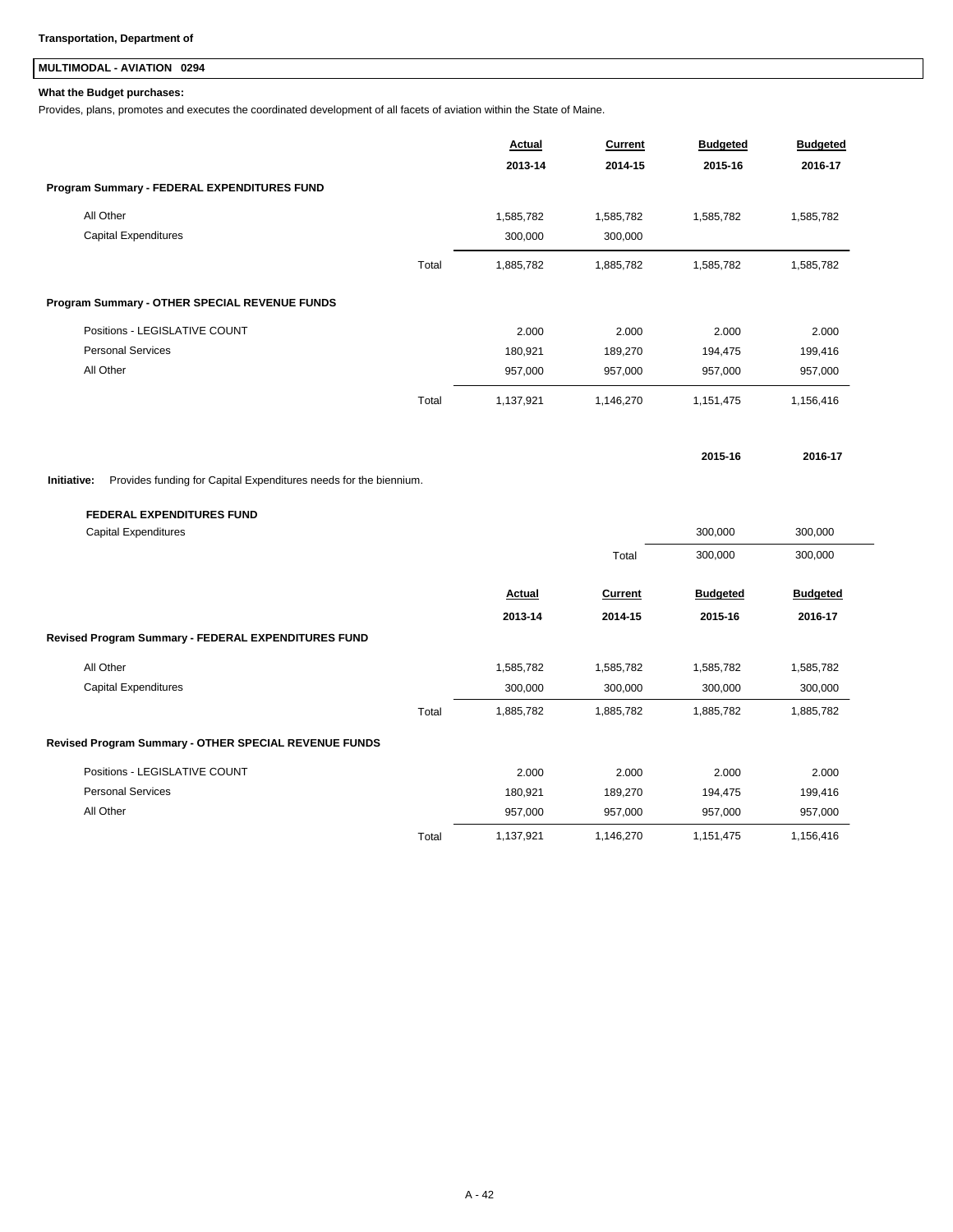## **MULTIMODAL - FREIGHT RAIL 0350**

### **What the Budget purchases:**

Provides support for the enhancement of railroad use throughout Maine and to increase the safety of such use for railroad workers and the general public.

|                                               |       | Actual<br>2013-14 | Current<br>2014-15 | <b>Budgeted</b><br>2015-16 | <b>Budgeted</b><br>2016-17 |
|-----------------------------------------------|-------|-------------------|--------------------|----------------------------|----------------------------|
| Program Summary - HIGHWAY FUND                |       |                   |                    |                            |                            |
| All Other                                     |       | 603,599           | 603,599            | 603,599                    | 603,599                    |
|                                               | Total | 603,599           | 603,599            | 603,599                    | 603,599                    |
| Program Summary - FEDERAL EXPENDITURES FUND   |       |                   |                    |                            |                            |
| All Other                                     |       | 1,100,000         | 100,000            | 100,000                    | 100,000                    |
|                                               | Total | 1,100,000         | 100,000            | 100,000                    | 100,000                    |
| Program Summary - OTHER SPECIAL REVENUE FUNDS |       |                   |                    |                            |                            |
| Positions - LEGISLATIVE COUNT                 |       | 2.000             | 2.000              | 2.000                      | 2.000                      |
| <b>Personal Services</b>                      |       | 221,066           | 226,657            | 206,400                    | 210,342                    |
| All Other                                     |       | 1,492,904         | 1,467,904          | 1,467,904                  | 1,467,904                  |
| Capital Expenditures                          |       | 500,000           | 500,000            |                            |                            |
|                                               | Total | 2,213,970         | 2,194,561          | 1,674,304                  | 1,678,246                  |

Provides funding for engineering services performed by department staff and for projects financed through General Fund General Obligation Bond funds and adjusts the Capital Expenditure allocation to the anticipated revenue and expenditure level for the biennium. **Initiative:**

### **OTHER SPECIAL REVENUE FUNDS**

| <b>Capital Expenditures</b>                           |       |           |                | 500,000         | 500,000         |
|-------------------------------------------------------|-------|-----------|----------------|-----------------|-----------------|
|                                                       |       |           | Total          | 500,000         | 500,000         |
|                                                       |       | Actual    | <b>Current</b> | <b>Budgeted</b> | <b>Budgeted</b> |
|                                                       |       | 2013-14   | 2014-15        | 2015-16         | 2016-17         |
| Revised Program Summary - HIGHWAY FUND                |       |           |                |                 |                 |
| All Other                                             |       | 603,599   | 603,599        | 603,599         | 603,599         |
|                                                       | Total | 603,599   | 603,599        | 603,599         | 603,599         |
| Revised Program Summary - FEDERAL EXPENDITURES FUND   |       |           |                |                 |                 |
| All Other                                             |       | 1,100,000 | 100,000        | 100,000         | 100,000         |
|                                                       | Total | 1,100,000 | 100,000        | 100,000         | 100,000         |
| Revised Program Summary - OTHER SPECIAL REVENUE FUNDS |       |           |                |                 |                 |
| Positions - LEGISLATIVE COUNT                         |       | 2.000     | 2.000          | 2.000           | 2.000           |
| <b>Personal Services</b>                              |       | 221,066   | 226,657        | 206,400         | 210,342         |
| All Other                                             |       | 1,492,904 | 1,467,904      | 1,467,904       | 1,467,904       |
| Capital Expenditures                                  |       | 500,000   | 500,000        | 500,000         | 500,000         |
|                                                       | Total | 2,213,970 | 2,194,561      | 2,174,304       | 2,178,246       |

**2015-16 2016-17**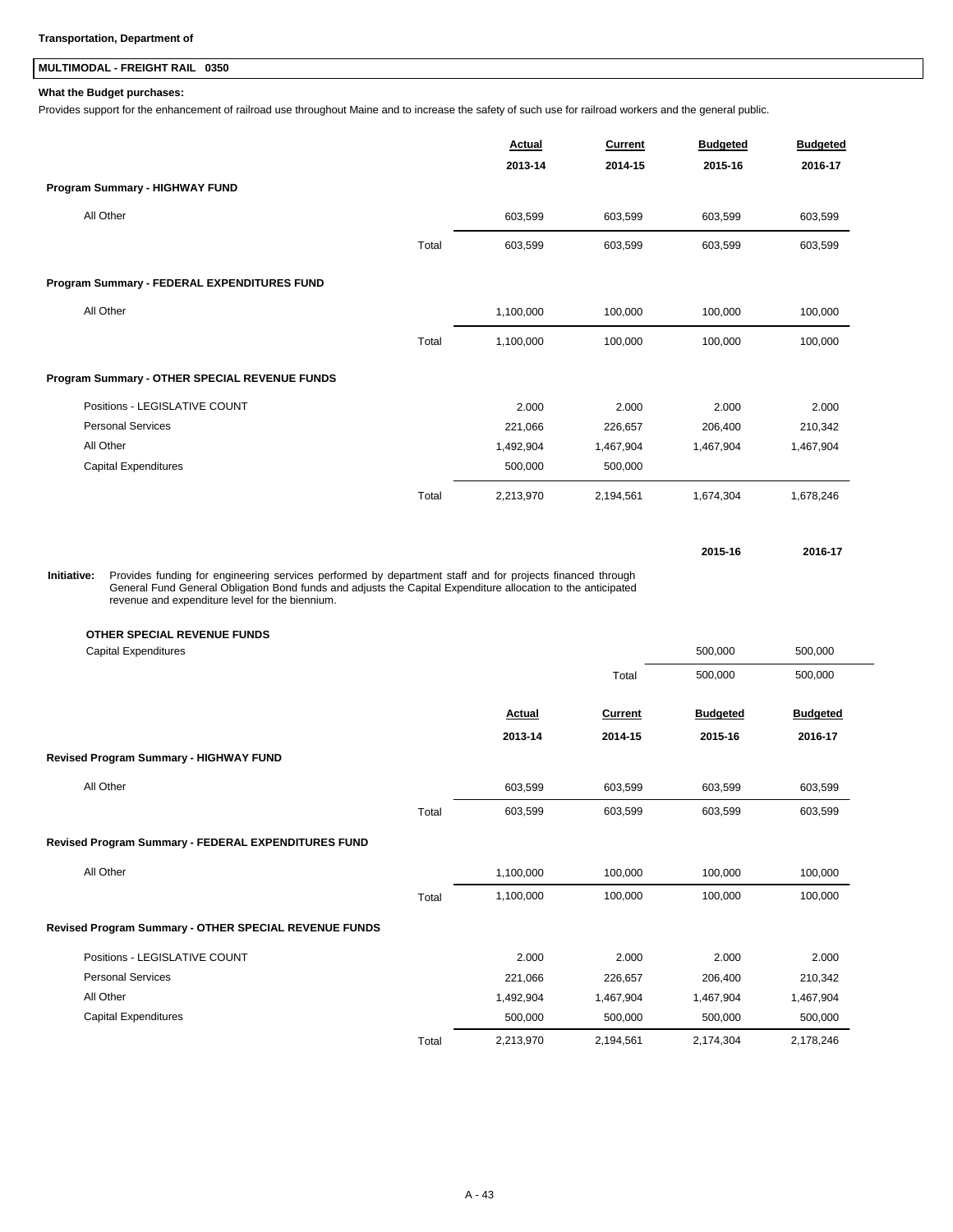## **MULTIMODAL - ISLAND FERRY SERVICE Z016**

### **What the Budget purchases:**

Provides support to the Maine State Ferry Service as ferries are an integral part of the highway system, carry motor vehicles and are the only method of vehicular transportation available to and from the islands.

|             |                                                                                                                                                                                | Actual    | Current   | <b>Budgeted</b> | <b>Budgeted</b> |
|-------------|--------------------------------------------------------------------------------------------------------------------------------------------------------------------------------|-----------|-----------|-----------------|-----------------|
|             |                                                                                                                                                                                | 2013-14   | 2014-15   | 2015-16         | 2016-17         |
|             | Program Summary - HIGHWAY FUND                                                                                                                                                 |           |           |                 |                 |
|             | All Other                                                                                                                                                                      | 4,802,000 | 4,915,958 | 4,906,250       | 4,977,298       |
|             | Total                                                                                                                                                                          | 4,802,000 | 4,915,958 | 4,906,250       | 4,977,298       |
|             | Program Summary - ISLAND FERRY SERVICES FUND                                                                                                                                   |           |           |                 |                 |
|             | Positions - LEGISLATIVE COUNT                                                                                                                                                  | 76.000    | 76.000    | 76.000          | 76.000          |
|             | Positions - FTE COUNT                                                                                                                                                          | 10.318    | 10.318    | 10.191          | 10.191          |
|             | <b>Personal Services</b>                                                                                                                                                       | 5,816,489 | 6,044,406 | 6,023,912       | 6,166,009       |
|             | All Other                                                                                                                                                                      | 3,788,586 | 3,788,587 | 3,788,587       | 3,788,587       |
|             | Total                                                                                                                                                                          | 9,605,075 | 9,832,993 | 9,812,499       | 9,954,596       |
|             |                                                                                                                                                                                |           |           | 2015-16         | 2016-17         |
| Initiative: | Adjusts funding for technology costs based on the rate schedules provided by the Office of Information<br>Technology.                                                          |           |           |                 |                 |
|             | <b>HIGHWAY FUND</b>                                                                                                                                                            |           |           |                 |                 |
|             | All Other                                                                                                                                                                      |           |           | (16, 671)       | (16, 521)       |
|             |                                                                                                                                                                                |           | Total     | (16, 671)       | (16, 521)       |
|             |                                                                                                                                                                                |           |           |                 |                 |
|             | <b>ISLAND FERRY SERVICES FUND</b><br>All Other                                                                                                                                 |           |           | (33, 342)       | (33,042)        |
|             |                                                                                                                                                                                |           | Total     | (33, 342)       | (33,042)        |
|             |                                                                                                                                                                                |           |           |                 |                 |
|             |                                                                                                                                                                                |           |           | 2015-16         | 2016-17         |
| Initiative: | Provides funding to adjust state support to 50% of the operating cost of the Maine State Ferry Service in<br>accordance with Maine Revised Statutes, Title 23, section 4210-C. |           |           |                 |                 |
|             | <b>HIGHWAY FUND</b>                                                                                                                                                            |           |           |                 |                 |
|             | All Other                                                                                                                                                                      |           |           | 205,096         | 278,151         |
|             |                                                                                                                                                                                |           | Total     | 205,096         | 278,151         |
|             |                                                                                                                                                                                |           |           | 2015-16         | 2016-17         |
| Initiative: | To adjust the allocation of positions within the Department of Transportation to more appropriately reflect the<br>amount of time spent on various programs.                   |           |           |                 |                 |
|             | <b>HIGHWAY FUND</b>                                                                                                                                                            |           |           |                 |                 |
|             | All Other                                                                                                                                                                      |           |           | 27,106          | 27,106          |
|             |                                                                                                                                                                                |           | Total     | 27,106          | 27,106          |
|             | <b>ISLAND FERRY SERVICES FUND</b>                                                                                                                                              |           |           |                 |                 |
|             | Positions - FTE COUNT                                                                                                                                                          |           |           | 1.000           | 1.000           |
|             | <b>Personal Services</b>                                                                                                                                                       |           |           | 53,691          | 53,691          |
|             | All Other                                                                                                                                                                      |           |           | 522             | 522             |
|             |                                                                                                                                                                                |           |           |                 |                 |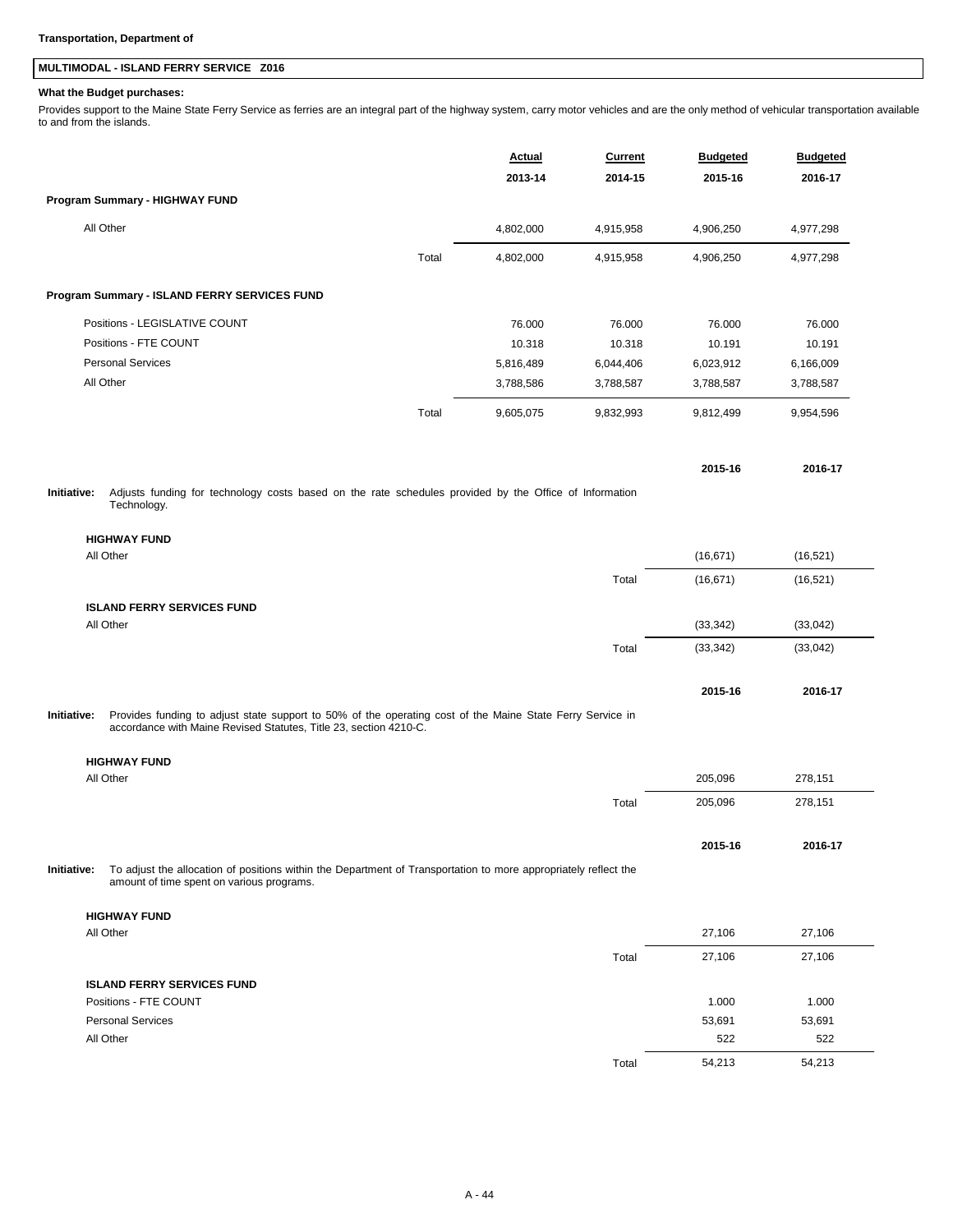**2015-16 2016-17**

To implement a recruitment and retention stipend of 15% for Ferry Able Seaman based on the August 2014<br>agreement between the State of Maine and the Maine State Employees Association to address recruitment<br>and retention pro **Initiative:**

### **HIGHWAY FUND**

| All Other                                                                                                                                                                                                                                                                                                                                         |       | 32,714  | 33,954  |  |
|---------------------------------------------------------------------------------------------------------------------------------------------------------------------------------------------------------------------------------------------------------------------------------------------------------------------------------------------------|-------|---------|---------|--|
|                                                                                                                                                                                                                                                                                                                                                   | Total | 32,714  | 33,954  |  |
| <b>ISLAND FERRY SERVICES FUND</b>                                                                                                                                                                                                                                                                                                                 |       |         |         |  |
| Positions - FTE COUNT                                                                                                                                                                                                                                                                                                                             |       | 0.949   | 0.949   |  |
| <b>Personal Services</b>                                                                                                                                                                                                                                                                                                                          |       | 64,720  | 67,174  |  |
| All Other                                                                                                                                                                                                                                                                                                                                         |       | 708     | 733     |  |
|                                                                                                                                                                                                                                                                                                                                                   | Total | 65,428  | 67,907  |  |
|                                                                                                                                                                                                                                                                                                                                                   |       | 2015-16 | 2016-17 |  |
| $\mathcal{A}$ . The state of the state of the state of the state of the state of the state of the state of the state of the state of the state of the state of the state of the state of the state of the state of the state of th<br>$\mathbf{r}$ , and $\mathbf{r}$ , and $\mathbf{r}$ , and $\mathbf{r}$ , and $\mathbf{r}$ , and $\mathbf{r}$ |       |         |         |  |

Provides funding to increase the hours of two intermittent Ferry Able Seaman positions to full-time to meet the staffing needs of the Maine State Ferry Service. **Initiative:**

| Provides funding necessary to maintain the operations of the fleet of vehicles for MaineDOT. Assumes fuel<br><b>Initiative:</b><br>prices of CO.OF per sollen fer 1.0 million sollene of diesel and CO.OO per sollen for COO.OOO sollene of gooding |       | 2015-16  | 2016-17  |
|-----------------------------------------------------------------------------------------------------------------------------------------------------------------------------------------------------------------------------------------------------|-------|----------|----------|
|                                                                                                                                                                                                                                                     | Total | 75,769   | 76,910   |
| All Other                                                                                                                                                                                                                                           |       | 700      | 700      |
| <b>Personal Services</b>                                                                                                                                                                                                                            |       | 75,069   | 76,210   |
| Positions - FTE COUNT                                                                                                                                                                                                                               |       | $-0.608$ | $-0.608$ |
| Positions - LEGISLATIVE COUNT                                                                                                                                                                                                                       |       | 2.000    | 2.000    |
| <b>ISLAND FERRY SERVICES FUND</b>                                                                                                                                                                                                                   |       |          |          |
|                                                                                                                                                                                                                                                     | Total | 37,885   | 38,455   |
| All Other                                                                                                                                                                                                                                           |       | 37,885   | 38,455   |
| <b>HIGHWAY FUND</b>                                                                                                                                                                                                                                 |       |          |          |

Provides funding necessary to maintain the operations of the fleet of vehicles for MaineDOT. Assumes fuel<br>prices of \$3.35 per gallon for 1.8 million gallons of diesel and \$3.20 per gallon for 600,000 gallons of gasoline<br>i

| <b>HIGHWAY FUND</b>                                  |       |               |                |                 |                 |
|------------------------------------------------------|-------|---------------|----------------|-----------------|-----------------|
| All Other                                            |       |               |                | 125,000         | 125,000         |
|                                                      |       |               | Total          | 125,000         | 125,000         |
| <b>ISLAND FERRY SERVICES FUND</b>                    |       |               |                |                 |                 |
| All Other                                            |       |               |                | 250,000         | 250,000         |
|                                                      |       |               | Total          | 250,000         | 250,000         |
|                                                      |       | <b>Actual</b> | <b>Current</b> | <b>Budgeted</b> | <b>Budgeted</b> |
|                                                      |       | 2013-14       | 2014-15        | 2015-16         | 2016-17         |
| Revised Program Summary - HIGHWAY FUND               |       |               |                |                 |                 |
| All Other                                            |       | 4,802,000     | 4,915,958      | 5,317,380       | 5,463,443       |
|                                                      | Total | 4,802,000     | 4,915,958      | 5,317,380       | 5,463,443       |
| Revised Program Summary - ISLAND FERRY SERVICES FUND |       |               |                |                 |                 |
| Positions - LEGISLATIVE COUNT                        |       | 76.000        | 76.000         | 78.000          | 78.000          |
| Positions - FTE COUNT                                |       | 10.318        | 10.318         | 11.532          | 11.532          |
| <b>Personal Services</b>                             |       | 5,816,489     | 6,044,406      | 6,217,392       | 6,363,084       |
| All Other                                            |       | 3,788,586     | 3,788,587      | 4,007,175       | 4,007,500       |
|                                                      | Total | 9,605,075     | 9,832,993      | 10,224,567      | 10,370,584      |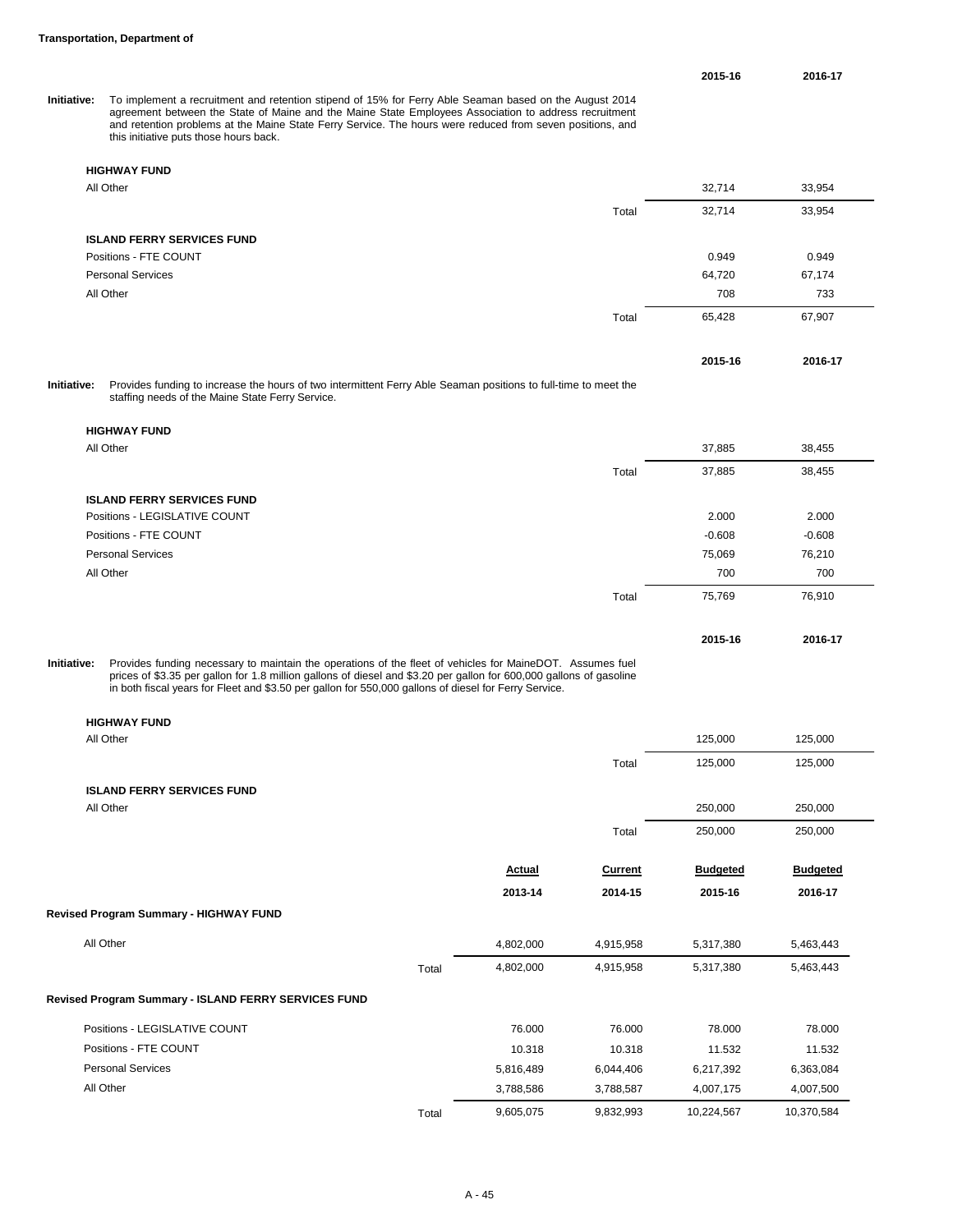## **MULTIMODAL - PASSENGER RAIL Z139**

### **What the Budget purchases:**

This program pays the state match for the operations of the Northern New England Passenger Rail Authority (NNEPRA). These funds will match federal funding of approximately \$8<br>million each year of Congestion Mitigation, Air

|                                                       |       | Actual    | Current   | <b>Budgeted</b> | <b>Budgeted</b> |
|-------------------------------------------------------|-------|-----------|-----------|-----------------|-----------------|
|                                                       |       | 2013-14   | 2014-15   | 2015-16         | 2016-17         |
| Program Summary - OTHER SPECIAL REVENUE FUNDS         |       |           |           |                 |                 |
| All Other                                             |       | 2,000,000 | 2,000,000 | 2,000,000       | 2,000,000       |
|                                                       | Total | 2,000,000 | 2,000,000 | 2,000,000       | 2,000,000       |
|                                                       |       |           |           |                 |                 |
|                                                       |       |           |           | 2015-16         | 2016-17         |
| <b>NONE</b><br>Initiative:                            |       |           |           |                 |                 |
|                                                       |       | Actual    | Current   | <b>Budgeted</b> | <b>Budgeted</b> |
|                                                       |       | 2013-14   | 2014-15   | 2015-16         | 2016-17         |
| Revised Program Summary - OTHER SPECIAL REVENUE FUNDS |       |           |           |                 |                 |
| All Other                                             |       | 2,000,000 | 2,000,000 | 2,000,000       | 2,000,000       |
|                                                       | Total | 2,000,000 | 2,000,000 | 2,000,000       | 2,000,000       |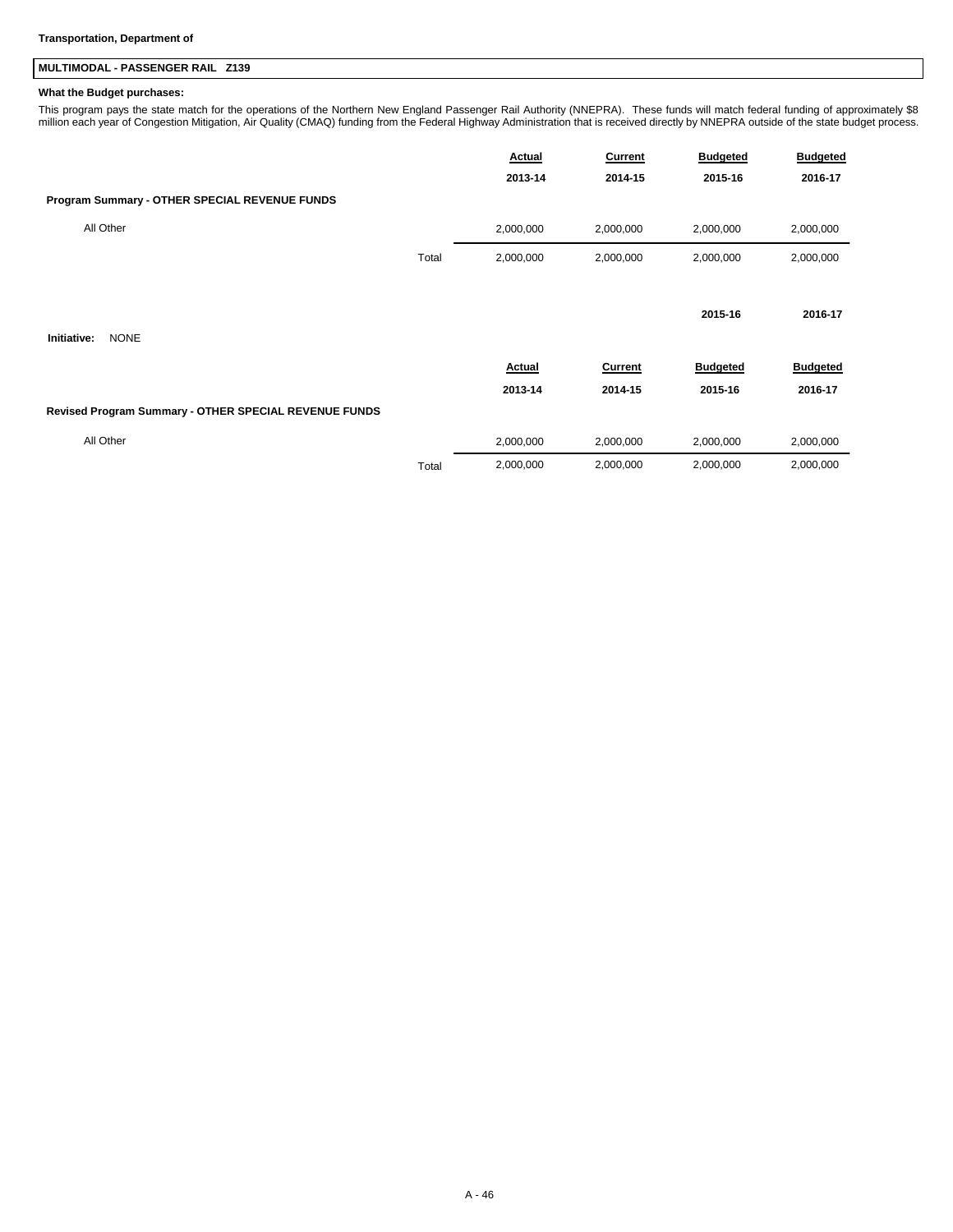## **MULTIMODAL - PORTS AND MARINE 0323**

### **What the Budget purchases:**

Provides support for Oceangate and the Small Harbor Improvement program projects, which assist in the development of cargo port and intermodal facilities so that existing international<br>trade is efficiently handled and new

|                                                       |       | <b>Actual</b> | <b>Current</b> | <b>Budgeted</b> | <b>Budgeted</b> |
|-------------------------------------------------------|-------|---------------|----------------|-----------------|-----------------|
|                                                       |       | 2013-14       | 2014-15        | 2015-16         | 2016-17         |
| Program Summary - FEDERAL EXPENDITURES FUND           |       |               |                |                 |                 |
| All Other                                             |       | 150,000       | 150,000        | 150,000         | 150,000         |
|                                                       | Total | 150,000       | 150,000        | 150,000         | 150,000         |
| Program Summary - OTHER SPECIAL REVENUE FUNDS         |       |               |                |                 |                 |
| Positions - LEGISLATIVE COUNT                         |       | 1.000         | 1.000          | 1.000           | 1.000           |
| <b>Personal Services</b>                              |       | 172,660       | 177,170        | 181,920         | 183,635         |
| All Other                                             |       | 8,334         | 8,334          | 8,334           | 8,334           |
|                                                       | Total | 180,994       | 185,504        | 190,254         | 191,969         |
| Program Summary - MARINE PORTS FUND                   |       |               |                |                 |                 |
| All Other                                             |       | 25,000        |                |                 |                 |
|                                                       | Total | 25,000        | $\mathbf 0$    | $\pmb{0}$       | $\mathbf 0$     |
|                                                       |       |               |                | 2015-16         | 2016-17         |
| Initiative:<br><b>NONE</b>                            |       |               |                |                 |                 |
|                                                       |       | <b>Actual</b> | <b>Current</b> | <b>Budgeted</b> | <b>Budgeted</b> |
|                                                       |       | 2013-14       | 2014-15        | 2015-16         | 2016-17         |
| Revised Program Summary - FEDERAL EXPENDITURES FUND   |       |               |                |                 |                 |
| All Other                                             |       | 150,000       | 150,000        | 150,000         | 150,000         |
|                                                       | Total | 150,000       | 150,000        | 150,000         | 150,000         |
| Revised Program Summary - OTHER SPECIAL REVENUE FUNDS |       |               |                |                 |                 |
| Positions - LEGISLATIVE COUNT                         |       | 1.000         | 1.000          | 1.000           | 1.000           |
| <b>Personal Services</b>                              |       | 172,660       | 177,170        | 181,920         | 183,635         |
| All Other                                             |       | 8,334         | 8,334          | 8,334           | 8,334           |
|                                                       | Total | 180,994       | 185,504        | 190,254         | 191,969         |
| Revised Program Summary - MARINE PORTS FUND           |       |               |                |                 |                 |
| All Other                                             |       | 25,000        |                |                 |                 |
|                                                       | Total | 25,000        | $\mathbf 0$    | $\mathbf 0$     | $\mathsf 0$     |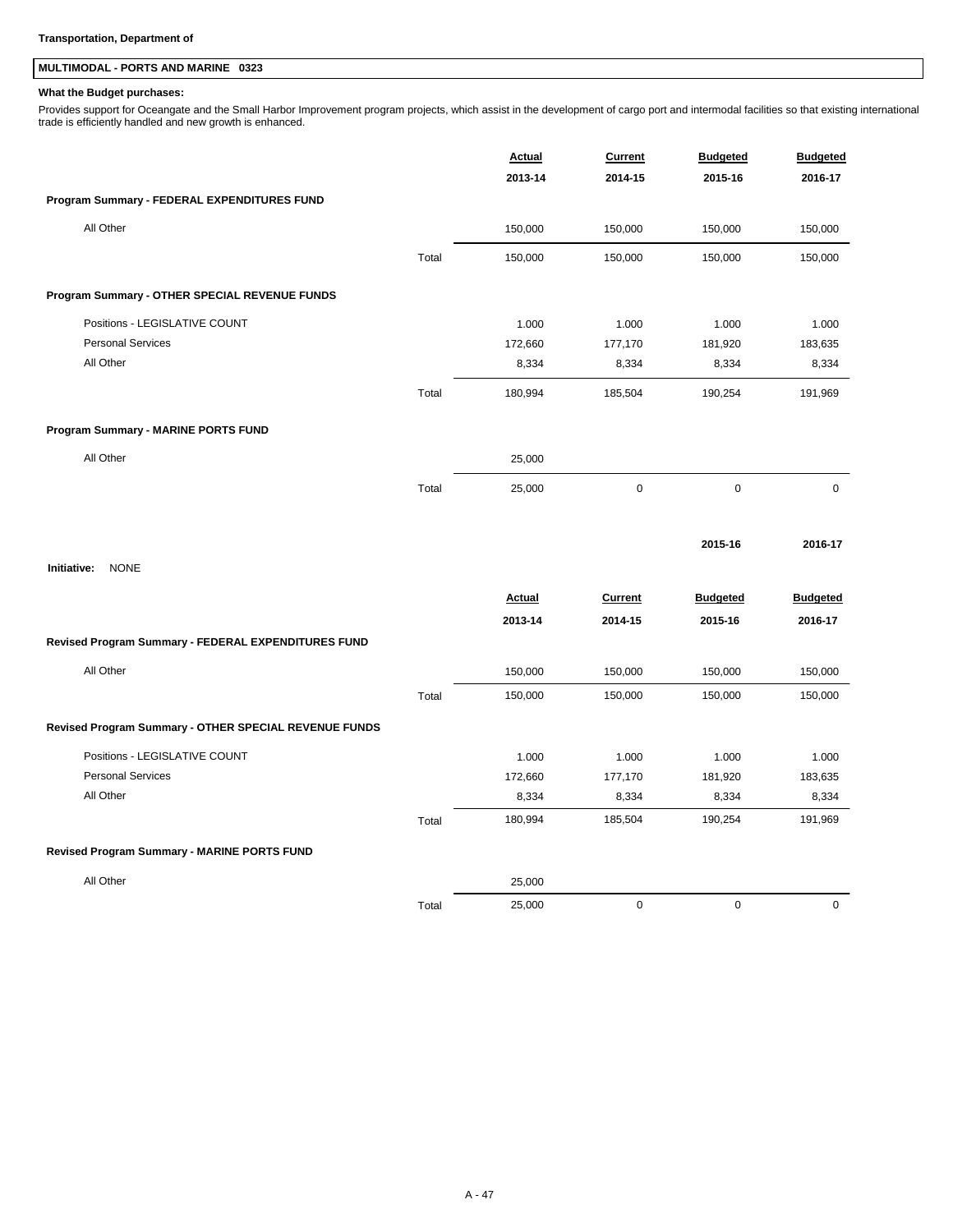## **MULTIMODAL - TRANSIT 0443**

### **What the Budget purchases:**

Provides for the development and maintenance of a permanent and effective public transportation system with particular regard to low-income, elderly persons and persons with disabilities.

|                                                                                                                                                                             | Actual        | Current        | <b>Budgeted</b> | <b>Budgeted</b> |
|-----------------------------------------------------------------------------------------------------------------------------------------------------------------------------|---------------|----------------|-----------------|-----------------|
| Program Summary - FEDERAL EXPENDITURES FUND                                                                                                                                 | 2013-14       | 2014-15        | 2015-16         | 2016-17         |
|                                                                                                                                                                             |               |                |                 |                 |
| Positions - LEGISLATIVE COUNT                                                                                                                                               | 3.000         | 3.000          | 3.000           | 3.000           |
| <b>Personal Services</b>                                                                                                                                                    | 354,973       | 367,348        | 368,832         | 373,601         |
| All Other                                                                                                                                                                   | 8,134,946     | 8,134,946      | 8,134,946       | 8,134,946       |
| <b>Capital Expenditures</b>                                                                                                                                                 | 3,800,000     | 3,800,000      |                 |                 |
| Total                                                                                                                                                                       | 12,289,919    | 12,302,294     | 8,503,778       | 8,508,547       |
| Program Summary - OTHER SPECIAL REVENUE FUNDS                                                                                                                               |               |                |                 |                 |
| Positions - LEGISLATIVE COUNT                                                                                                                                               | 1.000         | 1.000          | 1.000           | 1.000           |
| <b>Personal Services</b>                                                                                                                                                    | 51,038        | 52,622         | 54,146          | 54,628          |
| All Other                                                                                                                                                                   | 810,000       | 1,400,000      | 1,400,000       | 1,400,000       |
| Total                                                                                                                                                                       | 861,038       | 1,452,622      | 1,454,146       | 1,454,628       |
|                                                                                                                                                                             |               |                | 2015-16         | 2016-17         |
| Provides funding for Capital Expenditures needs for the biennium.<br>Initiative:                                                                                            |               |                |                 |                 |
| <b>FEDERAL EXPENDITURES FUND</b>                                                                                                                                            |               |                |                 |                 |
| <b>Capital Expenditures</b>                                                                                                                                                 |               |                | 3,800,000       | 3,800,000       |
|                                                                                                                                                                             |               | Total          | 3,800,000       | 3,800,000       |
|                                                                                                                                                                             |               |                | 2015-16         | 2016-17         |
| To adjust the allocation of positions within the Department of Transportation to more appropriately reflect the<br>Initiative:<br>amount of time spent on various programs. |               |                |                 |                 |
| <b>FEDERAL EXPENDITURES FUND</b>                                                                                                                                            |               |                |                 |                 |
| Positions - LEGISLATIVE COUNT                                                                                                                                               |               |                | 1.000           | 1.000           |
| <b>Personal Services</b>                                                                                                                                                    |               |                | 73,344          |                 |
|                                                                                                                                                                             |               |                |                 | 76,716          |
|                                                                                                                                                                             |               | Total          | 73,344          | 76,716          |
| OTHER SPECIAL REVENUE FUNDS                                                                                                                                                 |               |                |                 |                 |
| <b>Personal Services</b>                                                                                                                                                    |               |                | 8,149           | 8,525           |
|                                                                                                                                                                             |               | Total          | 8,149           | 8,525           |
|                                                                                                                                                                             | <b>Actual</b> | <b>Current</b> | <b>Budgeted</b> | <b>Budgeted</b> |
|                                                                                                                                                                             | 2013-14       | 2014-15        | 2015-16         | 2016-17         |
|                                                                                                                                                                             |               |                |                 |                 |
| Positions - LEGISLATIVE COUNT                                                                                                                                               | 3.000         | 3.000          | 4.000           | 4.000           |
| <b>Personal Services</b>                                                                                                                                                    | 354,973       | 367,348        | 442,176         | 450,317         |
| All Other                                                                                                                                                                   | 8,134,946     | 8,134,946      | 8,134,946       | 8,134,946       |
| <b>Capital Expenditures</b>                                                                                                                                                 | 3,800,000     | 3,800,000      | 3,800,000       | 3,800,000       |
| Revised Program Summary - FEDERAL EXPENDITURES FUND<br>Total                                                                                                                | 12,289,919    | 12,302,294     | 12,377,122      | 12,385,263      |
|                                                                                                                                                                             |               |                |                 |                 |
| Revised Program Summary - OTHER SPECIAL REVENUE FUNDS<br>Positions - LEGISLATIVE COUNT                                                                                      | 1.000         | 1.000          | 1.000           | 1.000           |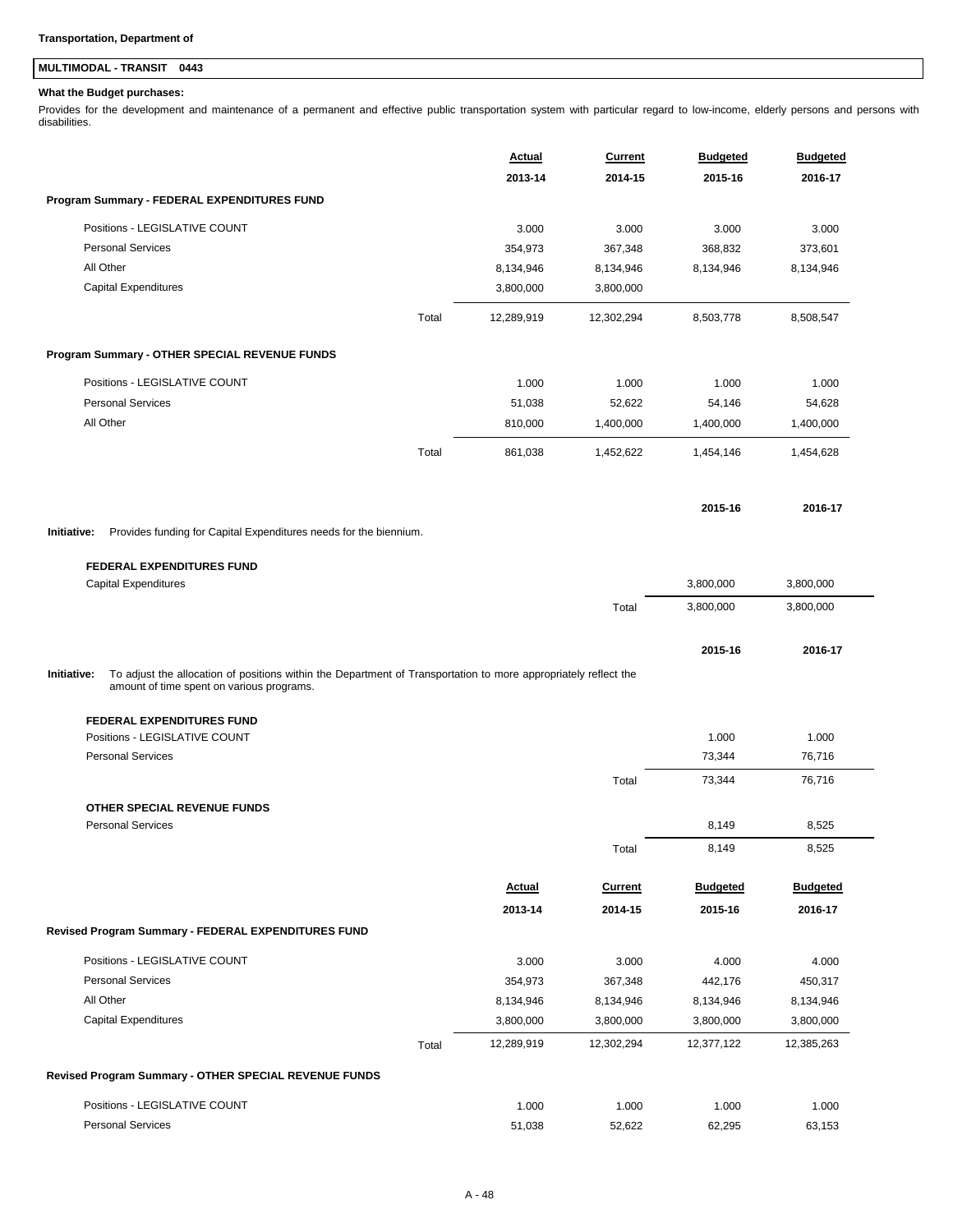### **Transportation, Department of**

|                                                       |       | <b>Actual</b> | <b>Current</b> | <b>Budgeted</b> | <b>Budgeted</b> |  |
|-------------------------------------------------------|-------|---------------|----------------|-----------------|-----------------|--|
|                                                       |       | 2013-14       | 2014-15        | 2015-16         | 2016-17         |  |
| Revised Program Summary - OTHER SPECIAL REVENUE FUNDS |       |               |                |                 |                 |  |
| All Other                                             |       | 810,000       | 1.400.000      | 1.400.000       | 1,400,000       |  |
|                                                       | Total | 861,038       | 1,452,622      | 1,462,295       | 1,463,153       |  |

### **MULTIMODAL TRANSPORTATION FUND Z017**

**What the Budget purchases:**

Provides maintenance and operational support for the enhancement of transit, aeronautics and railroad throughout Maine.

|             |                                                                                                                                                                                                                                                                              |       | Actual<br>2013-14 | Current<br>2014-15 | <b>Budgeted</b><br>2015-16 | <b>Budgeted</b><br>2016-17 |
|-------------|------------------------------------------------------------------------------------------------------------------------------------------------------------------------------------------------------------------------------------------------------------------------------|-------|-------------------|--------------------|----------------------------|----------------------------|
|             | Program Summary - FEDERAL EXPENDITURES FUND                                                                                                                                                                                                                                  |       |                   |                    |                            |                            |
|             | All Other                                                                                                                                                                                                                                                                    |       |                   | 1,000,000          | 1,000,000                  | 1,000,000                  |
|             |                                                                                                                                                                                                                                                                              | Total | $\mathbf 0$       | 1,000,000          | 1,000,000                  | 1,000,000                  |
|             | Program Summary - OTHER SPECIAL REVENUE FUNDS                                                                                                                                                                                                                                |       |                   |                    |                            |                            |
|             | <b>Personal Services</b>                                                                                                                                                                                                                                                     |       | 200,000           | 200,000            |                            |                            |
|             | All Other                                                                                                                                                                                                                                                                    |       | 250,000           | 250,000            | 250,000                    | 250,000                    |
|             | <b>Capital Expenditures</b>                                                                                                                                                                                                                                                  |       | 1,484,041         | 1,529,374          |                            |                            |
|             |                                                                                                                                                                                                                                                                              | Total | 1,934,041         | 1,979,374          | 250,000                    | 250,000                    |
|             |                                                                                                                                                                                                                                                                              |       |                   |                    | 2015-16                    | 2016-17                    |
| Initiative: | Adjusts funding for technology costs based on the rate schedules provided by the Office of Information<br>Technology.                                                                                                                                                        |       |                   |                    |                            |                            |
|             | <b>FEDERAL EXPENDITURES FUND</b>                                                                                                                                                                                                                                             |       |                   |                    |                            |                            |
|             | All Other                                                                                                                                                                                                                                                                    |       |                   |                    | 201,163                    | 209.519                    |
|             |                                                                                                                                                                                                                                                                              |       |                   | Total              | 201,163                    | 209,519                    |
|             |                                                                                                                                                                                                                                                                              |       |                   |                    | 2015-16                    | 2016-17                    |
| Initiative: | Provides funding for engineering services performed by department staff and for projects financed through<br>General Fund General Obligation Bond funds and adjusts the Capital Expenditure allocation to the anticipated<br>revenue and expenditure level for the biennium. |       |                   |                    |                            |                            |
|             | OTHER SPECIAL REVENUE FUNDS                                                                                                                                                                                                                                                  |       |                   |                    |                            |                            |
|             | <b>Personal Services</b>                                                                                                                                                                                                                                                     |       |                   |                    | 400,000                    | 400,000                    |
|             | <b>Capital Expenditures</b>                                                                                                                                                                                                                                                  |       |                   |                    | 1,292,830                  | 1,283,089                  |
|             |                                                                                                                                                                                                                                                                              |       |                   | Total              | 1,692,830                  | 1,683,089                  |
|             |                                                                                                                                                                                                                                                                              |       | Actual            | Current            | <b>Budgeted</b>            | <b>Budgeted</b>            |
|             |                                                                                                                                                                                                                                                                              |       | 2013-14           | 2014-15            | 2015-16                    | 2016-17                    |
|             | Revised Program Summary - FEDERAL EXPENDITURES FUND                                                                                                                                                                                                                          |       |                   |                    |                            |                            |
|             | All Other                                                                                                                                                                                                                                                                    |       |                   | 1,000,000          | 1,201,163                  | 1,209,519                  |
|             |                                                                                                                                                                                                                                                                              | Total | $\pmb{0}$         | 1,000,000          | 1,201,163                  | 1,209,519                  |
|             | Revised Program Summary - OTHER SPECIAL REVENUE FUNDS                                                                                                                                                                                                                        |       |                   |                    |                            |                            |
|             | <b>Personal Services</b>                                                                                                                                                                                                                                                     |       | 200,000           | 200,000            | 400,000                    | 400,000                    |
|             | All Other                                                                                                                                                                                                                                                                    |       | 250,000           | 250,000            | 250,000                    | 250,000                    |
|             | <b>Capital Expenditures</b>                                                                                                                                                                                                                                                  |       | 1,484,041         | 1,529,374          | 1,292,830                  | 1,283,089                  |

Total 1,934,041 1,979,374 1,942,830 1,933,089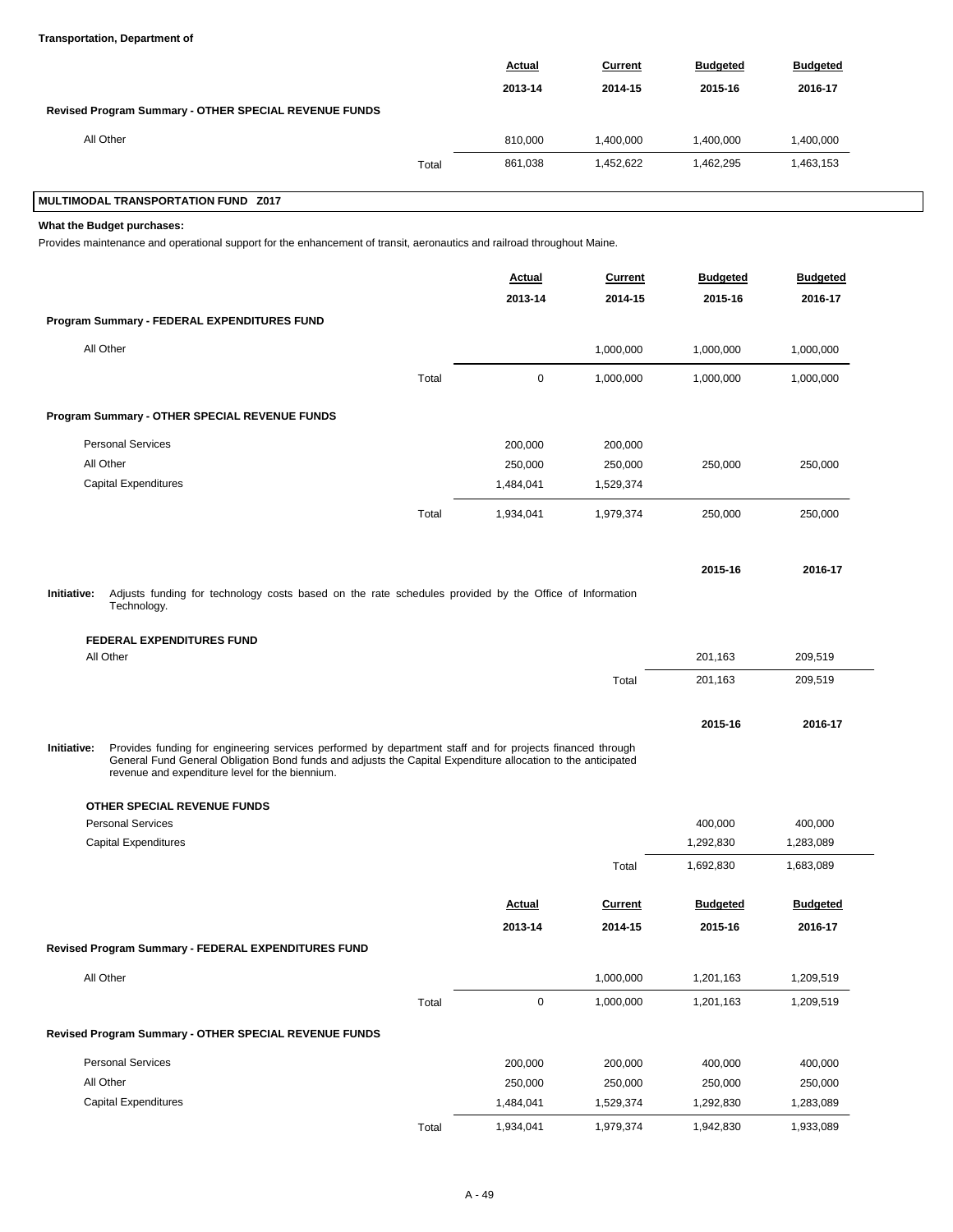### **RECEIVABLES 0344**

### **What the Budget purchases:**

Provides a funding mechanism to allow the department to provide services to various municipalities and be reimbursed by each municipality and to repair state property damage where insurance companies are involved and be reimbursed by respective companies.

|                                                       |       | <b>Actual</b><br>2013-14 | <b>Current</b><br>2014-15 | <b>Budgeted</b><br>2015-16 | <b>Budgeted</b><br>2016-17 |
|-------------------------------------------------------|-------|--------------------------|---------------------------|----------------------------|----------------------------|
| Program Summary - OTHER SPECIAL REVENUE FUNDS         |       |                          |                           |                            |                            |
| <b>Personal Services</b>                              |       |                          | 118,753                   | 100,000                    | 100,000                    |
| All Other                                             |       | 903,705                  | 912,121                   | 912,121                    | 912,121                    |
|                                                       | Total | 903,705                  | 1,030,874                 | 1,012,121                  | 1,012,121                  |
|                                                       |       |                          |                           | 2015-16                    | 2016-17                    |
| <b>NONE</b><br>Initiative:                            |       |                          |                           |                            |                            |
|                                                       |       | Actual                   | <b>Current</b>            | <b>Budgeted</b>            | <b>Budgeted</b>            |
|                                                       |       | 2013-14                  | 2014-15                   | 2015-16                    | 2016-17                    |
| Revised Program Summary - OTHER SPECIAL REVENUE FUNDS |       |                          |                           |                            |                            |
| <b>Personal Services</b>                              |       |                          | 118,753                   | 100,000                    | 100,000                    |
| All Other                                             |       | 903,705                  | 912,121                   | 912,121                    | 912,121                    |
|                                                       | Total | 903,705                  | 1,030,874                 | 1,012,121                  | 1,012,121                  |

## **STATE INFRASTRUCTURE BANK 0870**

### **What the Budget purchases:**

Provides a financing mechanism to allow greater flexibility and additional funds for needed transportation infrastructure projects in the State by making a loan program available to<br>counties and municipalities, state agenc

|                                                       |       | Actual        | Current        | <b>Budgeted</b> | <b>Budgeted</b> |
|-------------------------------------------------------|-------|---------------|----------------|-----------------|-----------------|
|                                                       |       | 2013-14       | 2014-15        | 2015-16         | 2016-17         |
| Program Summary - OTHER SPECIAL REVENUE FUNDS         |       |               |                |                 |                 |
| All Other                                             |       | 150,000       | 150,000        | 150,000         | 150,000         |
|                                                       | Total | 150,000       | 150,000        | 150,000         | 150,000         |
|                                                       |       |               |                |                 |                 |
|                                                       |       |               |                | 2015-16         | 2016-17         |
| Initiative:<br><b>NONE</b>                            |       |               |                |                 |                 |
|                                                       |       | <b>Actual</b> | <b>Current</b> | <b>Budgeted</b> | <b>Budgeted</b> |
|                                                       |       | 2013-14       | 2014-15        | 2015-16         | 2016-17         |
| Revised Program Summary - OTHER SPECIAL REVENUE FUNDS |       |               |                |                 |                 |
| All Other                                             |       | 150,000       | 150,000        | 150,000         | 150,000         |
|                                                       | Total | 150,000       | 150,000        | 150,000         | 150,000         |